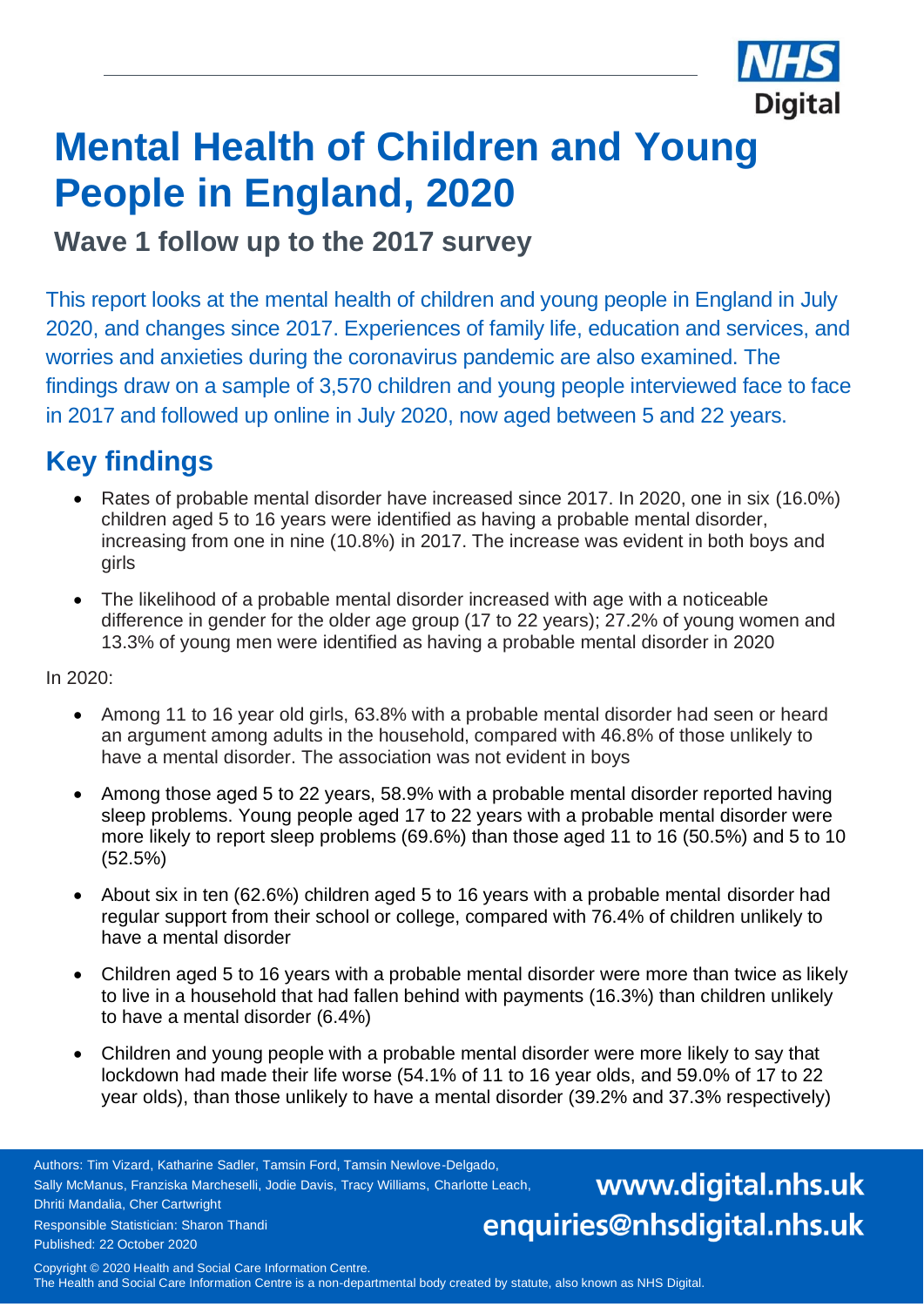### **Contents**

| <b>Key findings</b>                                                    | 1              |
|------------------------------------------------------------------------|----------------|
| <b>Acknowledgements</b>                                                | 5              |
| <b>Introduction</b>                                                    | 6              |
| <b>Main findings</b>                                                   | 9              |
| Topic 1: Prevalence of probable mental disorders in 2017 and<br>2020   | 12             |
| 1.1 Change in mental health, 2017 and 2020                             | 12             |
| 1.2 Change in mental health by sex                                     | 13             |
| 1.3 Change in mental health by age and sex                             | 14             |
| 1.4 Change in mental health by ethnic group                            | 15             |
| 1.5 Change in mental health by neighbourhood deprivation               | 16             |
| 1.6 Change in mental health by region                                  | 16             |
| 1.7 Change in mental health by parental psychological distress         | 17             |
| <b>Topic 2: Family dynamics</b>                                        | 19             |
| 2.1 Family functioning                                                 | 19             |
| 2.2 Family functioning by mental health of child                       | 20             |
| 2.3 Family functioning by parental psychological distress              | 21             |
| 2.4 Family functioning in 2017 and 2020                                | 22             |
| 2.5 Family functioning in 2017 and 2020, by mental health of child     | 23             |
| 2.6 Seen or heard adults in the household arguing                      | 24             |
| 2.7 Seen or heard adults arguing by mental health of child             | 24             |
| 2.8 Seen or heard adults arguing by parental psychological distress    | 25             |
| Topic 3: Parent and child anxieties about COVID-19, and well-<br>being | 27             |
| 3.1 Mean pandemic anxiety scores (child and young person report)       | 27             |
| 3.2 Child anxieties about COVID-19 (parent report)                     | 28             |
| 3.3 Parent anxieties about COVID-19 (parent report)                    | 30             |
| 3.4 Children's mental well-being                                       | 31             |
| <b>Topic 4: Access to education and health services</b>                | 36             |
| 4.1 Attending school during the pandemic                               | 36             |
| 4.2 Access to resources during the last school term                    | 37             |
| 4.3 Contact with services for mental health problems                   | 38             |
| 4.4 Seeking help for a mental or physical health concern               | 39             |
|                                                                        | $\overline{c}$ |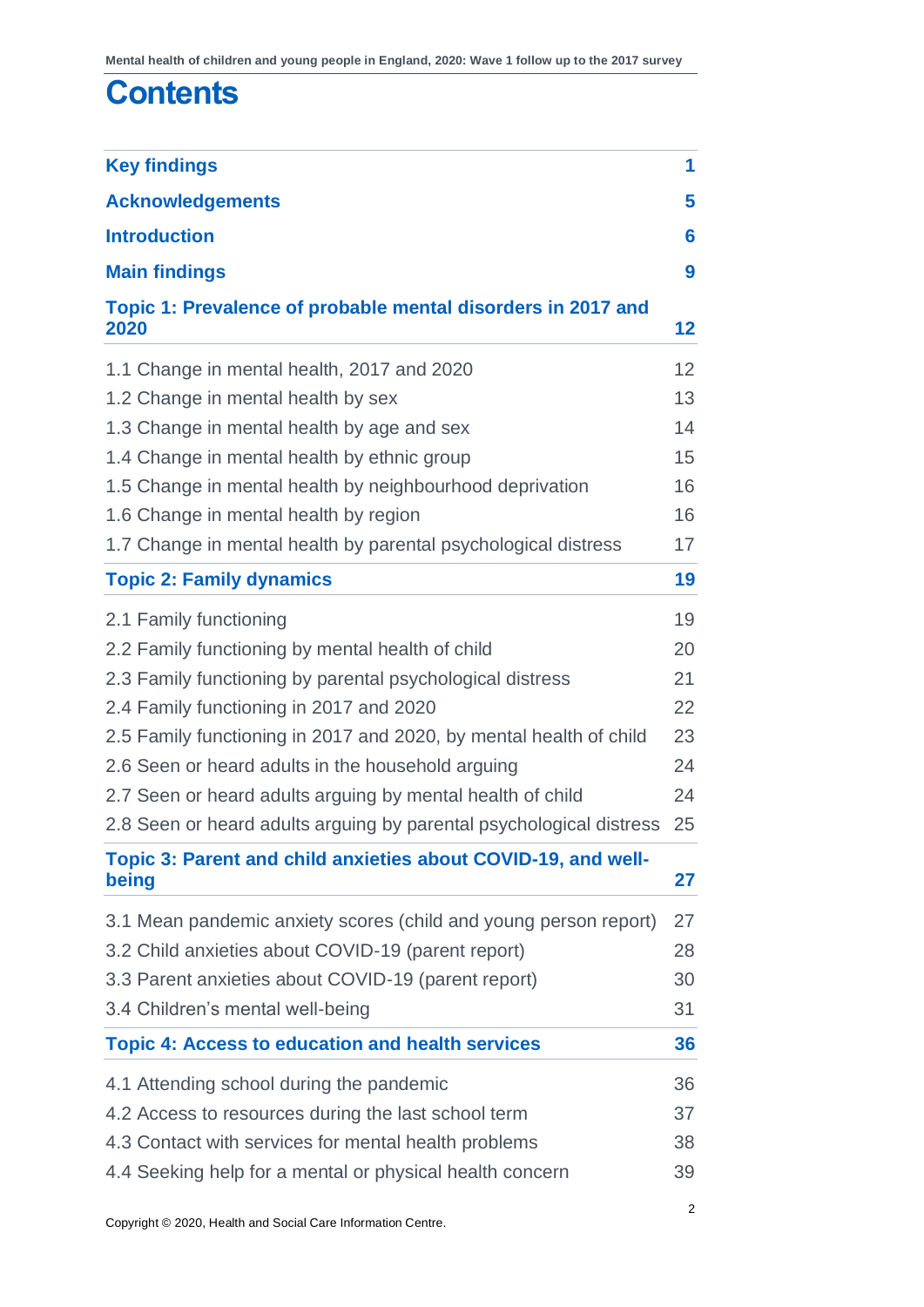| <b>Topic 5: Changes in circumstances and activities</b>         | 42  |
|-----------------------------------------------------------------|-----|
| 5.1 Changes to household circumstances during the pandemic      | 42  |
| 5.2 Support from friends, family and other adults               | 44  |
| 5.3 Whether lockdown made life better or worse                  | 45  |
| 5.4 Participation in activities during the coronavirus pandemic | 46. |
| <b>Glossary</b>                                                 | 50  |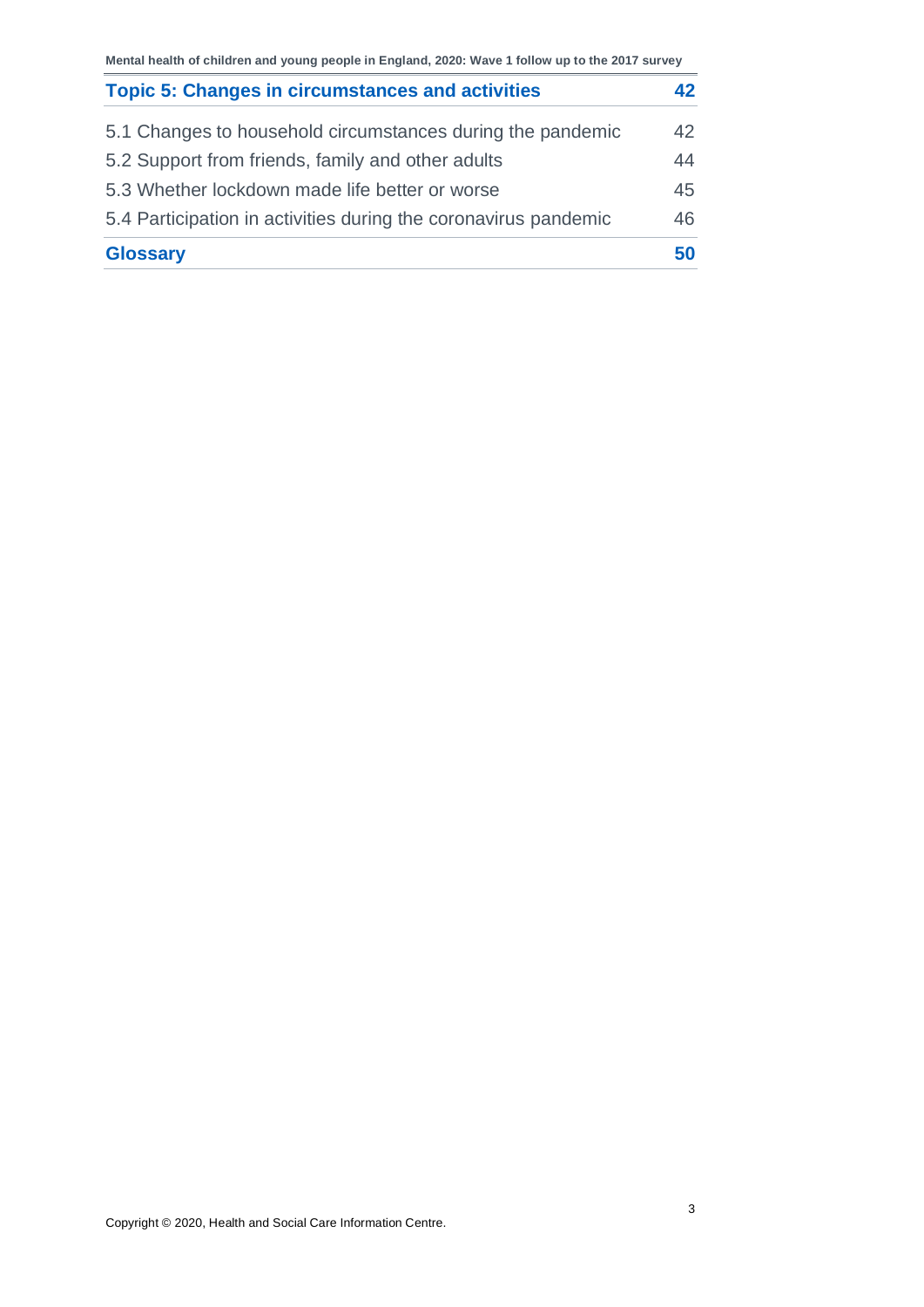### **This is an Official Statistics publication**



**This document is published by NHS Digital, part of the Government Statistical Service**

All official statistics should comply with the UK Statistics Authority's Code of Practice for Statistics which promotes the production and dissemination of statistics that inform decision making.

Find out more about the Code of Practice for Statistics at [www.statisticsauthority.gov.uk/assessment/code-of-practice](http://www.statisticsauthority.gov.uk/assessment/code-of-practice)

This report may be of interest to people working with children and young people in mental health, social care or educational settings, as well as to policy officials, commissioners of health and care services, and parents, young people and the general public.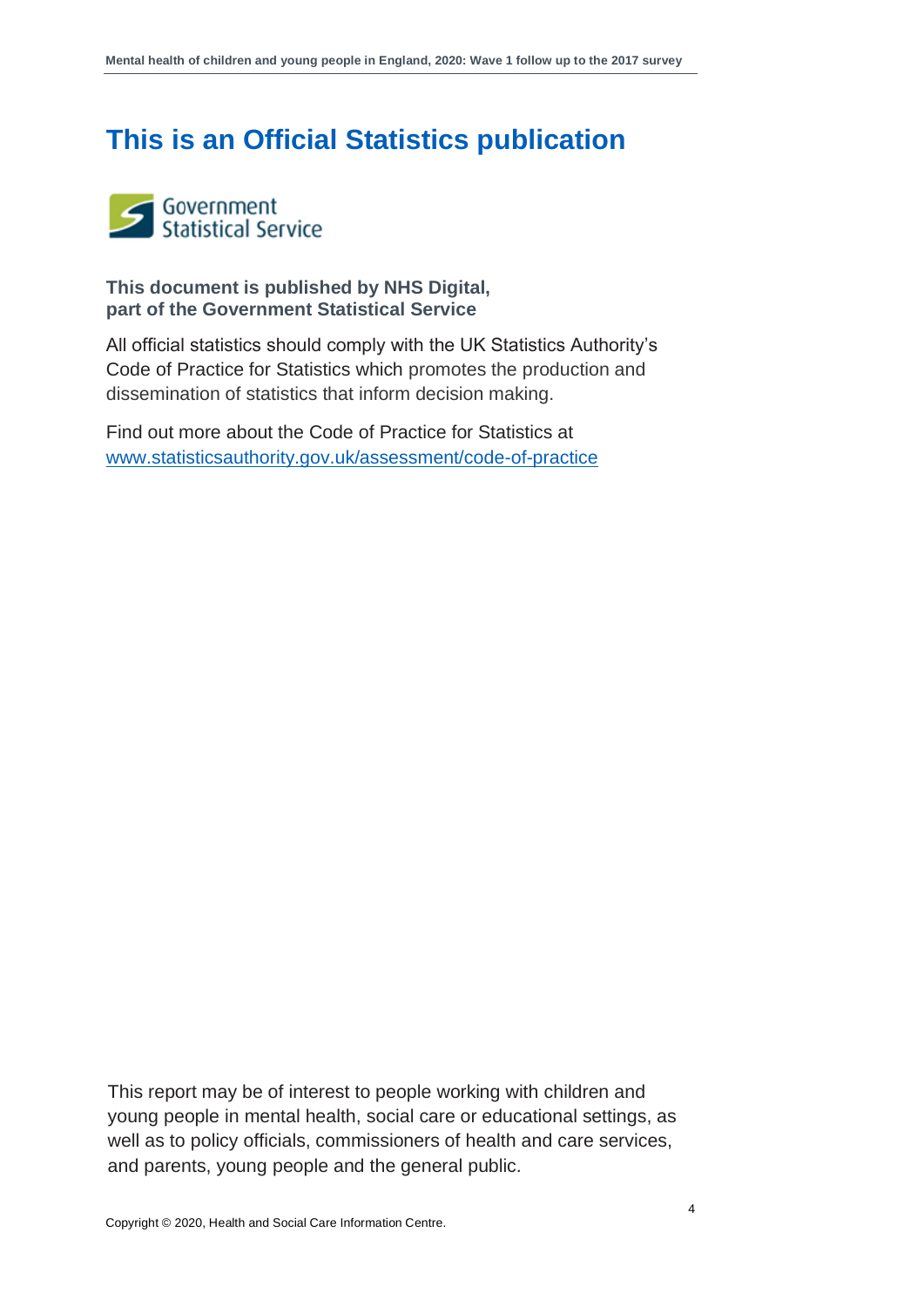### <span id="page-4-0"></span>**Acknowledgements**

Firstly, we thank all the children, young people and parents who so generously gave their time to participate in this survey.

Running a national survey relies on the expertise of many people. We thank the professional and committed team based at the Office for National Statistics (ONS), the National Centre for Social Research (NatCen) and NHS Digital for all their work on this report.

In ONS, this report would not have taken place without the work of Mike Welsby, Joe Shepherd, Emmie White, Catarina Figueira, Salah Merad, Stephanie Higham-Lloyd and Emily Mason-Apps.

At NatCen we thank the computing department, telephone unit, operations department and data management staff. We would like to specifically thank Suzanne Hill, Melissa Hutchinson, Alessio Fiacco, Letticia Rushaija and Anne Conolly for all their work on the survey.

NHS Digital commissioned the survey series with funding from the Department of Health and Social Care. We are particularly grateful to the Surveys Team: Vicky Cooper and Daniel Gleghorn; and the Analytical Team: Sharon Thandi, Heather Van Spall, Lily Bond, Mark Wagner, Graham Swinton and Alison Neave.

We are also grateful for to the support from Lauren Cross and colleagues from the University of Cambridge and University of Exeter for their work on this report.

Dr Tamsin Newlove-Delgado was funded by an National Institute for Health Research Advanced Fellowship (NIHR300056) whilst undertaking this work. Professor Tamsin Ford was also supported with funding from the UK Research and Innovation (Medical Research Council) as part of their "Ideas to address COVID-19" call.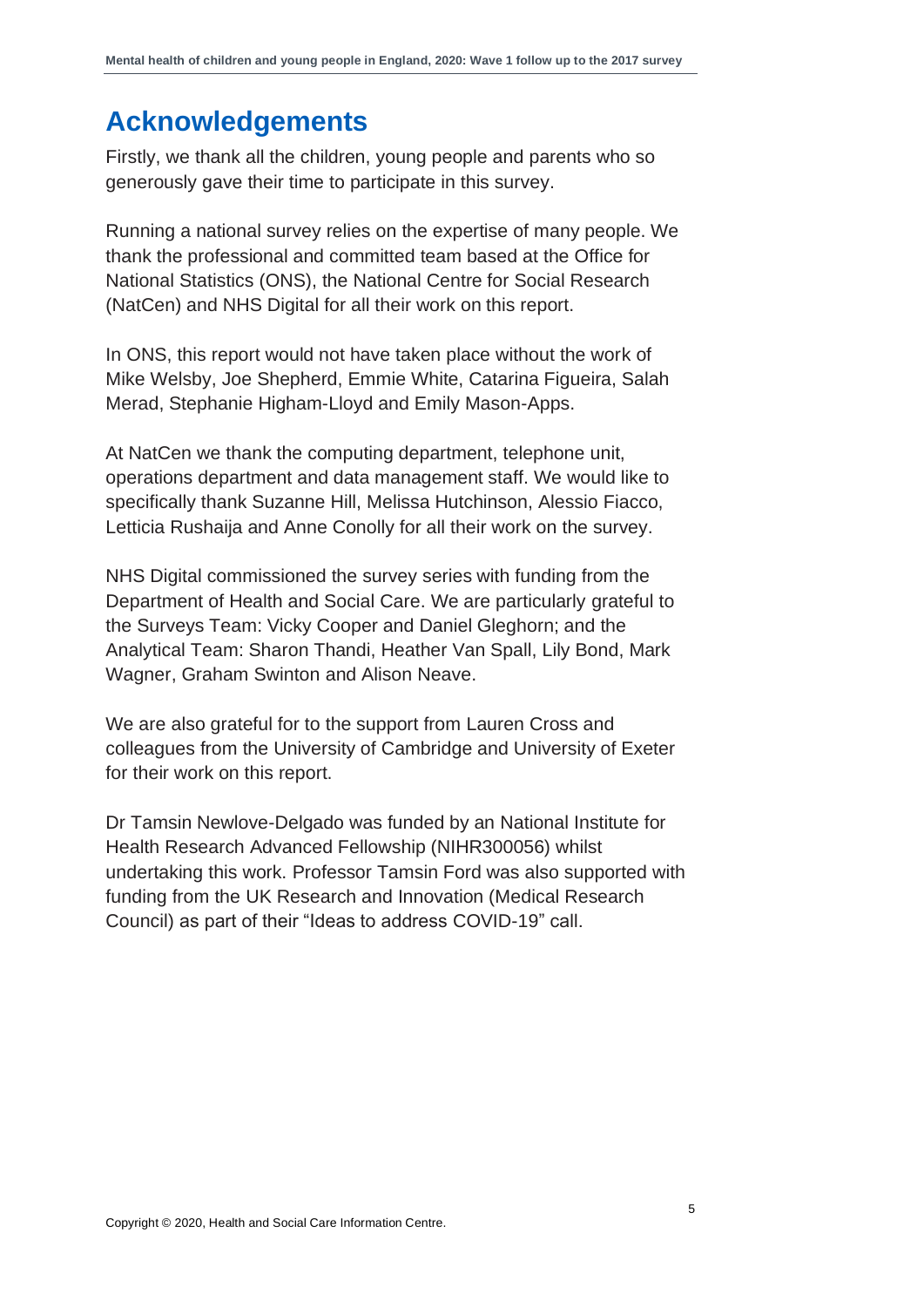### <span id="page-5-0"></span>**Introduction**

#### **Background**

Since the onset of the Coronavirus (COVID-19) pandemic in the UK in March 2020, children and young people have experienced major changes in their lives. These have affected their family situation as well as their access to education, leisure and other services. While a number of surveys have examined what these changes have meant for adults, there has been less research on children.

#### **The survey series**

The Mental Health of Children and Young People (MHCYP) survey series provides England's Official Statistics on trends in child mental health. The most recent face to face survey in the series took place in 2017 and involved interviews with a random sample of children and young people (aged 2 to 19 years old) and their parents. In July 2020, young people (now aged 11 to 22 years old) and parents (of those aged 5 to 16) who had agreed to future research were invited to take part in an online follow up survey<sup>1</sup>.

#### **Assessing mental health**

Both the 2017 survey and this 2020 follow-up used the Strengths and Difficulties Questionnaire (SDQ)<sup>2</sup> to assess different aspects of mental health, including problems with emotions, behaviour, relationships, hyperactivity and concentration. Responses from parents, children and young people were used to estimate the likelihood that a child might have a mental disorder, this was classified as either 'unlikely', 'possible' or 'probable'.

#### **Report aims**

This report draws on data from the 3,570 children and young people who took part in both 2017 and 2020 $3$ , as well as information provided by their parents, (and in MHCYP 2017 also from their teachers). Crosssectional analyses are presented, addressing two primary aims:

<sup>1</sup> See th[e Survey Design and Methods Report](http://digital.nhs.uk/pubs/mhcypsurvey2020w1) for methodological details, including the change in survey mode and design of sample weights to ensure the study population remained representative between surveys.

 $2$  More information on the Strengths and Difficulties questionnaire can be found at <https://www.sdqinfo.org/>

<sup>&</sup>lt;sup>3</sup> Sample characteristics achieved in the 2017 and 2020 MHCYP surveys can be found in Table A in the [Excel data tables.](http://digital.nhs.uk/pubs/mhcypsurvey2020w1)

Copyright © 2020, Health and Social Care Information Centre.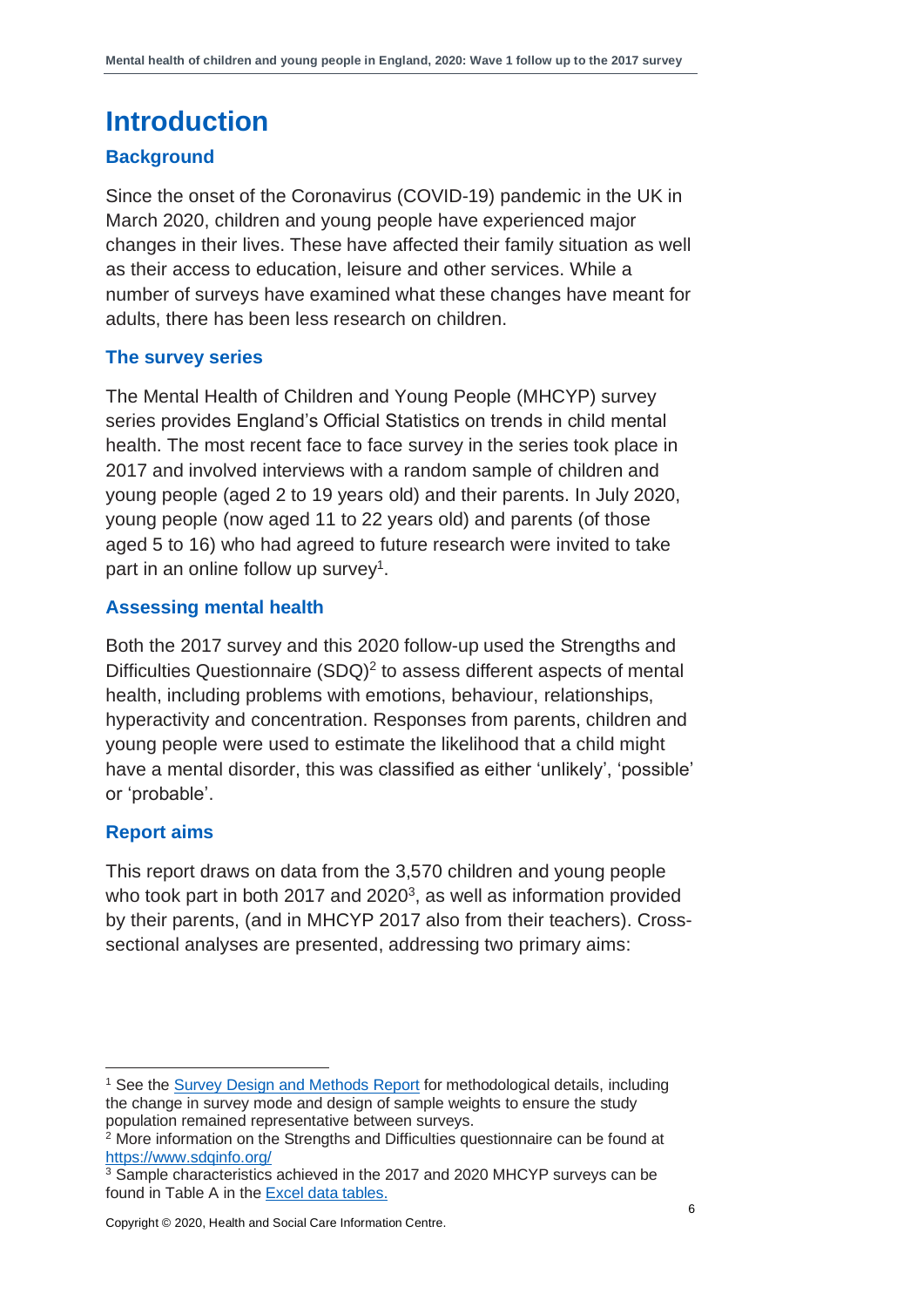#### Aim 1: Comparing mental health in 2017 and 2020

*Compare the likelihood of probable mental disorder in 5 to 16 year olds in 2017 with that of 5 to 16 year olds in 2020, overall and by subgroup (age, sex, ethnic group, neighbourhood deprivation, region, and the presence of parental psychological distress).*

It is important to note that although the SDQ was used in MHCYP 2017, the mental disorder prevalence estimates in the initial MHCYP 2017 survey<sup>4</sup> reported on a different and more detailed diagnostic assessment of mental disorder<sup>5</sup> and drew on a larger sample (9,117 children and young people, aged 2 to 19 years old). For the 2020 follow-up survey, this was replaced with the SDQ. This was mainly due to the shift towards an online survey during the pandemic so a shorter, simpler questionnaire was deemed more suitable, whilst still producing robust estimates.

#### **Therefore, any comparisons between 2017 and 2020 must draw on the results presented in this report, which are based on a comparable measure of the SDQ using children that were aged between 5 to 16 at the time of each survey**.

Furthermore, comparisons with the MHCYP 2017 estimates may be affected by changes in survey design, such as the 2017 survey was conducted face to face while the 2020 follow-up was online<sup>6</sup>.

<sup>&</sup>lt;sup>4</sup> (2018) [The 2017 Mental Health of Children and Young People survey,](https://digital.nhs.uk/data-and-information/publications/statistical/mental-health-of-children-and-young-people-in-england/2017/2017) NHS Digital.

<sup>&</sup>lt;sup>5</sup> The Development and Well-being Assessment (DAWBA), which drew on reports from young people, parents, and teachers and involved clinical consensus rating. More information can be found at<https://dawba.info/>

<sup>&</sup>lt;sup>6</sup> See th[e Survey Design and Methods Report](http://digital.nhs.uk/pubs/mhcypsurvey2020w1) for further details on the differences in the methodology used for the 2020 and 2017 survey and the limitations for comparability, including information on the change to the measure of mental health used.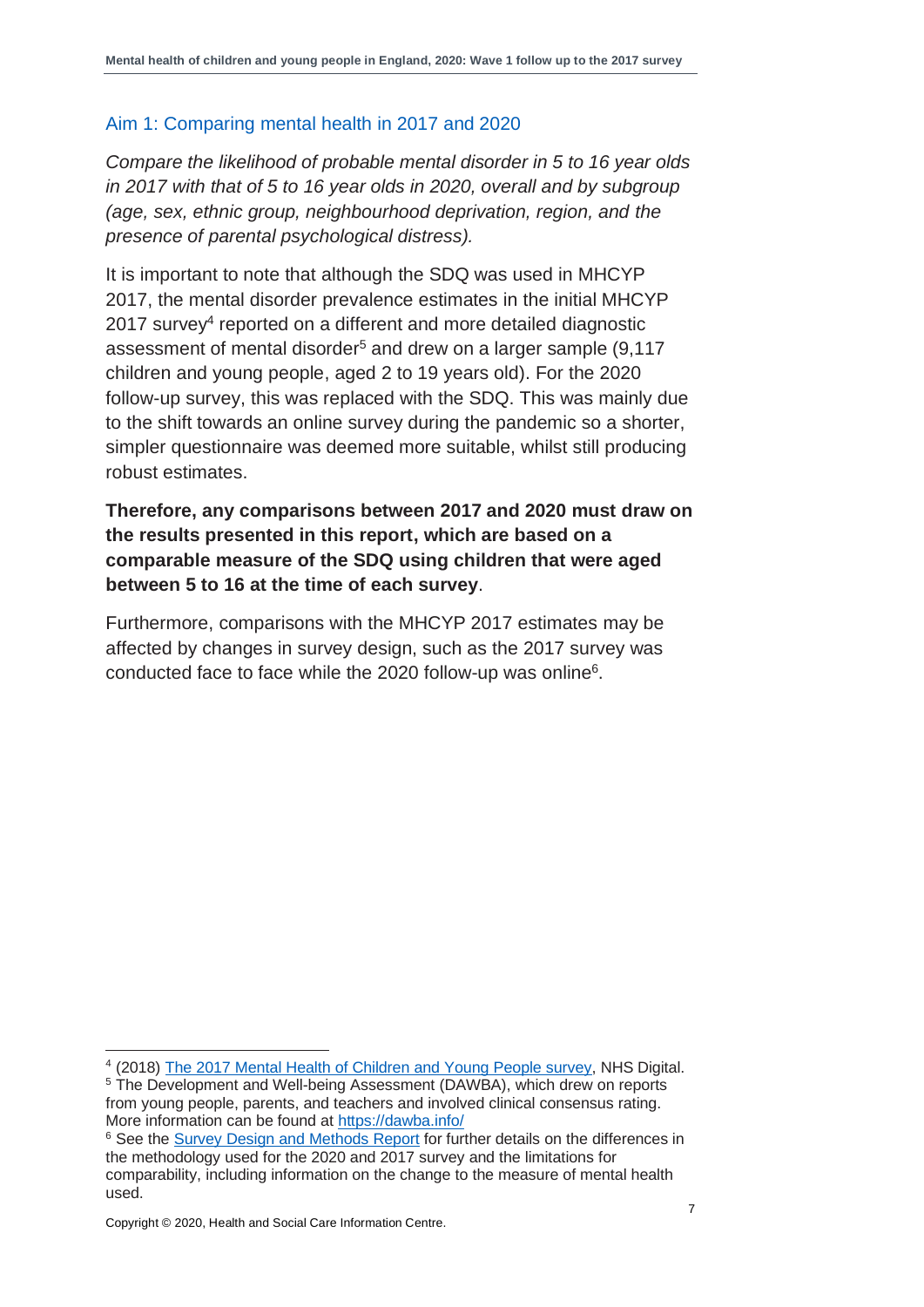#### Aim 2: Describing life during the COVID-19 pandemic

*Describe the circumstances of 5 to 22 year olds and their families during the COVID-19 pandemic.* 

The circumstances and experiences of children and young people in July 2020 and the preceding months are described, covering:

- Family dynamics (Topic 2)
- Parent and child anxieties about COVID-19, and well-being (Topic 3)
- Access to education and health services (Topic 4)
- Changes in circumstances and activities (Topic 5)

Estimates are presented separately for 5 to 16 year olds (sometimes with breakdowns for 5 to 10 and 11 to 16 year olds) and 17 to 22 year olds to reflect differences in questions asked of these age groups.

#### **Further information**

This study was funded by the Department of Health and Social Care, commissioned by NHS Digital, and carried out by the Office for National Statistics, the National Centre for Social Research, University of Cambridge and University of Exeter.

Alongside this report, the following documents are available on the NHS Digital website<sup>7</sup>:

- **Excel data tables** providing detailed breakdowns of estimates and confidence intervals for key results
- **Background data quality report** which describes the data quality of the estimates, reported against the dimensions of the National Statistics Code of Practice
- **Survey Design and Methods Report** summarising the methods for the 2020 follow up study
- **Survey materials and questionnaire** used in 2020

Copyright © 2020, Health and Social Care Information Centre.

<sup>7</sup> <http://digital.nhs.uk/pubs/mhcypsurvey2020w1>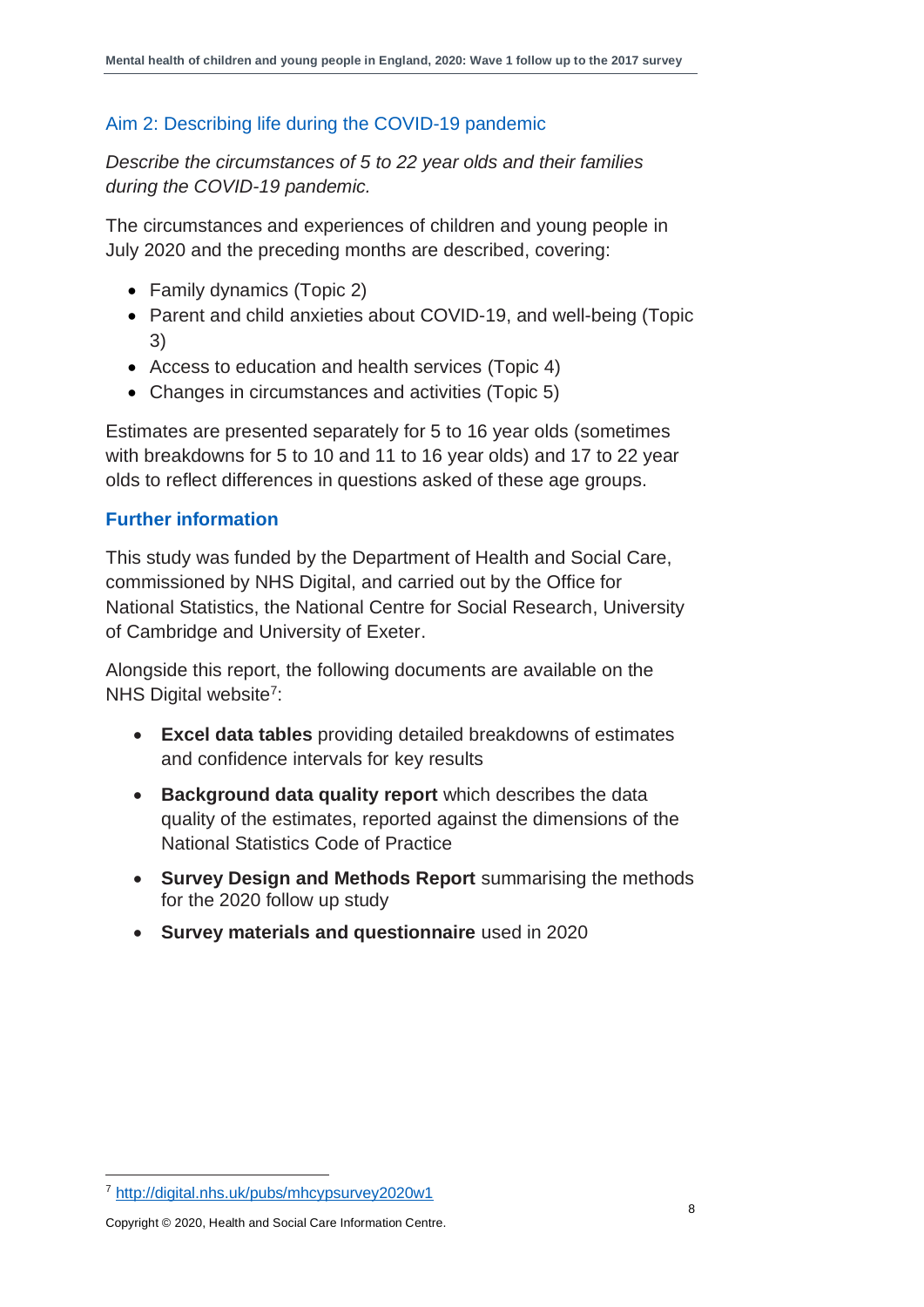### <span id="page-8-0"></span>**Main findings**

The following main findings relate to 5 to 16 year old children, unless otherwise specified.

Prevalence of probable mental disorders in 2017 and 2020

- Rates of probable mental disorder have increased since 2017. In 2020, one in six (16.0%) children were identified as having a probable mental disorder, increasing from one in nine (10.8%) children in 2017. The increase was evident in both boys and girls
- Amongst 17 to 22 year olds, 20.0% were identified as having a probable mental disorder in 2020. There is a clear difference between young women (27.2%) and young men (13.3%) of having a probable mental disorder.
- In 2020, 30.2% of children whose parent experienced psychological distress had a probable mental disorder, compared with 9.3% of children whose parent was not experiencing psychological distress

#### Family dynamics

- In 2020, children with a probable mental disorder were more likely to be living in a family who reported problems with family functioning (28.3%) compared with children unlikely to have a mental disorder (11.7%)
- Children whose parent experienced psychological distress were more likely to be living in families who reported problems with functioning (25.3%) than those whose parent showed little to no evidence of psychological distress (11.1%)
- In 2020, 63.8% of 11 to 16 year old girls with a probable mental disorder had seen or heard an argument among adults in the household, compared with 46.8% of those unlikely to have a mental disorder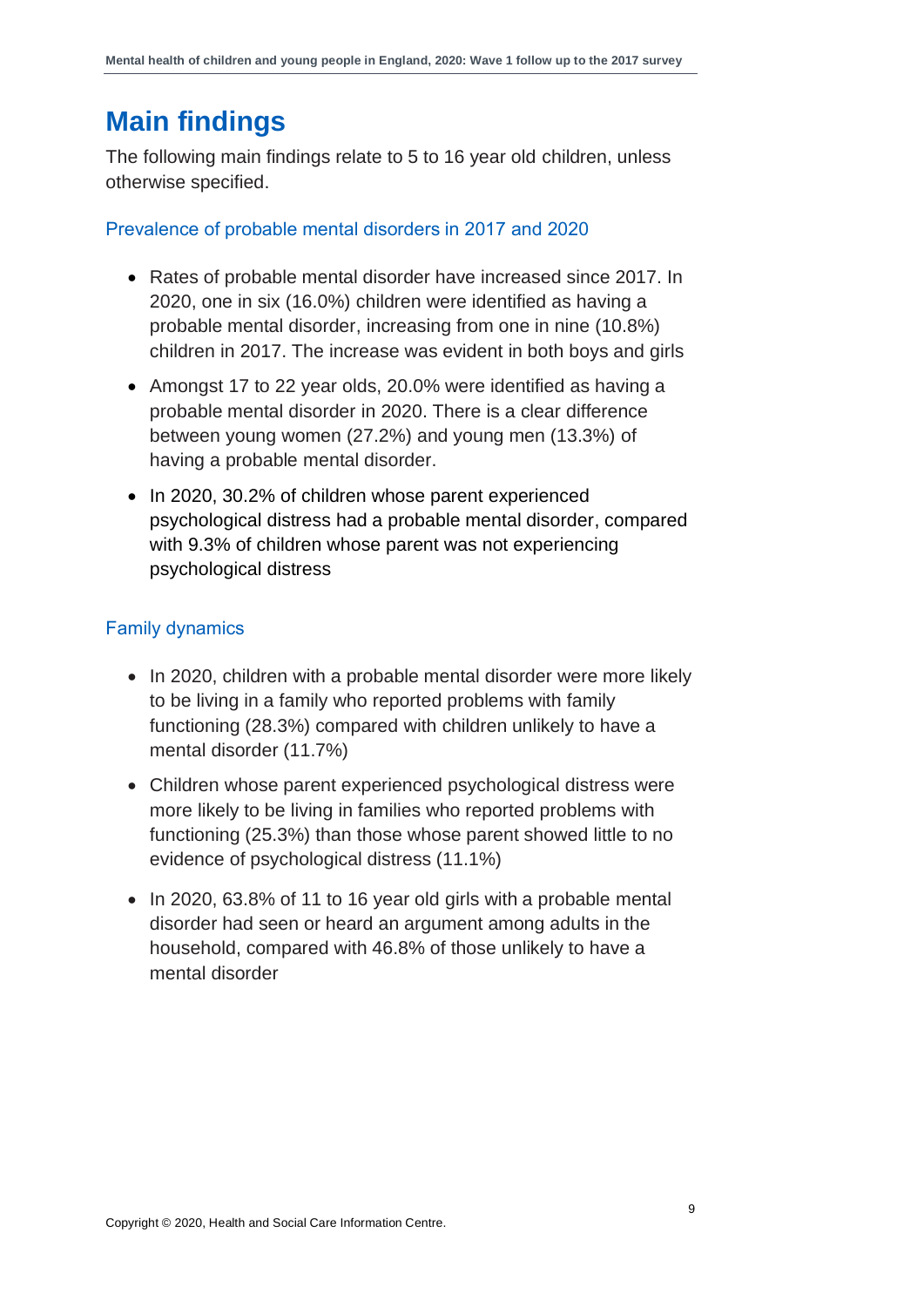#### Parent and child anxieties about COVID-19, and well-being

- Children with a probable mental disorder were more likely to have a parent that thought that they were worried about; catching COVID-19 (36.1%), family and friends catching COVID-19 (50.2%), leaving the house (18.0%), and transmitting the infection (23.8%), than children unlikely to have a mental disorder (18.6%, 33.2%, 5.1% and 14.6% respectively).
- Among those aged 5 to 22 years, 58.9% with a probable mental disorder reported having sleep problems. Young people aged 17 to 22 years with a probable mental disorder were more likely to report sleep problems (69.6%) than those aged 11 to 16 (50.5%) and 5 to 10 (52.5%)
- One in ten (10.1%) children and young people aged 11 to 22 years said that they often or always felt lonely. This was more common in girls (13.8%) than boys (6.5%), and prevalence again was higher for those with a probable mental disorder

#### Access to education and health services

- Just under half (47.0%) of children did not attend school between late March and July 2020 because their school was closed. A further 30.0% returned to attending in June or July 2020, either on a full or part time basis, and 6.8% attended school throughout this time due to their parent/carer being a keyworker, being considered vulnerable or for other reasons. The remaining 16.1% did not attend school even though it was open/reopened. There were no differences between those unlikely to have a mental disorder and those with a probable mental disorder
- About six in ten (62.6%) children with a probable mental disorder had regular support from their school or college, compared with 76.4% of children unlikely to have a mental disorder
- About one in twelve (8.2%) children with a probable mental disorder had parents who decided not to seek help for a concern regarding their child's mental health. A further 5.9% of children with a probable mental disorder had parents who decided not to seek help for concerns regarding both their child's mental and physical health
- More than one in five (21.7%) 17 to 22 year olds with a probable mental disorder reported that they had decided not to seek help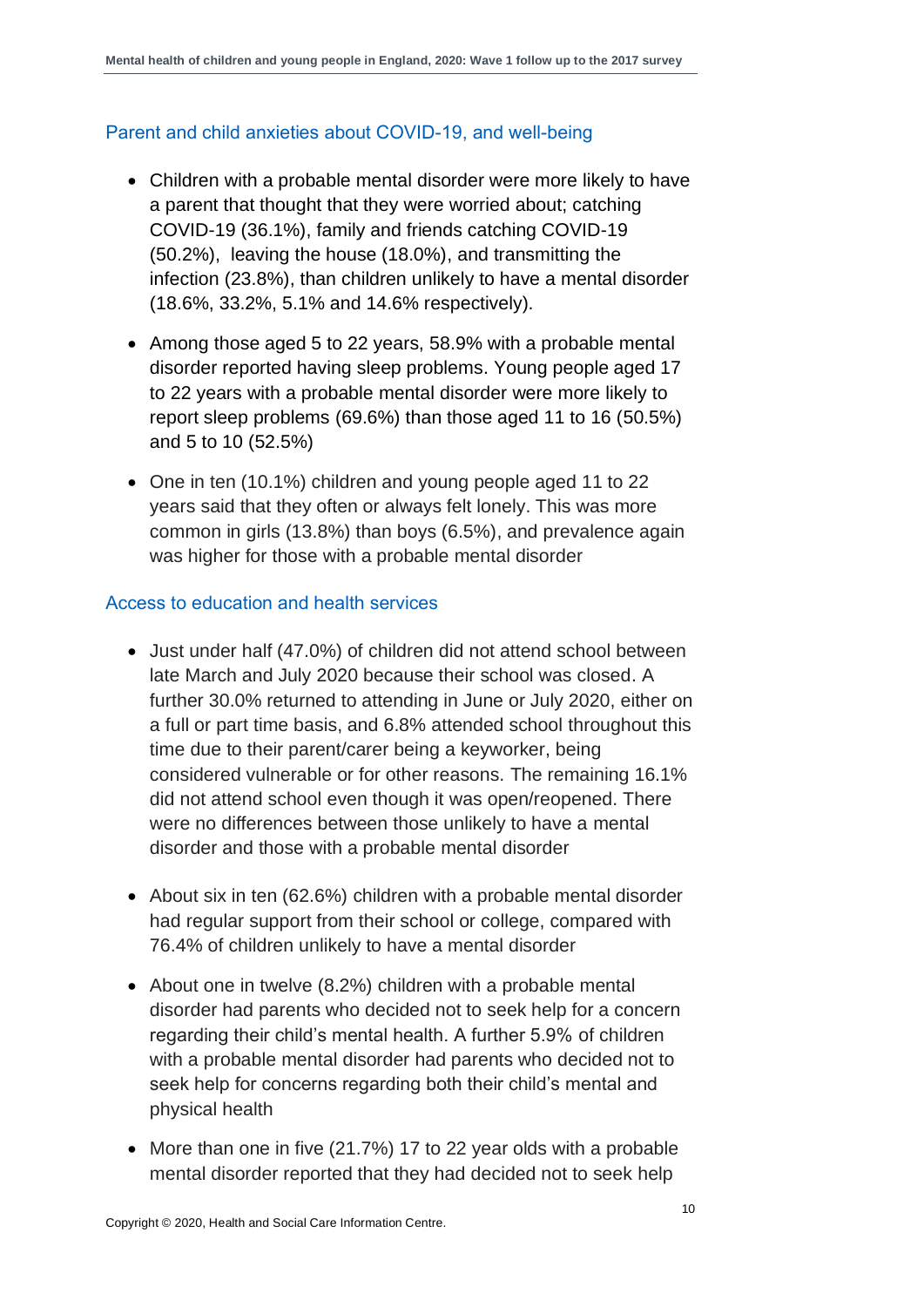for a mental health concern due to the pandemic and a further 22.9% reported that they had decided not to seek help for both a mental and physical health concern

#### Changes in circumstances and activities

- Nearly half (46.7%) of children had a parent who reported working from home more often since the pandemic began, while one in five (20.5%) children had a parent who reported working more hours or having taken on additional work. More than one in four (28.7%) children had a parent who had been furloughed or made use of the self-employed support scheme
- Children with a probable mental disorder were more than twice as likely to live in a household that had fallen behind with payments (16.3%) than children unlikely to have a mental disorder (6.4%)
- Children and young people with a probable mental disorder were more likely to say that lockdown had made their life worse (54.1% of 11 to 16 year olds, and 59.0% of 17 to 22 year olds), than those unlikely to have a mental disorder (39.2% and 37.3% respectively)
- <span id="page-10-0"></span>• Children with a probable mental disorder were about five times more likely not to have eaten a family meal all week (4.8%), and not to have spent time together with their family (6.0%) than those unlikely to have a mental disorder (0.9% and 1.0%, respectively). This pattern was evident for most activities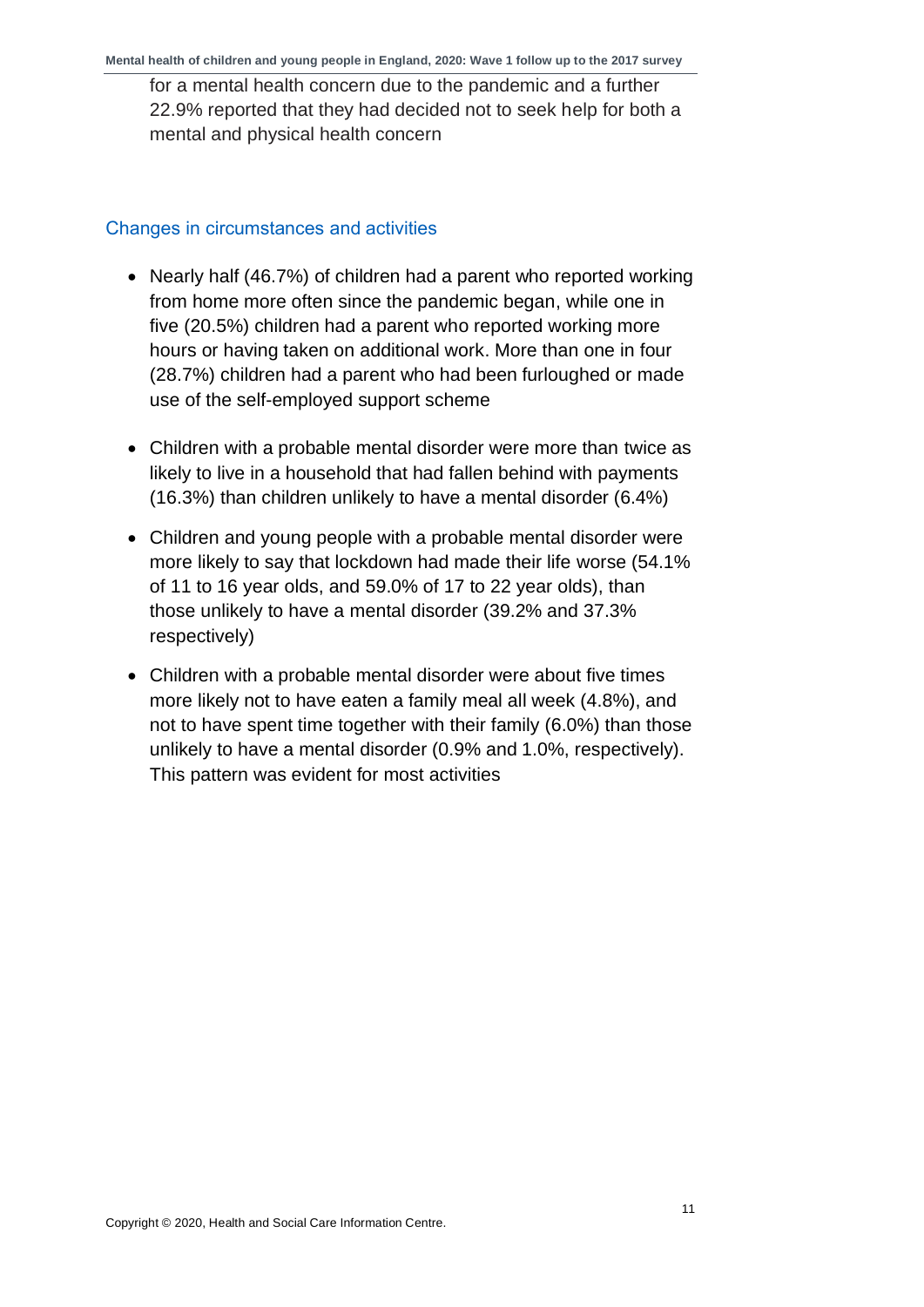### **Topic 1: Prevalence of probable mental disorders in 2017 and 2020**

This section describes the mental health of children aged 5 to 16 years living in England in July 2020, compared with the mental health of 5 to 16 year olds in 2017. The Strengths and Difficulties Questionnaire (SDQ)8 was used to identify children who may have had problems with aspects of their mental health to such an extent that it impacted on their daily lives. These include difficulties with their emotions, behaviour, relationships, hyperactivity, or concentration. Some estimates for prevalence in 2020 are also presented for 17 to 22 year olds. The analyses are cross-sectional, and no conclusions about causality can be drawn from the associations presented.

#### <span id="page-11-0"></span>1.1 Change in mental health, 2017 and 2020

In both 2017 and 2020, about three quarters of children aged 5 to 16 years were identified as unlikely to have a mental disorder. In 2020, one in six (16.0%) children of the same age in England were identified as having a probable mental disorder. This was an increase from one in nine (10.8%) children in 2017, which has been offset by a decrease in the proportion identified as having a possible mental disorder between the two periods (13.7% in 2017 to 9.6% in 2020).

(Table 1.1, Figure 1.1)

<sup>&</sup>lt;sup>8</sup> See [Survey Design and Methods Report](http://digital.nhs.uk/pubs/mhcypsurvey2020w1) for further information.

Copyright © 2020, Health and Social Care Information Centre.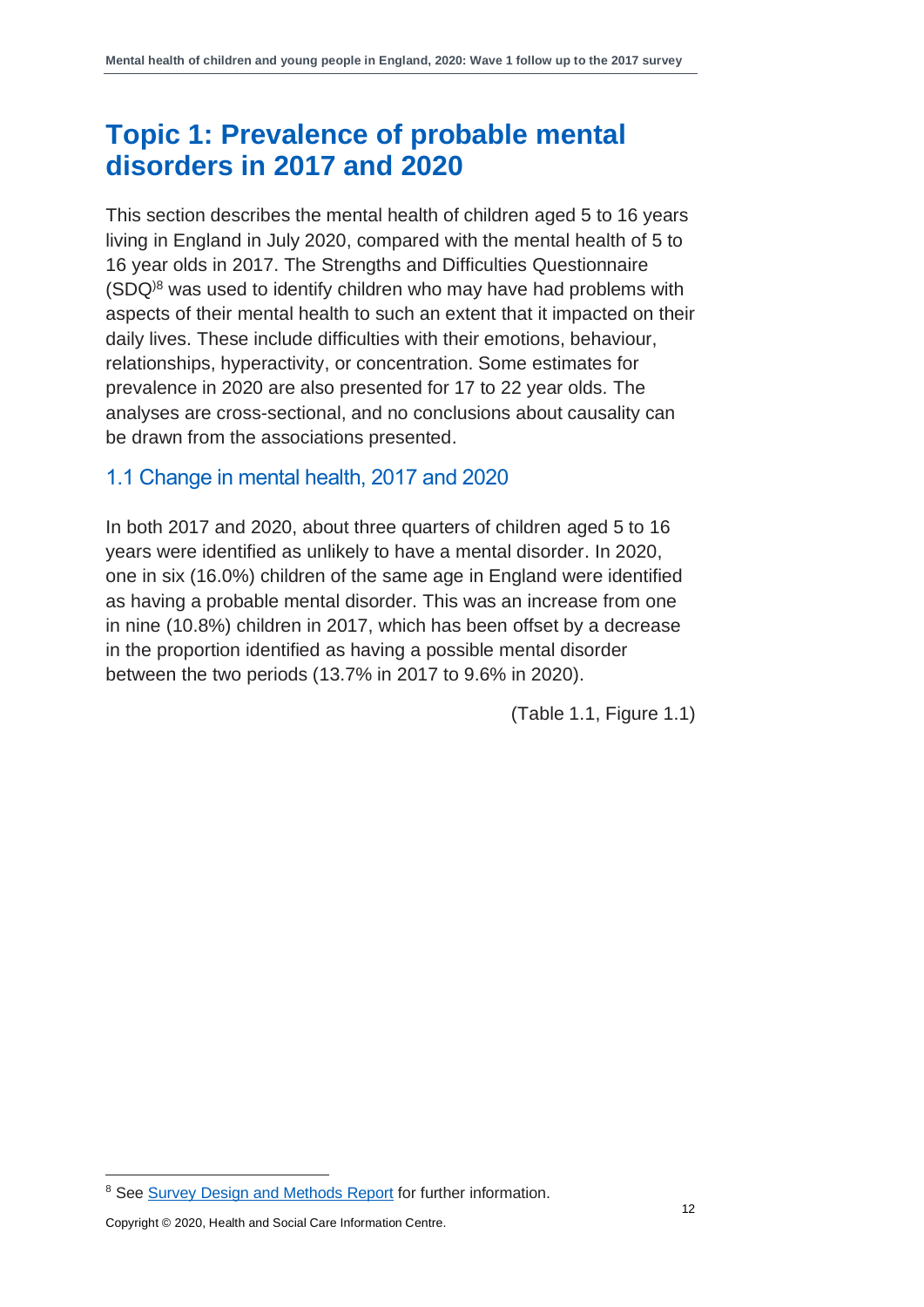

#### <span id="page-12-0"></span>1.2 Change in mental health by sex

The increase in probable mental disorders was evident both in boys and girls aged 5 to 16 years. In boys, the rate increased from 11.4% in 2017 to 16.7% in 2020. In girls, it increased from 10.3% in 2017 to 15.2% in 2020.

(Table 1.1, Figure 1.2)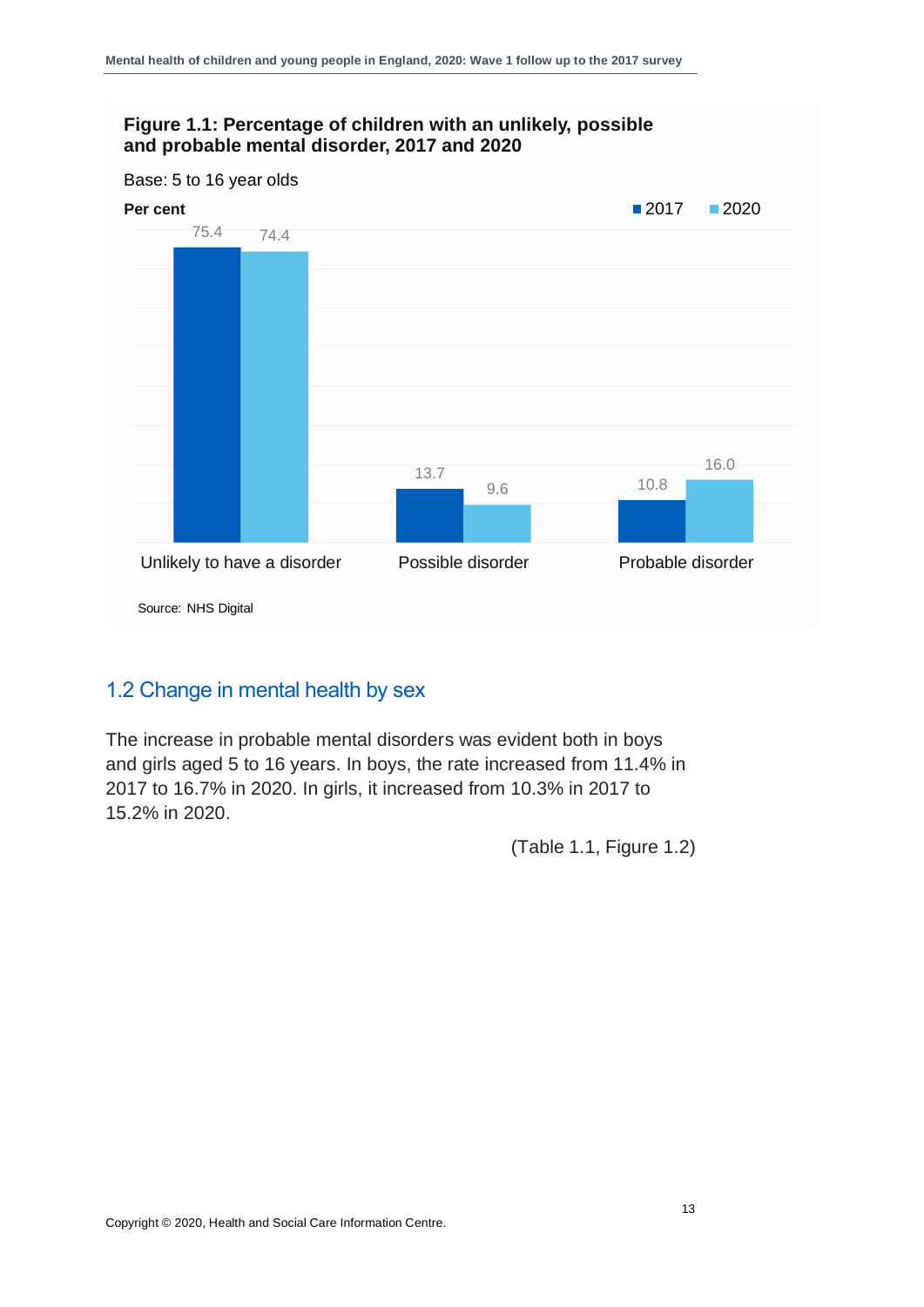

#### <span id="page-13-0"></span>1.3 Change in mental health by age and sex

#### **5 to 10 year olds**

Among children of primary school age (5 to 10 year olds), 14.4% had a probable mental disorder in 2020, an increase from 9.4% in 2017. This increase was evident in boys, with the rate rising from 11.5% in 2017 to 17.9% in 2020. The increase observed for girls was not statistically significant<sup>9</sup>.

#### **11 to 16 year olds**

Among secondary school aged children (11 to 16 year olds), 17.6% were identified with a probable mental disorder in 2020, an increase from 12.6% in 2017. The increase was not found to be statistically significant for boys or girls.

#### **17 to 22 year olds**

Among young people (17 to 22 year olds), one in five (20.0%) were identified with a probable mental disorder in 2020. About one in four (27.2%) young women were identified with a probable mental disorder,

Copyright © 2020, Health and Social Care Information Centre.

<sup>&</sup>lt;sup>9</sup> For an explanation on statistical significance, please see the Glossary.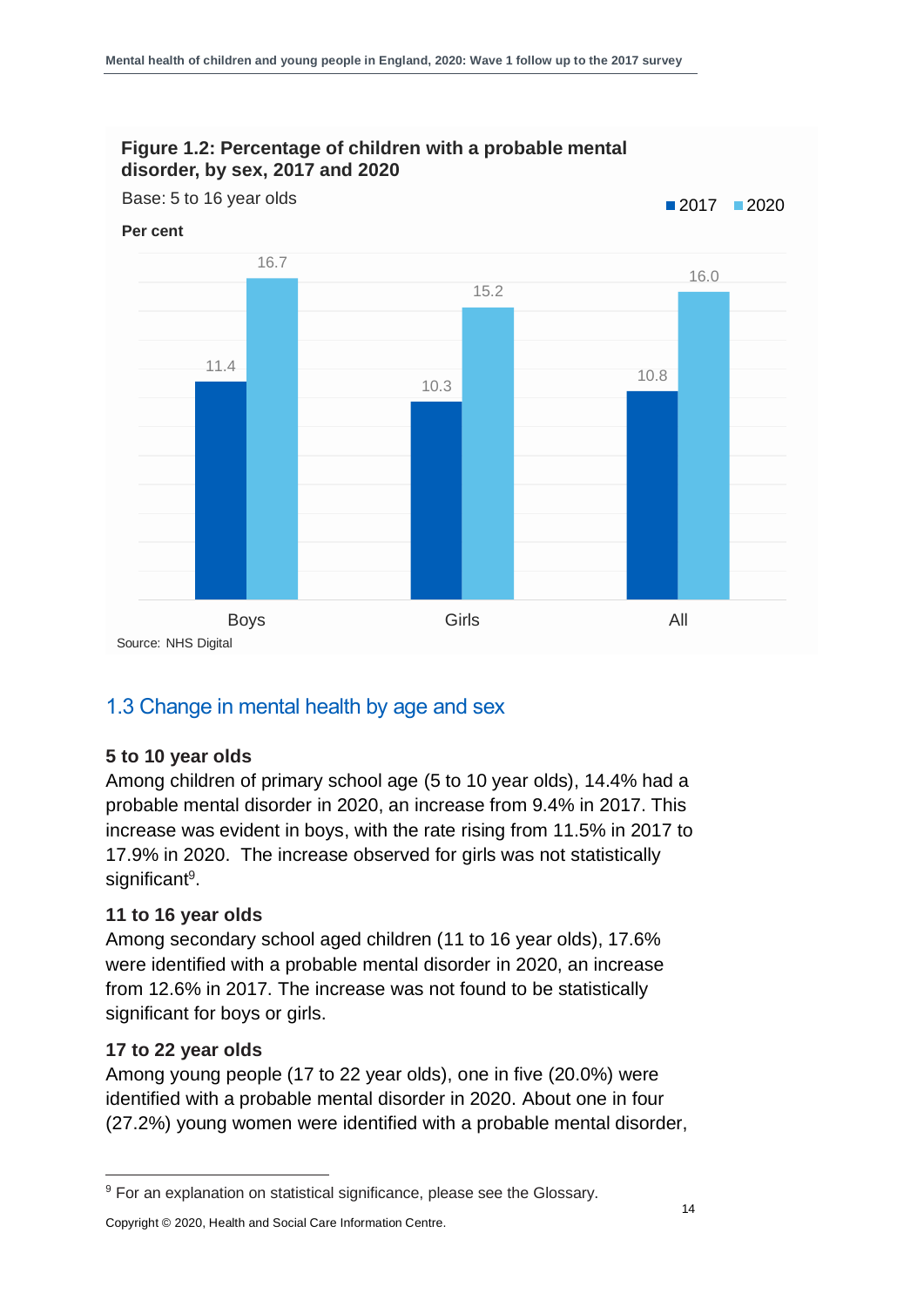compared with one in eight (13.3%) young men. Comparison with 2017 is not possible due to the different age groups covered in the surveys.

(Table 1.1, Figure 1.3)



Source: NHS Digital

#### <span id="page-14-0"></span>1.4 Change in mental health by ethnic group

For 5 to 16 year olds, 18.8% of children of White ethnic backgrounds had a probable mental disorder in 2020, compared with 7.5% of children of Black and Minority Ethnic (BME) backgrounds. Rates of probable mental disorder increased for children of White ethnic backgrounds since 2017 (from 13.1%). Although rates appeared to also increase for children of BME background, this increase was not statistically significant.

(Table 1.2, Figure 1.4)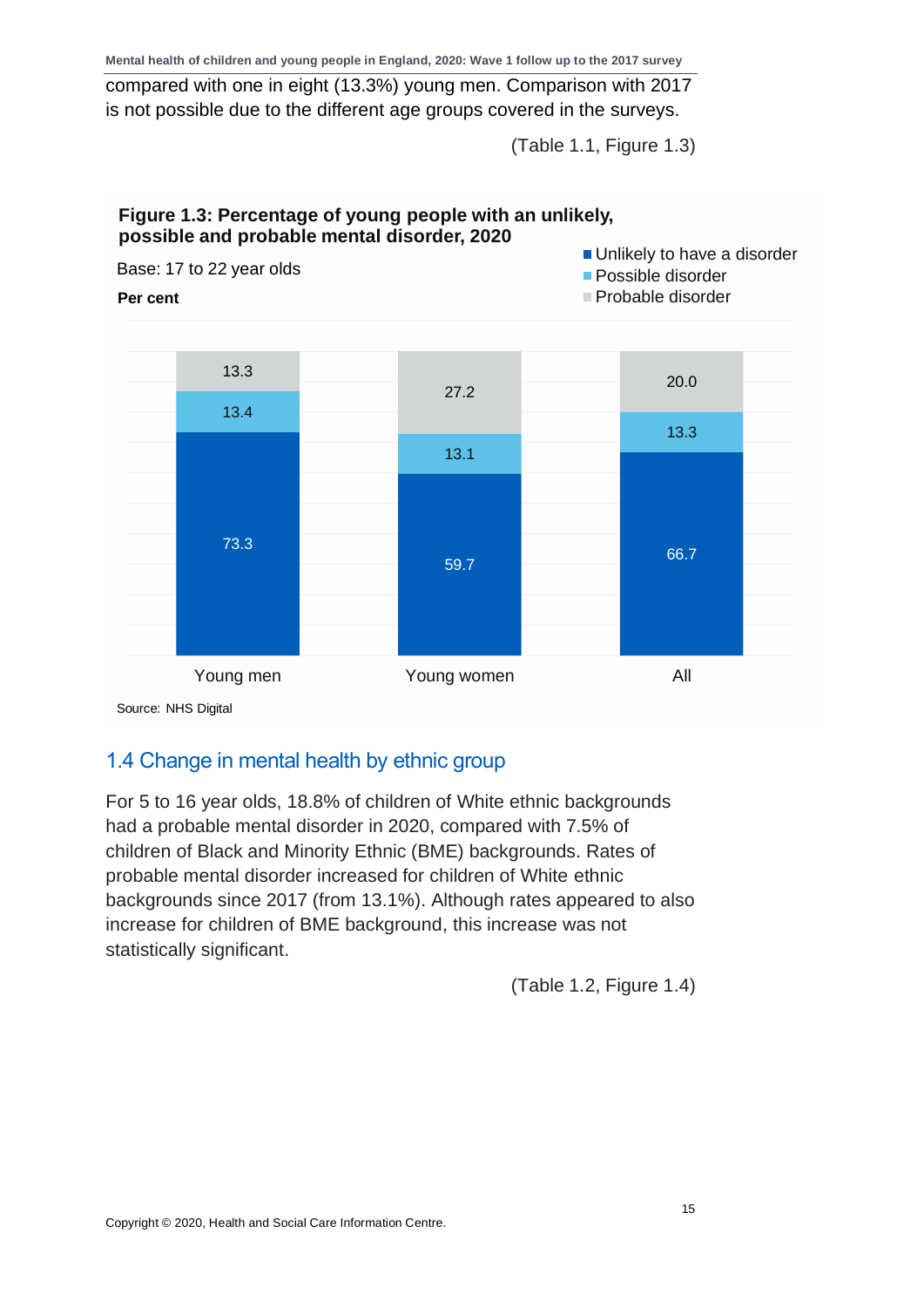#### **Figure 1.4: Percentage of children with a probable mental disorder, by ethnic group, 2017 and 2020**



Source: NHS Digital

#### <span id="page-15-0"></span>1.5 Change in mental health by neighbourhood deprivation

There were no significant differences in the presence of probable mental disorders in 5 to 16 year old children by neighbourhood-level deprivation<sup>10</sup> between 2017 and 2020.

(Table 1.3)

#### <span id="page-15-1"></span>1.6 Change in mental health by region

In 2020, rates of probable mental disorder in children aged 5 to 16 years ranged from 10.0% in London to 20.5% in the West Midlands. The increased rates of probable mental disorder in most regions between 2017 and 2020 were not found to be statistically significant.

(Table 1.4, Figure 1.5)

<sup>&</sup>lt;sup>10</sup> For more information on how neighbourhood deprivation is defined and measured, see the Glossary.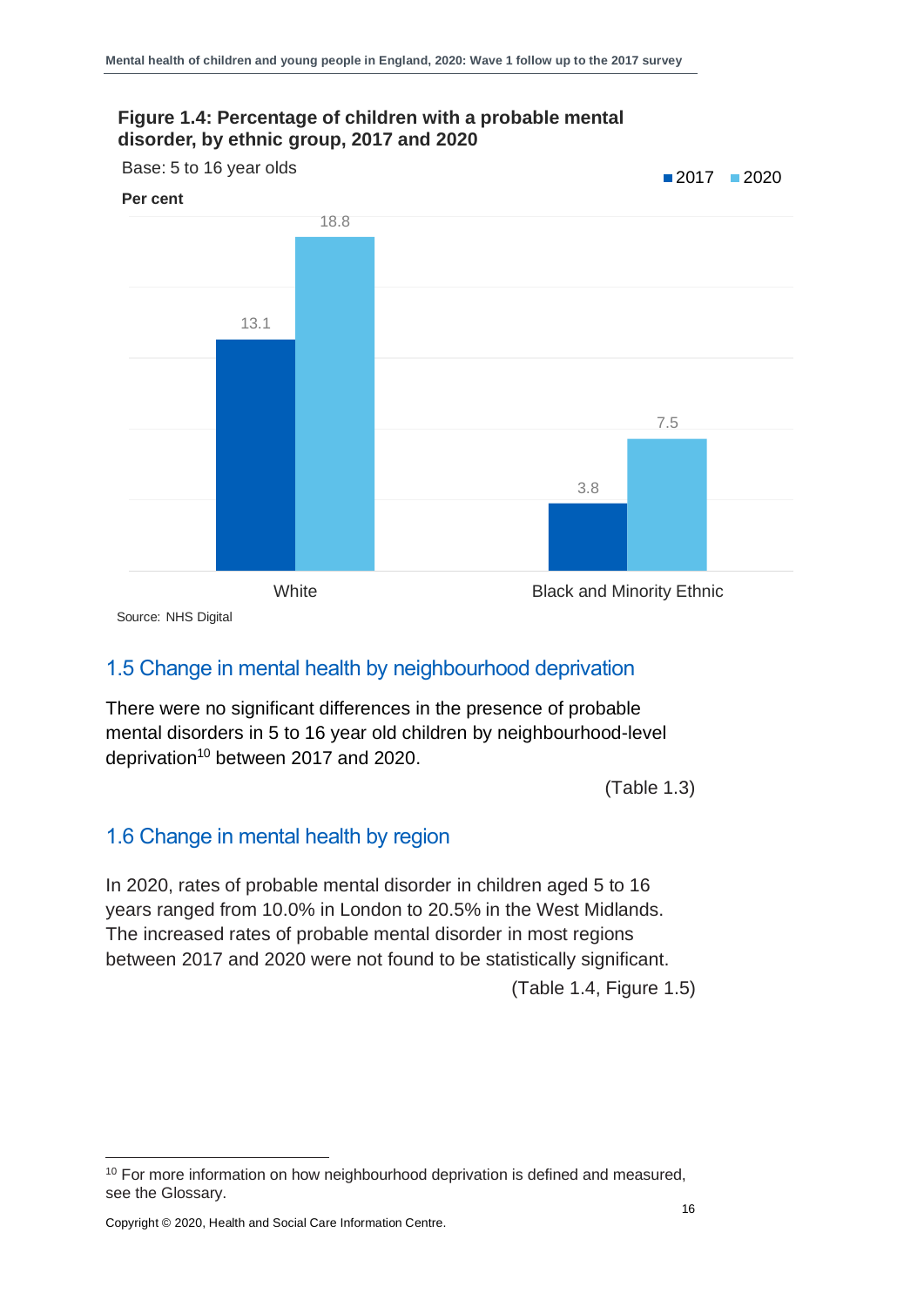

#### <span id="page-16-0"></span>1.7 Change in mental health by parental psychological distress

Psychological distress in parents was assessed by the General Health Questionnaire (GHQ-12) administered in both 2017 and 2020 with one parent for each 5 to 16 year old. It was not necessarily the same parent who responded each time. Scores can range between 0 (no psychological distress) and 12 (severe psychological distress), where a score of four or more is generally considered indicative of the presence of psychological distress<sup>11</sup>.

In 2017, 23.2% of 5 to 16 year olds with a responding parent experiencing psychological distress had a probable mental disorder, compared with 8.5% of children whose parent showed no distress. In 2020, the proportion of children with a probable mental disorder increased to 30.2% for children whose parent showed psychological distress, compared with 9.3% of children whose parent showed no distress.

(Table 1.5, Figure 1.6)

<sup>&</sup>lt;sup>11</sup> For more information on the 12-item General Health Questionnaire (GHQ-12), see the Glossary.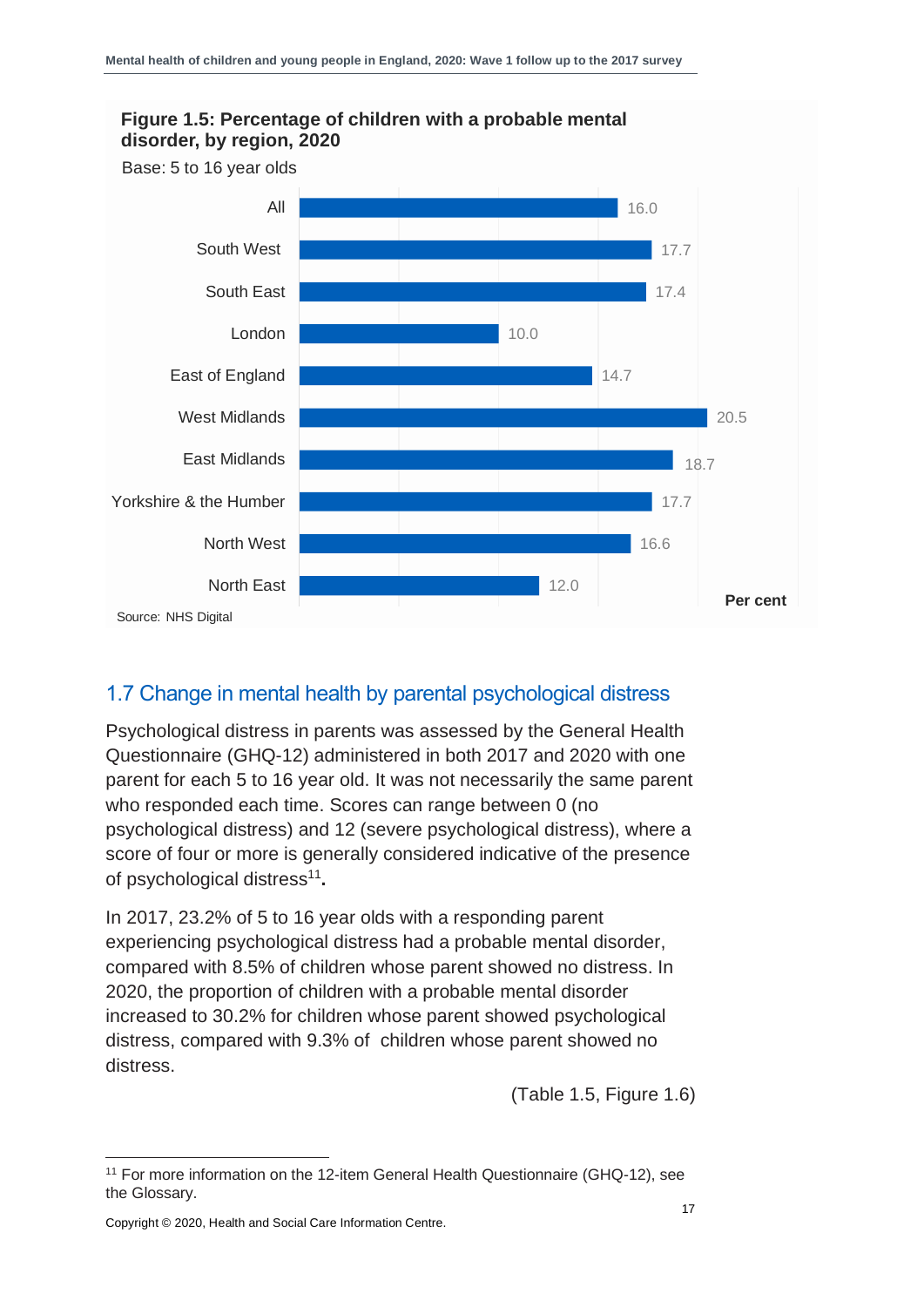#### **Figure 1.6: Percentage of children with a probable mental disorder, by parental psychological distress, 2017 and 2020**



As a type of cross-sectional analysis, these associations cannot explain causality. For example, while the presence of psychological distress in parents may contribute to the development of mental disorders in children, the presence of a probable mental disorder in children may also affect the mental health of parents. Research has identified parents as one of the groups in whom mental distress increased most steeply during the COVID-19 pandemic<sup>12</sup>. Investigating this further was beyond the scope of this study.

<sup>&</sup>lt;sup>12</sup> Pierce M, Hope H, Ford T, Hatch S, Hotopf M, John A, Kontopantelis E, Webb R, Wessely S, McManus S, Abel KM. Mental health before and during the COVID-19 pandemic: a longitudinal probability sample survey of the UK population. The Lancet Psychiatry. 2020 Jul 21. 7:10, 883-887,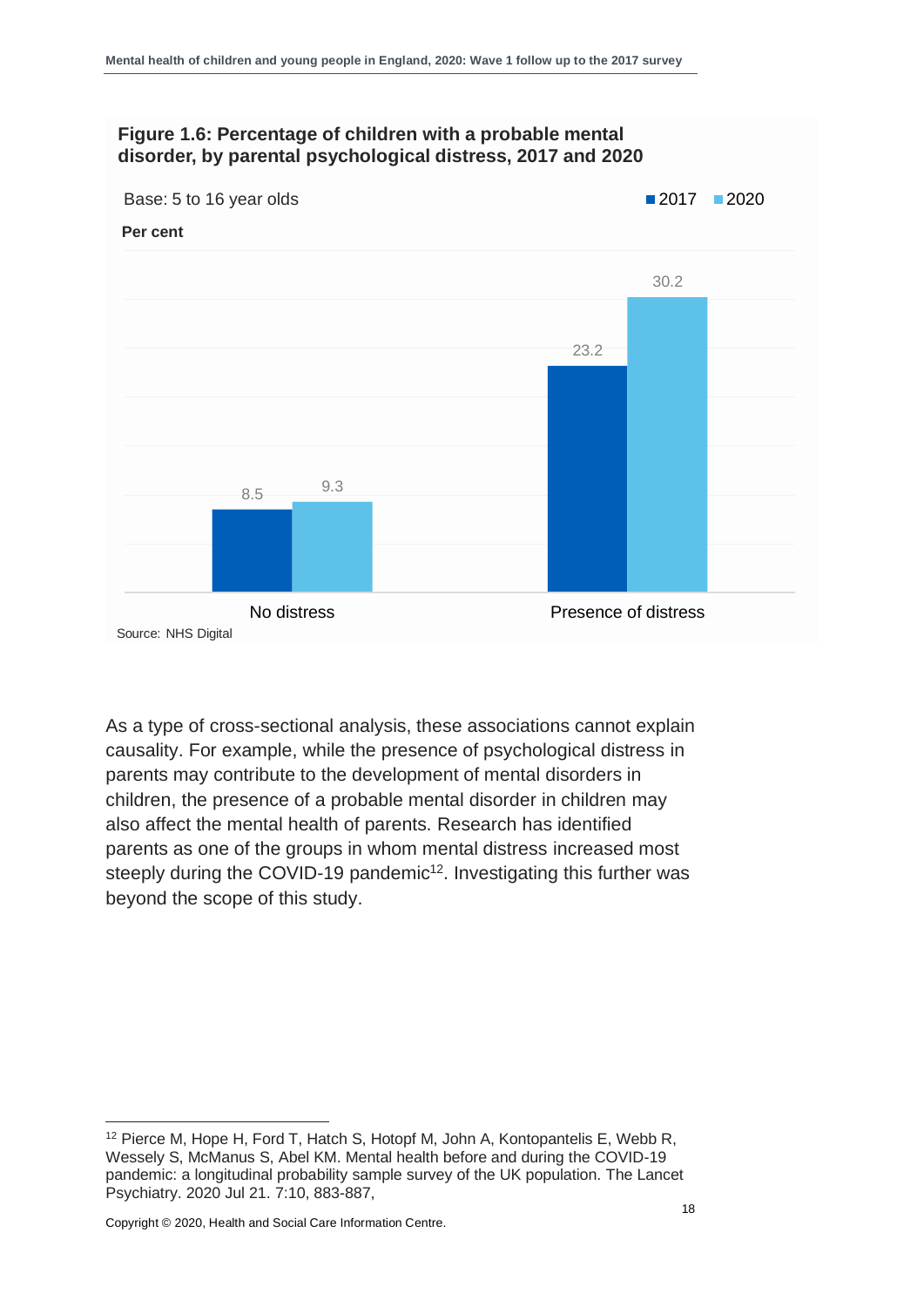### <span id="page-18-0"></span>**Topic 2: Family dynamics**

With the closure of schools and many workplaces and restrictions on face to face contact within services, many families have spent more time together in close proximity in the home. For some, this may have had a positive impact on relationships and for others it could have had a negative impact. This section describes how well families were getting on in July 2020, and compares with 2017.

#### <span id="page-18-1"></span>2.1 Family functioning

Items from the General Functioning Scale of the McMaster Family Assessment Device (FAD)<sup>13</sup> were used to assess family functioning. Due to the lack of space to ask questions on family functioning in the 2020 online survey, a subset of four statements (from the full 12 statements) were asked to parents of 5 to 16 year olds, and used to assess whether problems with family functioning were reported<sup>14</sup>.

Of all children aged 5 to 16 years in 2020, 15.6% were reported to have problems with family functioning. This was a similar proportion for both boys (15.9%) and girls (15.4%). Parents reported problems with family functioning for 13.9% of 5 to 10 year olds, while 17.5% of 11 to 16 year olds had a parent who reported such problems, although this difference was not statistically significant. There were also no statistically significant differences between age groups for boys or girls.

(Table 2.1, Figure 2.1)

<sup>&</sup>lt;sup>13</sup> Further information on how family functioning is defined in this report can be found in the Glossary.

<sup>&</sup>lt;sup>14</sup> 2017 estimates (based on 12 statements) are not presented here since they are not comparable to the 2020 estimates (based on 4 statements).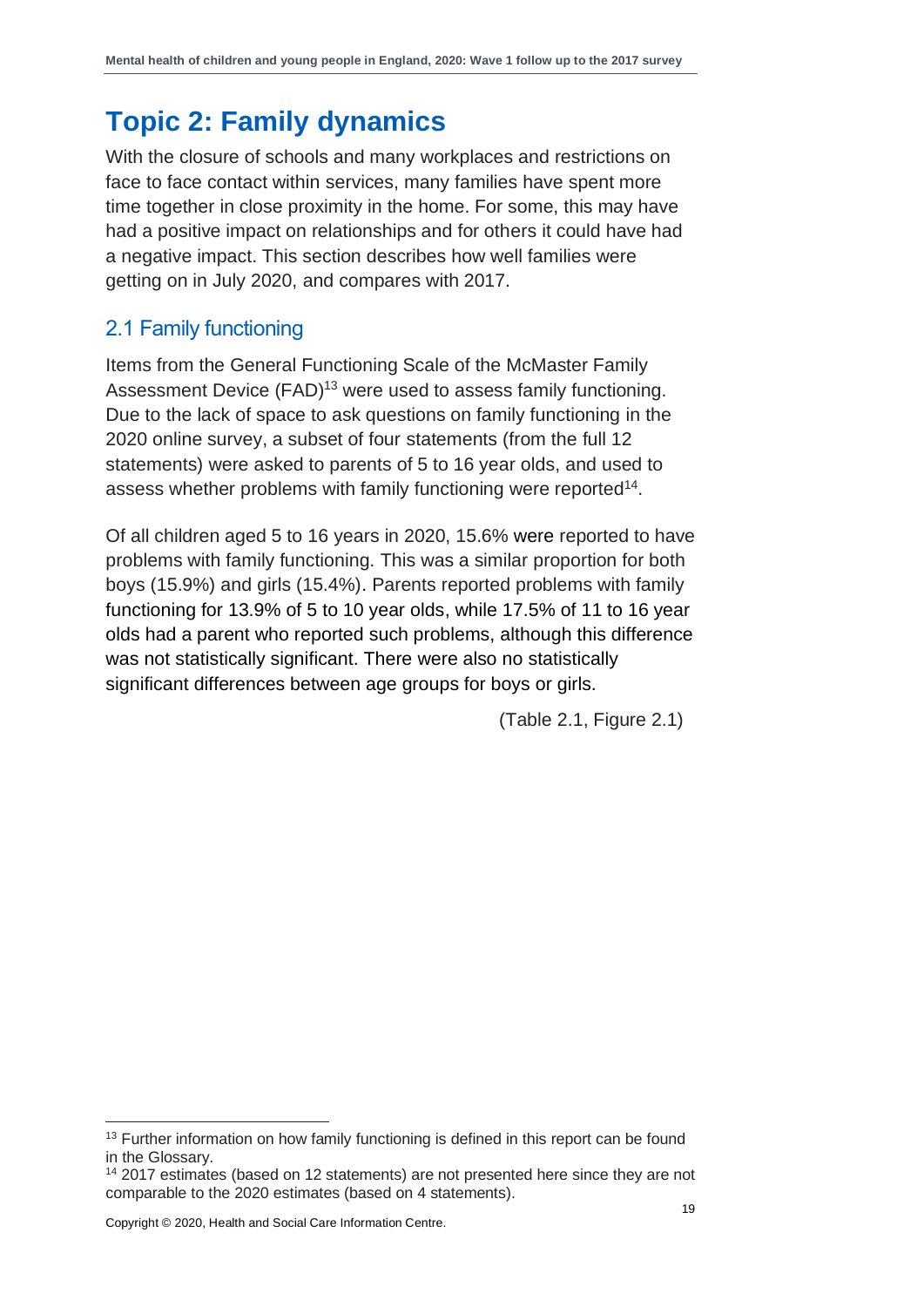

#### <span id="page-19-0"></span>2.2 Family functioning by mental health of child

In 2020, children (aged 5 to 16 years) with a probable mental disorder were more likely to be living in a family who reported problems with family functioning (28.3%), compared to children who were unlikely to have a mental disorder (11.7%). This was found for both boys (30.0% and 11.3% respectively) and girls (26.3% and 12.1% respectively).

(Table 2.1, Figure 2.2)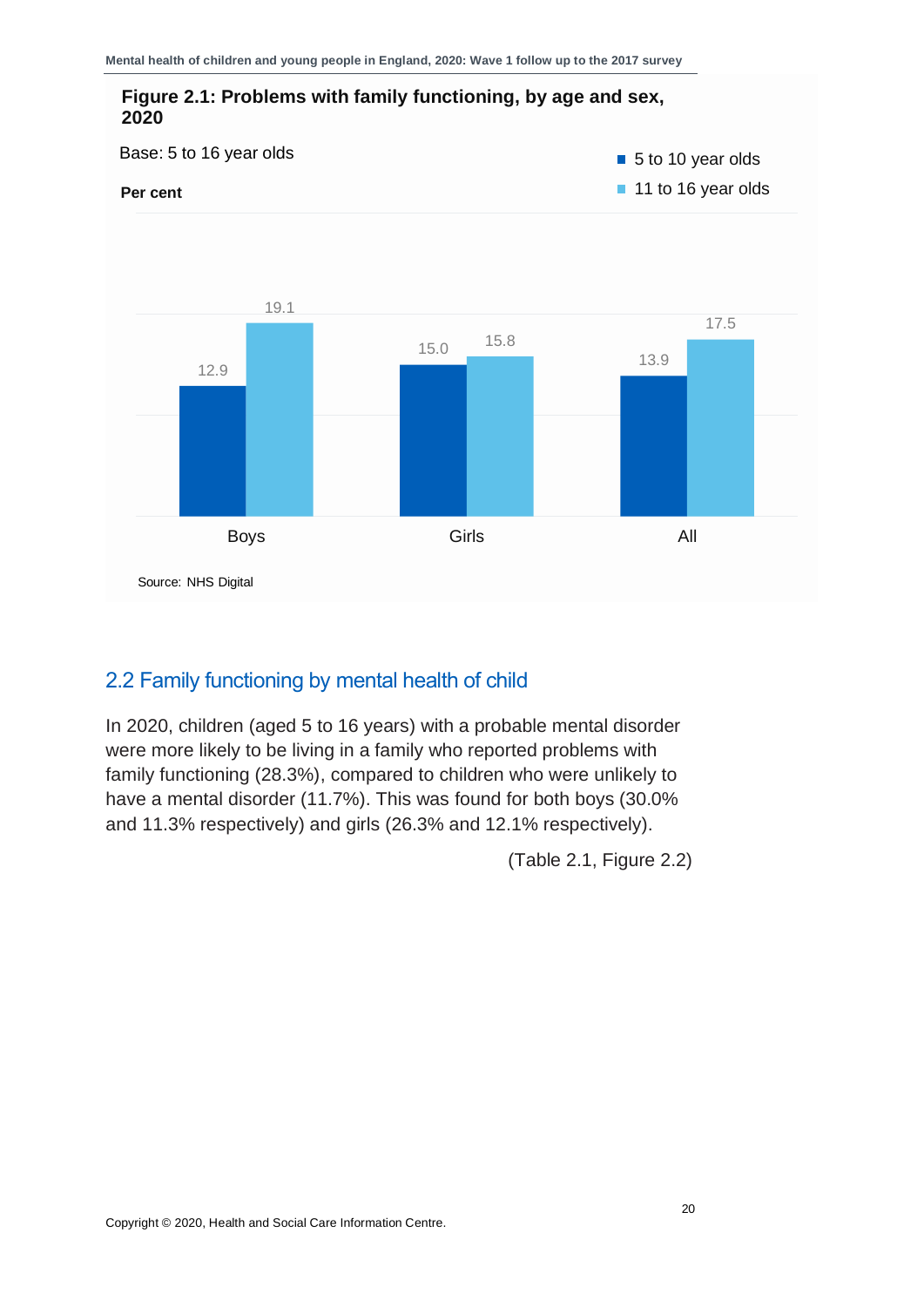#### **Figure 2.2: Family functioning, by mental health of child, 2020**



As a type of cross-sectional analysis, these associations cannot explain causality. While problems with family functioning may contribute to the onset of a probable mental disorder, the presence of a probable mental disorder could also lead to problems with family functioning.

#### <span id="page-20-0"></span>2.3 Family functioning by parental psychological distress

Psychological distress in parents was assessed by the General Health Questionnaire (GHQ-12) administered in both 2017 and 2020 with one parent for each 5 to 16 year old. It was not necessarily the same parent who responded each time. Scores can range between 0 (no psychological distress) and 12 (severe psychological distress), where a score of four or more is generally considered indicative of the presence of psychological distress<sup>15</sup>.

Children whose parent appeared to be experiencing psychological distress were more than twice as likely to be living in families who reported problems with functioning (25.3%) than those whose parents showed little to no evidence of psychological distress (11.1%). This

<sup>&</sup>lt;sup>15</sup> For more information on the 12-item General Health Questionnaire (GHQ-12), see the Glossary.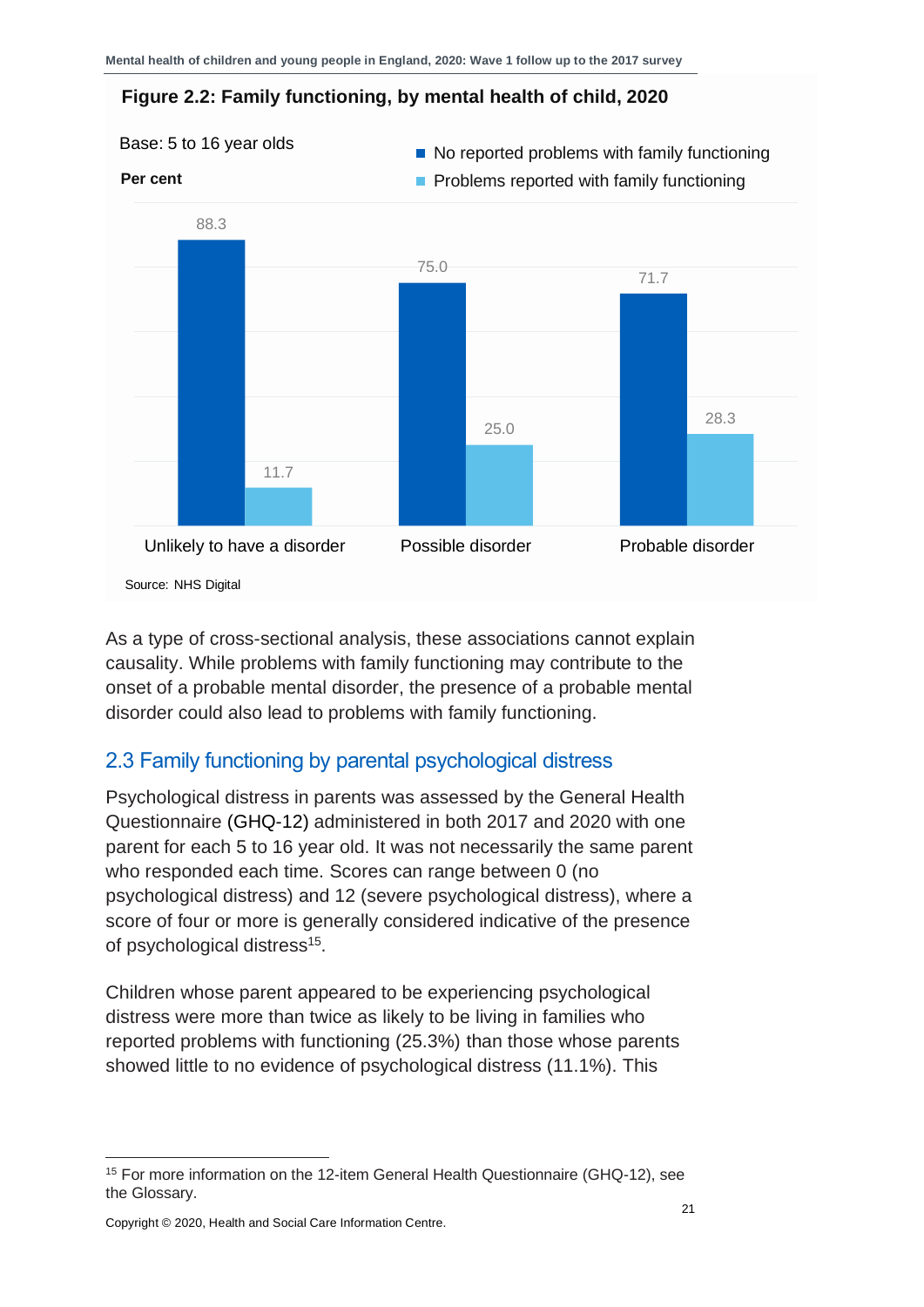was observed for both boys (27.3% and 10.7% respectively) and girls (23.3% and 11.5% respectively).

In particular, about one in three boys aged 11 to 16 years (36.2%) had a parent experiencing psychological distress who reported problems with family functioning. This was in comparison to one in five (20.8%) boys aged 5 to 10 years.

(Table 2.2, Figure 2.3)



#### **Figure 2.3: Problems with family functioning, by parental psychological distress and sex, 2020**

As covered in Section 1.5, the associations in this cross-sectional analysis cannot explain causality.

#### <span id="page-21-0"></span>2.4 Family functioning in 2017 and 2020

The four statements from the FAD that were included in 2020 were compared to the same statements in 2017, in order to look at change over time. Intentionally, two statements were negatively phrased and two positively phrased.

For all statements the differences in agreement rates between 2017 and 2020 were not significant. There were also no statistically significant differences in agreement rates for boys and girls between these two periods.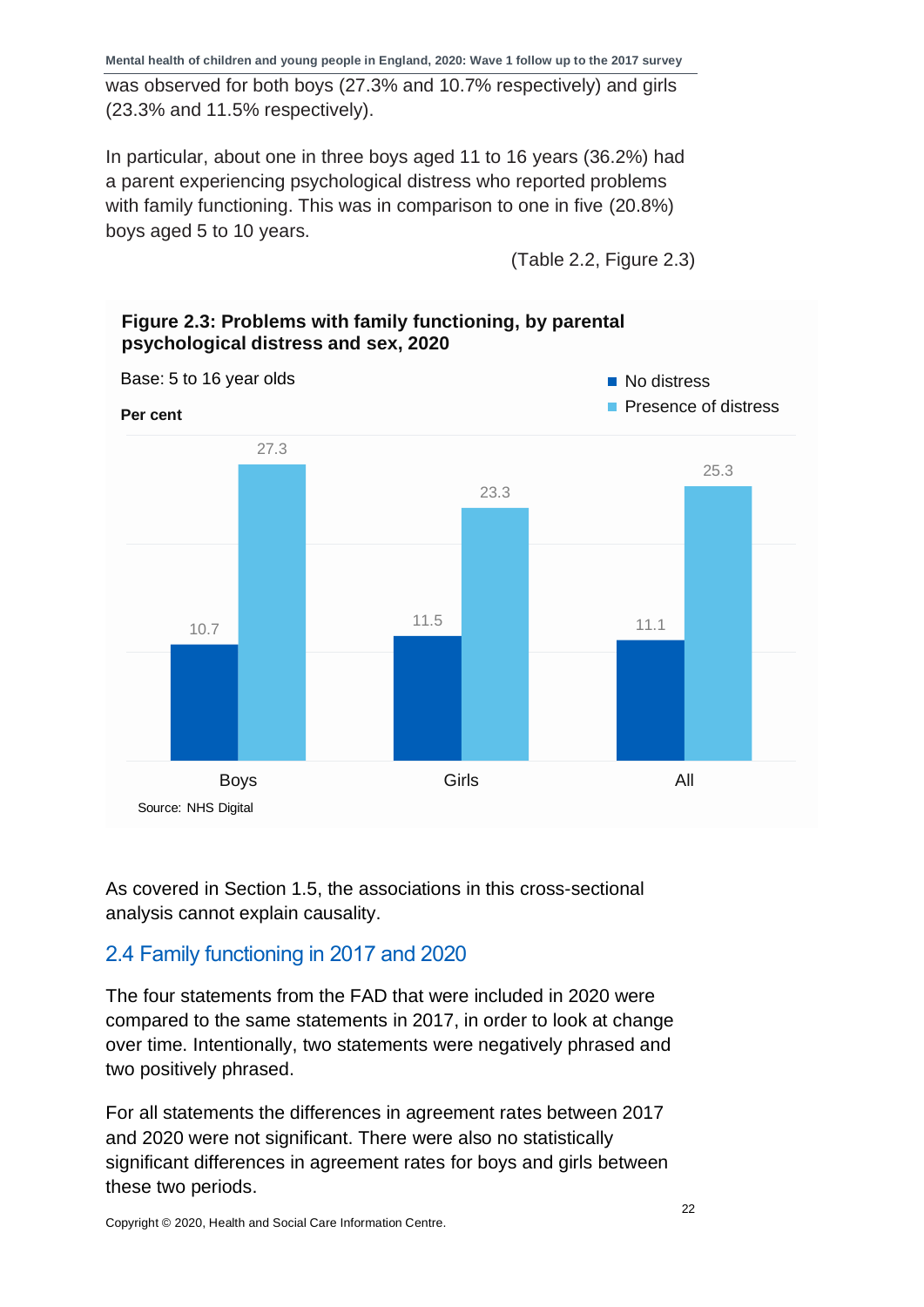However, 11 to 16 year olds boys were more likely in 2020 to have a parent strongly agree/agree with the statement that the family avoid discussing their fears and concerns than in 2017 (19.7% and 12.0% respectively). The difference in 11 to 16 year old girls between 2017 and 2020 was not significant.

For all other statements, all differences between 2017 and 2020 were not significant for age groups or between boys and girls.

(Table 2.3)

#### <span id="page-22-0"></span>2.5 Family functioning in 2017 and 2020, by mental health of child

In 2020, 25.9% of children with a probable mental disorder had a parent who strongly agreed/agreed to the statement that the family avoids discussing their fears or concerns. This compares with 13.3% of children unlikely to have a mental disorder having a parent who reported strongly agreeing/agreeing to the statement.

In 2017 this pattern was the same, but differences between 2017 and 2020 were not significant.

A similar pattern was observed when examining agreement to the other negative statement on whether there is lots of bad feeling in the family.

Rates of strongly agreeing/agreeing to whether the family confides in one another were higher for children unlikely to have a mental disorder, in both 2017 and 2020. In 2020, 94.6% of children unlikely to have a mental disorder had a parent who strongly agreed/agreed to the statement, in comparison to 84.2% of children with a probable mental disorder. In 2017, this was 93.6% and 87.4% respectively. The differences between 2017 and 2020 were not significant.

A similar pattern was observed for the other positive statement around feeling accepted.

(Table 2.4, Figure 2.4)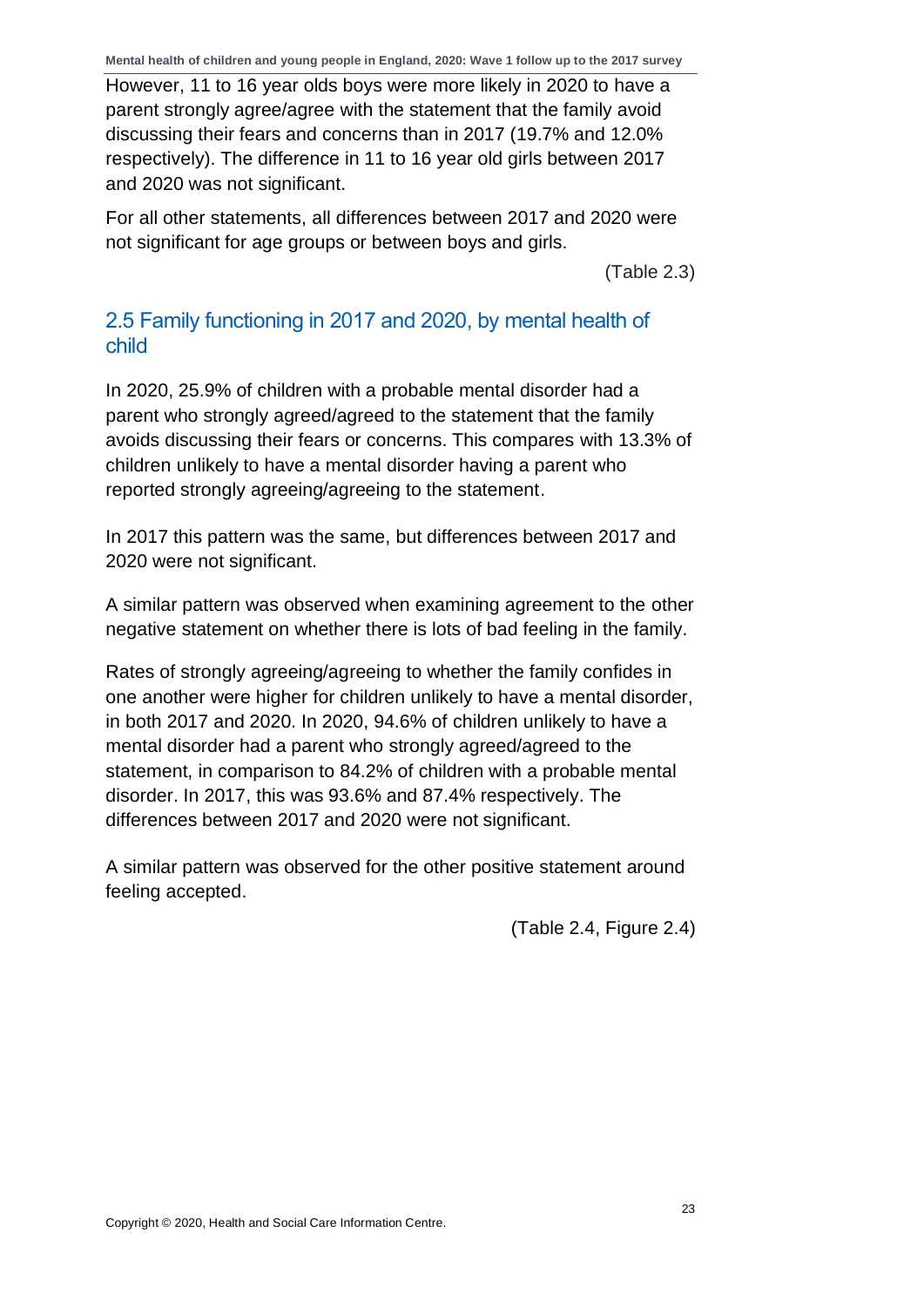

#### <span id="page-23-0"></span>2.6 Seen or heard adults in the household arguing

Parents of children aged 5 to 16 years were asked whether their child had seen or heard the adults in the household arguing. This question was only asked where there was more than one adult in the household.

Two in five (42.5%) 5 to 16 year olds had parents who reported that their child had seen or heard adults in the household arguing. This was a similar proportion for both boys (41.9%) and girls (43.1%).

Children aged 11 to 16 years were more likely to have a parent report that their child had seen or heard arguments (48.2%) than children aged 5 to 10 years (37.1%).

(Table 2.5)

#### <span id="page-23-1"></span>2.7 Seen or heard adults arguing by mental health of child

In 2020, just under half (48.5%) of children aged 5 to 16 years with a probable mental disorder had a parent who reported that they had seen or heard an argument. This was not significantly different to the proportion of children who were unlikely to have a mental disorder, with 41.5% having a parent who reported that they had seen or heard an argument.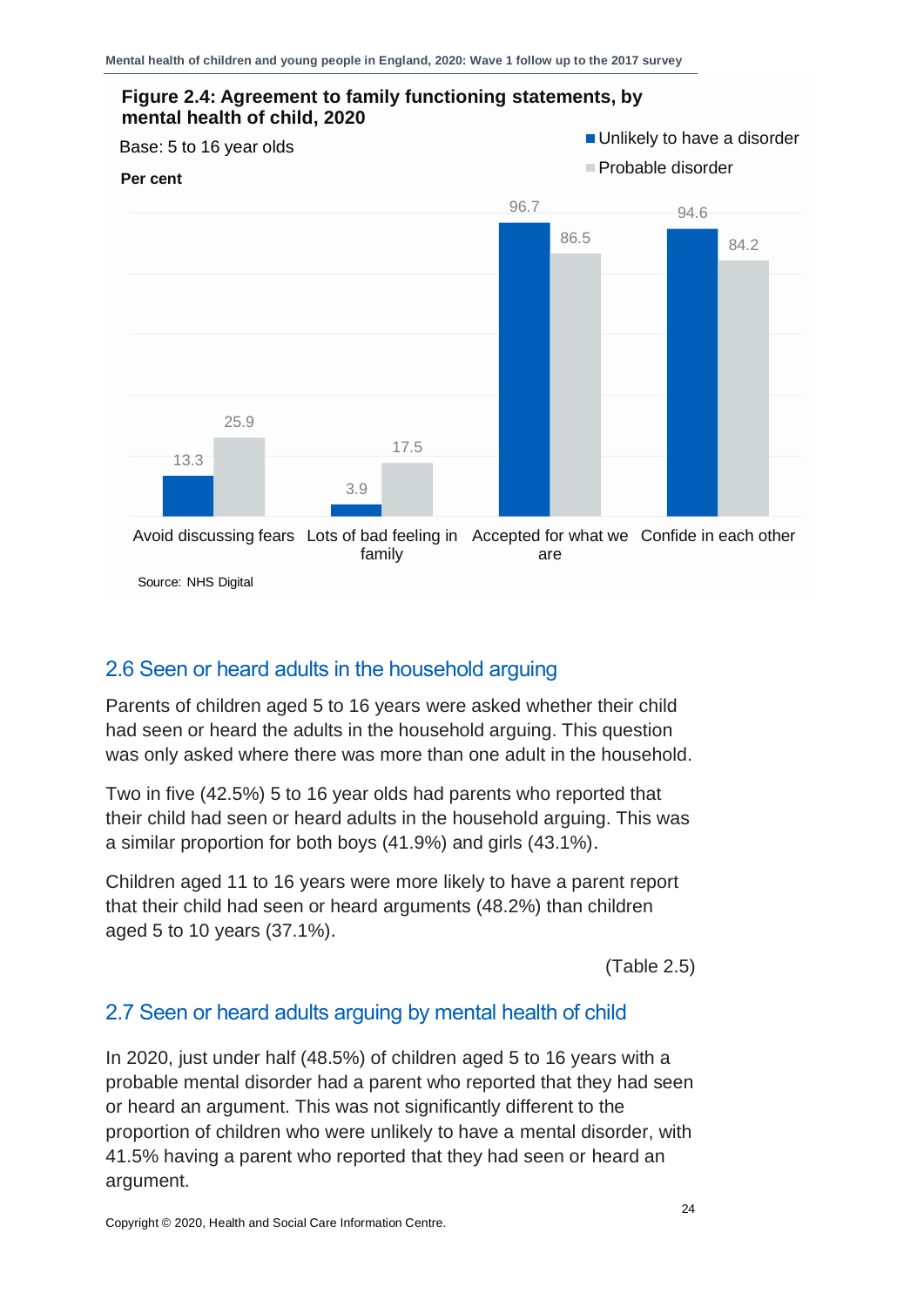Of girls aged 5 to 16 years, 53.7% with a probable mental disorder had seen or heard an argument in the household. This compares to 41.7% of girls who were unlikely to have a mental disorder, however this difference was not significant.

(Table 2.5, Figure 2.5)



# **Figure 2.5: Seen or heard adults arguing, by mental health of**

This difference was greatest among 11 to 16 year old girls; 63.8% with a probable mental disorder had seen or heard an argument compared with 46.8% who were unlikely to have a mental disorder having seen or heard an argument. For 5 to 10 year old girls there was no difference between those with a probable mental disorder and those who were unlikely to have a mental disorder having seen or heard an argument (36.3% and 37.6% respectively).

#### <span id="page-24-0"></span>2.8 Seen or heard adults arguing by parental psychological distress

Psychological distress in parents was assessed by the General Health Questionnaire (GHQ-12) administered in both 2017 and 2020 with one parent for each 5 to 16 year old. It was not necessarily the same parent who responded each time. Scores can range between 0 (no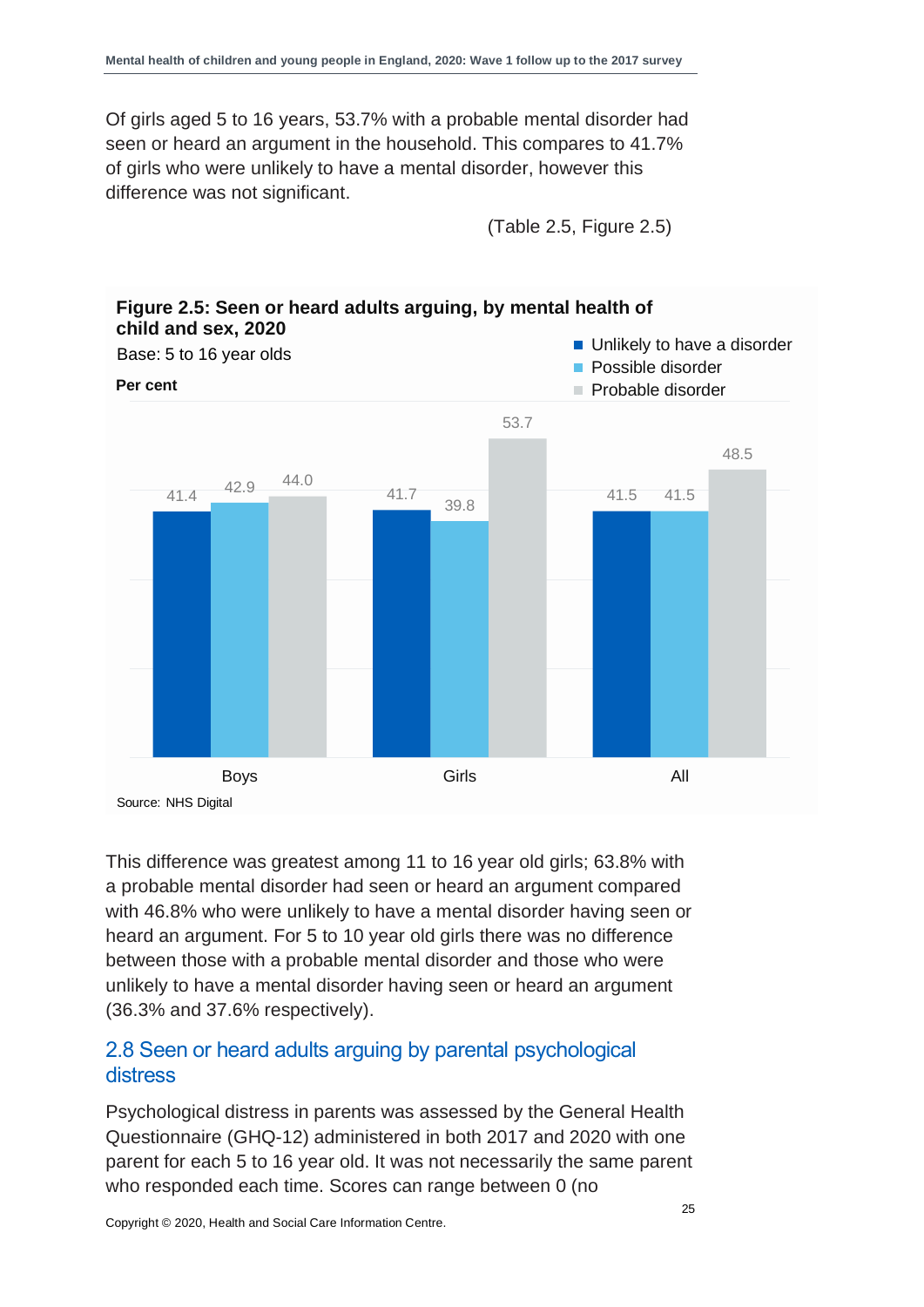psychological distress) and 12 (severe psychological distress), where a score of four or more is generally considered indicative of the presence of psychological distress.

There were no significant differences between parental psychological distress and witnessing adults arguing.

However, children aged 5 to 10 years with a parent experiencing psychological distress were more likely to witness adults arguing in the home (44.4%) than children with a parent showing little to no evidence of psychological distress (33.5%). This difference was not observed for 11 to 16 year olds.

(Table 2.6, Figure 2.6)

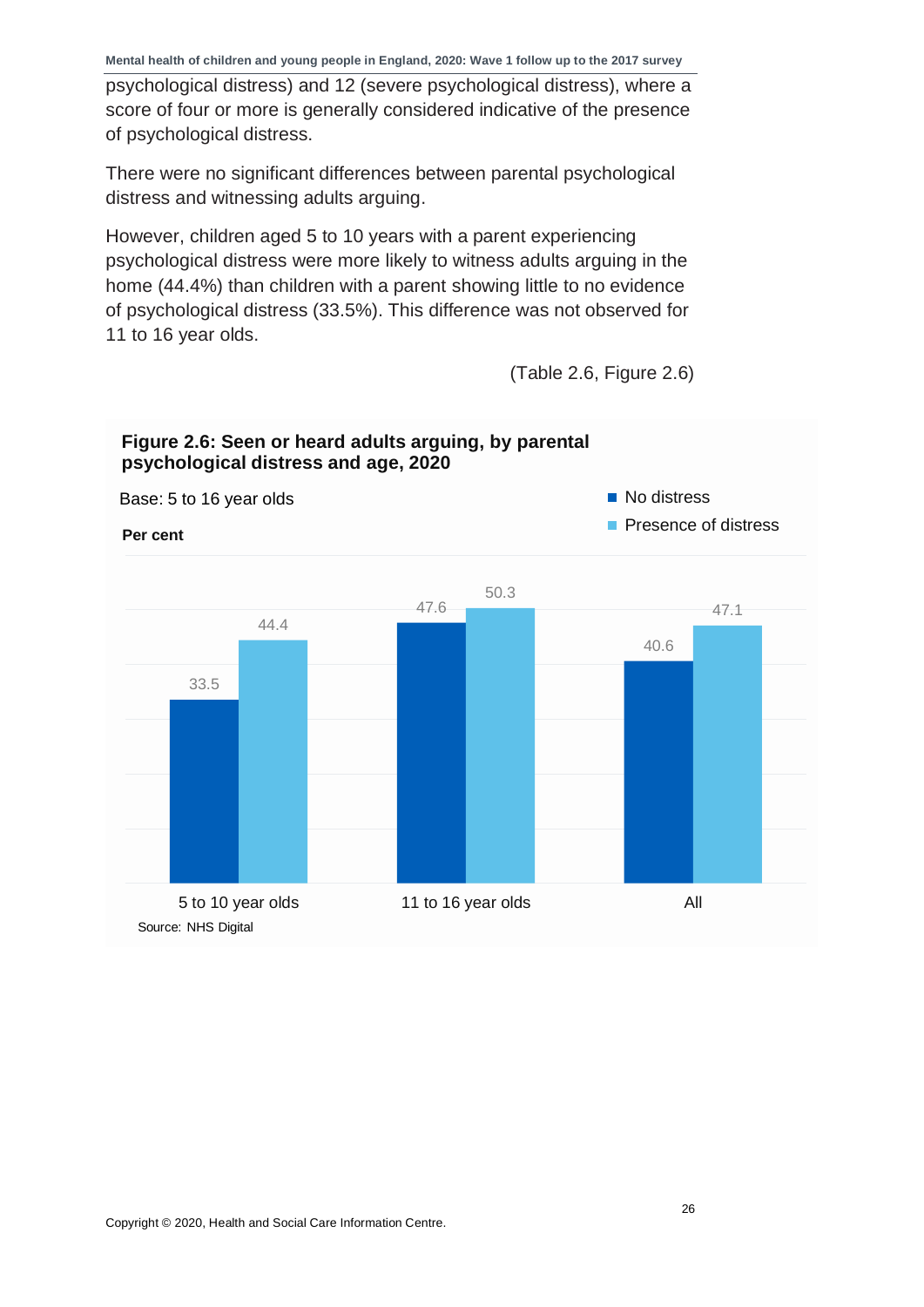### <span id="page-26-0"></span>**Topic 3: Parent and child anxieties about COVID-19, and well-being**

This section examines child, young person and parental anxieties related to the COVID-19 pandemic – as measured by the Pandemic Anxiety Scale (PAS). Other well-being indicators among children and young people are also explored including mental well-being, sleep and loneliness<sup>16</sup>.

#### <span id="page-26-1"></span>3.1 Mean pandemic anxiety scores (child and young person report)

The PAS is a brief 7-item measure that captures pandemic-related anxieties. Items consist of a 5-point scale ranging from 'strongly disagree' to 'strongly agree'. The PAS produces two scores: 'disease anxiety' related to worries about catching or transmitting COVID-19, while 'consequence anxiety' is related to concerns about its impact (e.g. impact on jobs, missing school) $17$ . For these measures of anxiety, a higher mean score indicates greater anxiety.

Mean scores are based on the child and young person self-report of the 7-item measure. Agreement rates for individual statements are explored using the parents report of children aged 5 to 16 (see Section 3.2 and 3.3).

#### 3.1.1 Mean total PAS score (child and young person self-report)

Among 11 to 22 year olds, girls were more likely than boys to be anxious about COVID-19 (mean total PAS scores 13.4 and 11.3, respectively). The prevalence of anxieties varied with age; the mean score was lower among children aged 11 to 16 years (11.0) than young people aged 17 to 22 years (13.5).

Children and young people with a probable mental disorder were more likely to experience anxieties about the pandemic than those unlikely to have a mental disorder. The mean anxiety score for children aged 11 to 16 years with a probable mental disorder was 13.0, compared with 10.4 for those unlikely to have a mental disorder. For young people aged 17 to 22 years, a similar difference was observed (15.6 and 12.8 respectively).

(Table 3.1, Figure 3.1)

<sup>17</sup> <https://onlinelibrary.wiley.com/doi/full/10.1111/bjhp.12470>

<sup>&</sup>lt;sup>16</sup> For further information on methodology see the Survey Design and Methods [Report.](http://digital.nhs.uk/pubs/mhcypsurvey2020w1)

McElroy E, Patalay P, Moltrecht B, Shevlin M, Shum A, Creswell C, Waite P. Demographic and health factors associated with pandemic anxiety in the context of COVID-19.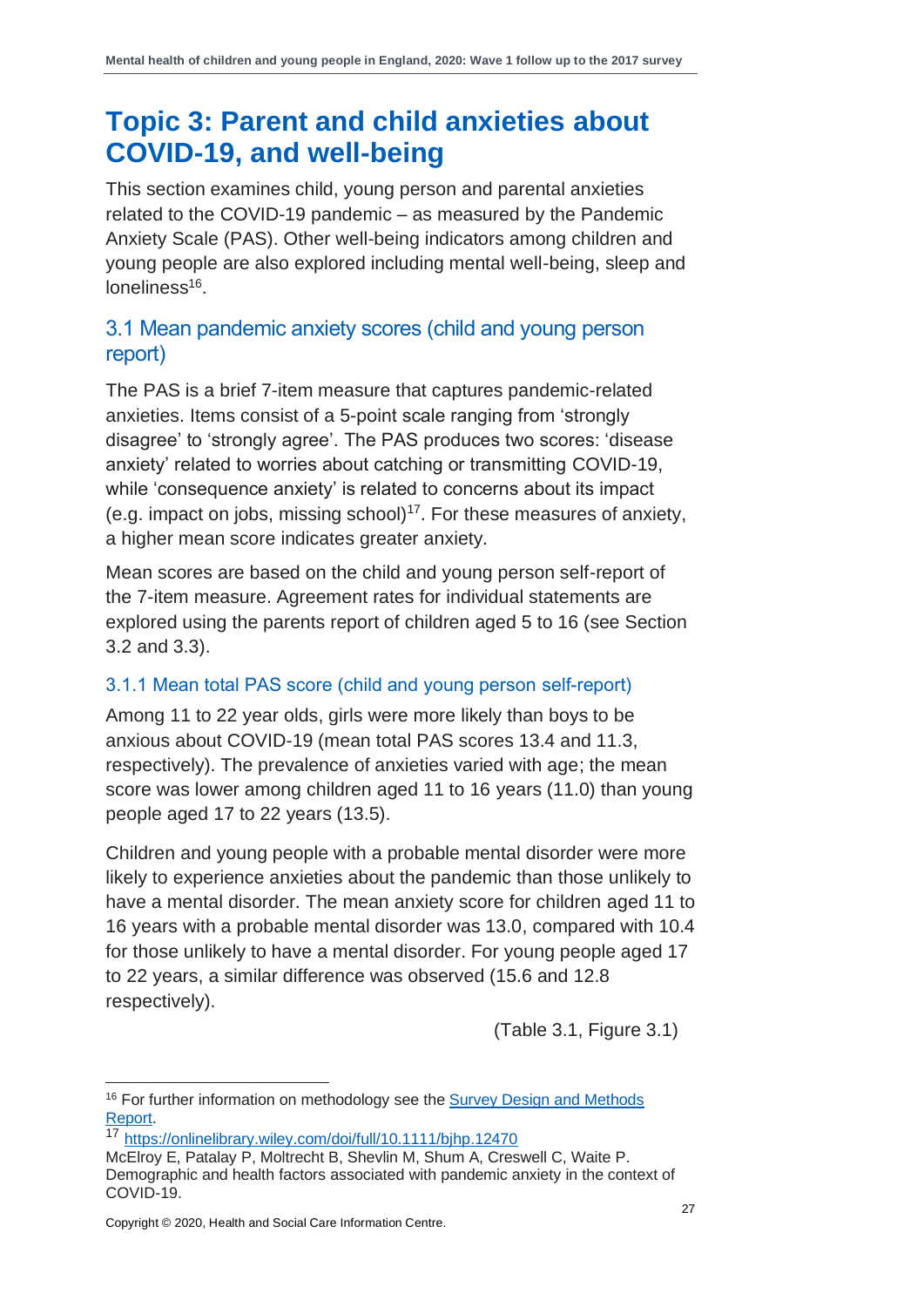

#### 3.1.2 Mean disease and consequence PAS scores (child and young person self-report)

Overall, the mean disease anxiety score was 6.7 and mean consequence anxiety score was 5.7 for 11 to 22 year olds. Similar patterns were evident for boys and girls across the age groups and different disorder types. Children and young people were more anxious about COVID-19 itself than about its consequences. This pattern was observed across the age groups.

(Table 3.1)

#### <span id="page-27-0"></span>3.2 Child anxieties about COVID-19 (parent report)

Parents of children aged 5 to 16 years were asked about their child's anxieties about COVID-19. This included worries around 5 different statements which have been ordered by where there was least agreement to most agreement. Over one third of children had a parent who felt their child was worried about their friends and family catching COVID-19 (36.7%), and about missing school/work (37.7%).

(Table 3.2, Figure 3.2)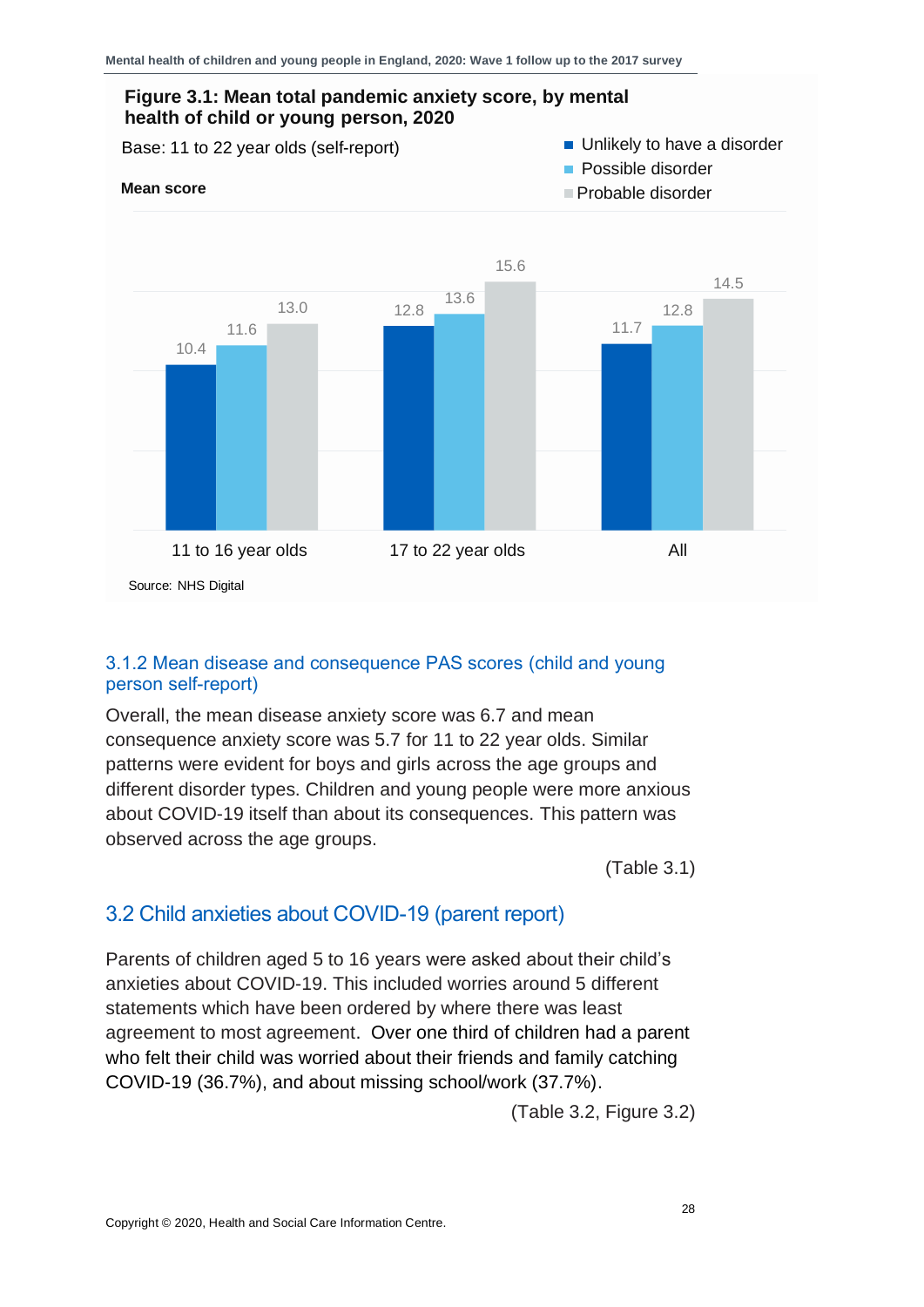

Children with a probable mental disorder had a parent who was more likely to think that their child felt afraid to leave the house (18.0%) than those unlikely to have a mental disorder (5.1%). Agreement rates were higher across all statements among parents of children with a probable mental disorder than unlikely to have a mental disorder.

Half (50.2%) of children with a probable mental disorder had a parent who strongly agreed/agreed with the statement that their child was worried friends and family will catch COVID-19, compared with 33.2% of children unlikely to have a mental disorder. Agreement rates were higher among parents of girls with a probable mental disorder than boys with a probable mental disorder (62.0% compared to 39.9%). This pattern was found across the statements, apart from two (the child being afraid to leave the house and being worried about catching COVID-19).

Among children with a probable mental disorder, almost a quarter (23.8%) had a parent who agreed to some degree that their child was worried about transmitting the infection to someone else, compared with 14.6% unlikely to have a mental disorder. Agreement rates were higher among parents of 11 to 16 year olds than parents of 5 to 10 year olds (20.6% and 12.5%).

(Table 3.2, Figure 3.3)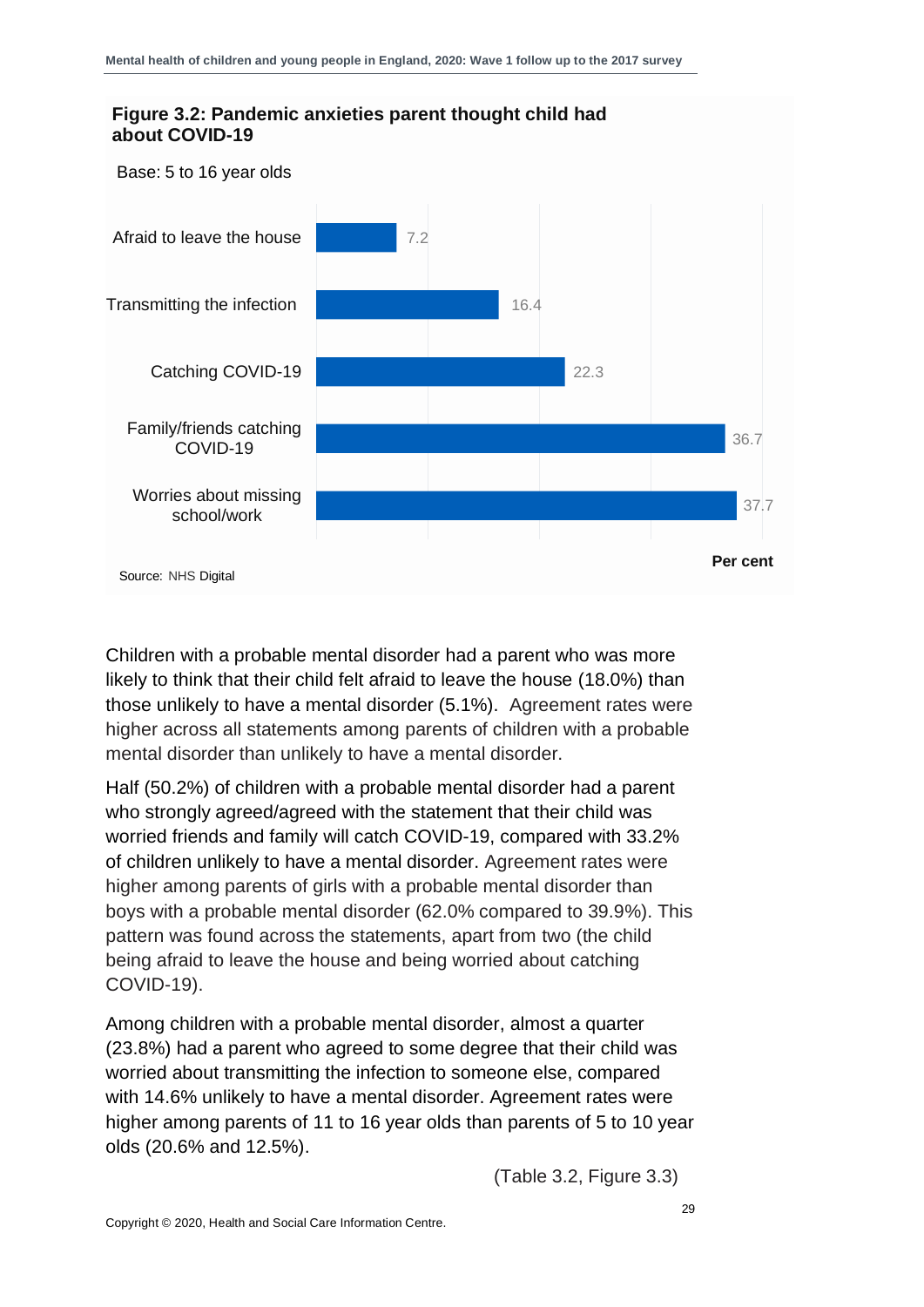

#### <span id="page-29-0"></span>3.3 Parent anxieties about COVID-19 (parent report)

Parents were also asked to rate four statements about their own worries about their child, as well as their own mental health using the General Health Questionnaire (GHQ-12)<sup>18</sup>.

Three-quarters (75.0%) of children had a parent who said they felt worried about their child missing out on meeting their school friends, while 68.0% of children had a parent who reported feeling worried about their child missing school/work.

Children aged 5 to 16 years whose parent was experiencing psychological distress were more likely to have their parent report feeling worried about their child contracting COVID-19 (34.5%), than children whose parent showed little to no evidence of psychological distress (25.3%). This pattern was found across all statements.

(Table 3.3, Figure 3.4)

<sup>&</sup>lt;sup>18</sup> For more information on the12-item General Health Questionnaire (GHQ-12), see the Glossary.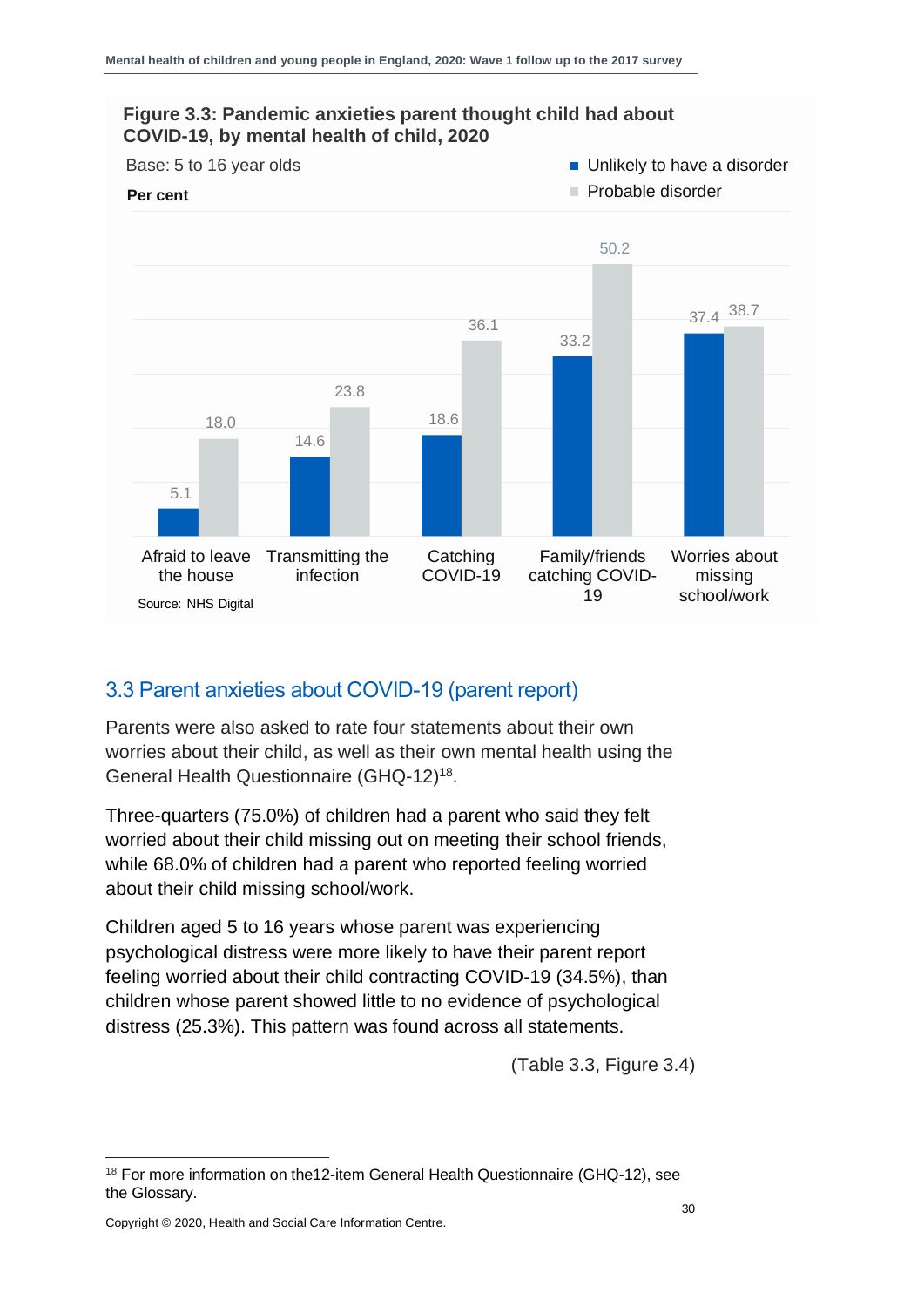

#### <span id="page-30-0"></span>3.4 Children's mental well-being

#### 3.4.1 Mental well-being (self-report)

Mental well-being of 11 to 16 year olds was assessed using the selfreport Short Warwick Edinburgh Mental Wellbeing Scale (SWEMWBS)<sup>19</sup> . SWEMWBS is a 7-item scale, summed to provide a single score ranging from 14 to 70. A higher score indicates better mental well-being, reflecting more positive thoughts, behaviours and feelings.

Overall, the mean well-being score for 11 to 16 year olds was 24.6. Mean well-being scores were higher for boys than girls (25.3 and 23.9). Children identified in the survey as having a probable mental disorder had lower mental well-being than children unlikely to have a mental disorder (mean scores were 19.7 and 25.9 respectively).

(Table 3.4, Figure 3.5)

<sup>19</sup> <https://link.springer.com/content/pdf/10.1007/s11136-016-1454-8.pdf>

Fat, L. N., Scholes, S., Boniface, S., Mindell, J., & Stewart-Brown, S. (2017). Evaluating and establishing national norms for mental wellbeing using the short Warwick–Edinburgh Mental Wellbeing Scale (SWEMWBS): findings from the Health Survey for England. *Quality of Life Research*, *26*(5), 1129-1144.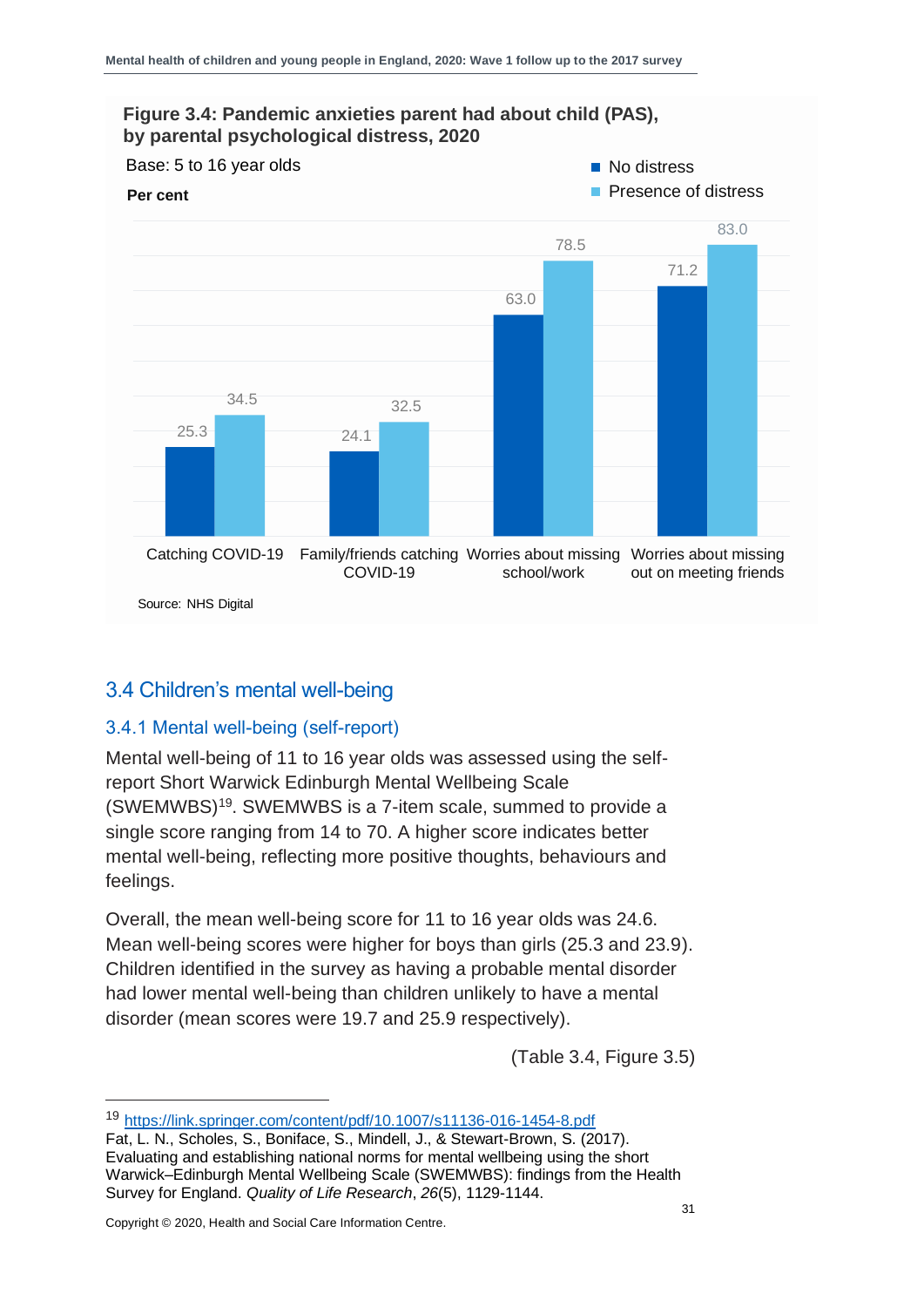#### **Figure 3.5: Short Warwick-Edinburgh Mental Wellbeing Scale (SWEMWBS) mean score, by mental health of child, 2020**

Base: 11 to 16 year olds (self-report)





#### 3.4.2 Sleep problems

Parents of 5 to 10 year olds, and children and young people aged 11 to 22 years were asked about any sleep problems in the past seven days.

Overall, 28.5% of 5 to 22 year olds reported having had sleep problems in the past 7 days, with more girls than boys reporting them (32.4% and 24.7% respectively). Young people (aged 17 to 22 years) were more likely to experience sleep problems than younger children (41.0%, compared with 18.6% of 5 to 10 year olds and 26.4% of 11 to 16 year olds).

(Table 3.5, Figure 3.6)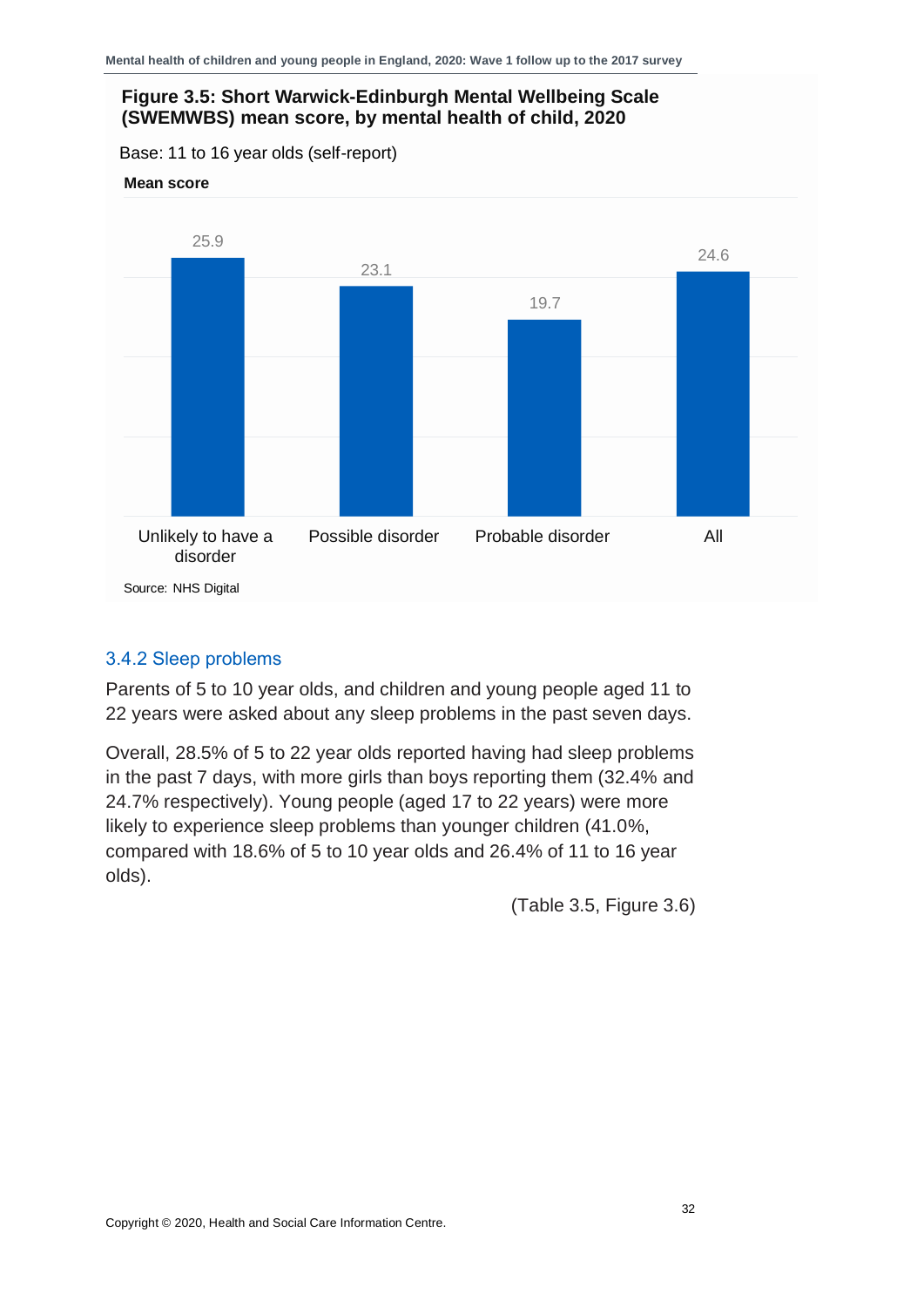

#### 3.4.3 Sleep problems among 5 to 10 year olds (parent report)

Children aged 5 to 10 years with a probable mental disorder were more likely to have a parent report that their child had sleep problems than children unlikely to have a mental disorder (52.5% and 11.1%). This pattern was evident in boys (55.0% and 11.0%, respectively) and girls (48.3% and 11.3%, respectively).

(Table 3.5)

#### 3.4.4 Sleep problems among 11 to 22 year olds (self-report)

Overall, girls aged 17 to 22 years were more likely to report experiencing sleep problems in the past seven days than boys (50.1%, compared with 32.5%). This pattern was also evident among girls and boys aged 11 to 16 years (32.2% and 20.6% respectively).

(Table 3.5)

Again, sleep problems were more common among children and young people with a probable mental disorder than those unlikely to have a mental disorder. Among 11 to 16 year olds with a probable mental disorder, 50.5% reported sleep problems compared with 19.1% of those unlikely to have a mental disorder. This pattern was also evident among 17 to 22 year olds: 69.6% and 28.8% respectively.

> 33 (Table 3.5, Figure 3.7)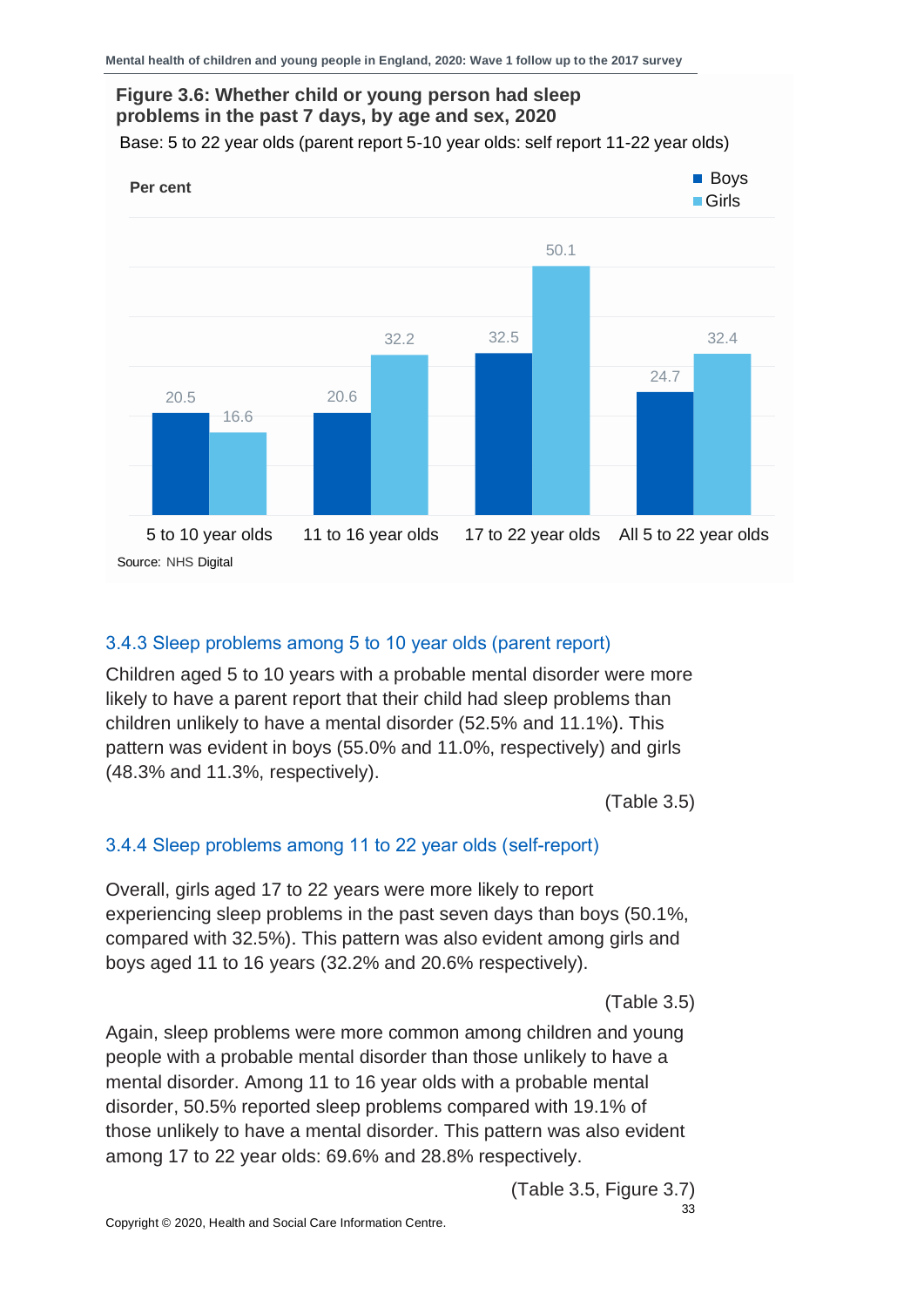#### **Figure 3.7: Whether child or young person has had sleep problems in the past 7 days, by mental health of child, 2020**

Base: 5 to 22 year olds (parent report 5-10 year olds; self-report 11-22 year olds)



#### 3.4.5 Loneliness among 11 to 22 year olds (self-report)

Children and young people aged 11 to 22 years were asked how often they felt lonely. One in ten (10.1%) 11 to 22 year olds reported often or always feeling lonely, and 43.4% reported hardly or never feeling lonely.

Overall, girls were more likely to feel lonely than boys (13.8%, compared with 6.5% of 11 to 22 year olds). This pattern was also found for those with a probable mental disorder. More than a third (36.3%) of girls with a probable mental disorder reported often or always feeling lonely, compared with 18.3% of boys with a probable mental disorder.

Young people aged 17 to 22 years were more likely to often or always feel lonely than those aged 11 to 16 years (13.8% and 5.4% respectively). Young people with a probable mental disorder were more likely to report often or always feeling lonely than those without a disorder (35.0% and 5.1% respectively); this difference was smaller for 11 to 16 year olds (21.4% compared to 2.0%).

(Table 3.6, Figure 3.8)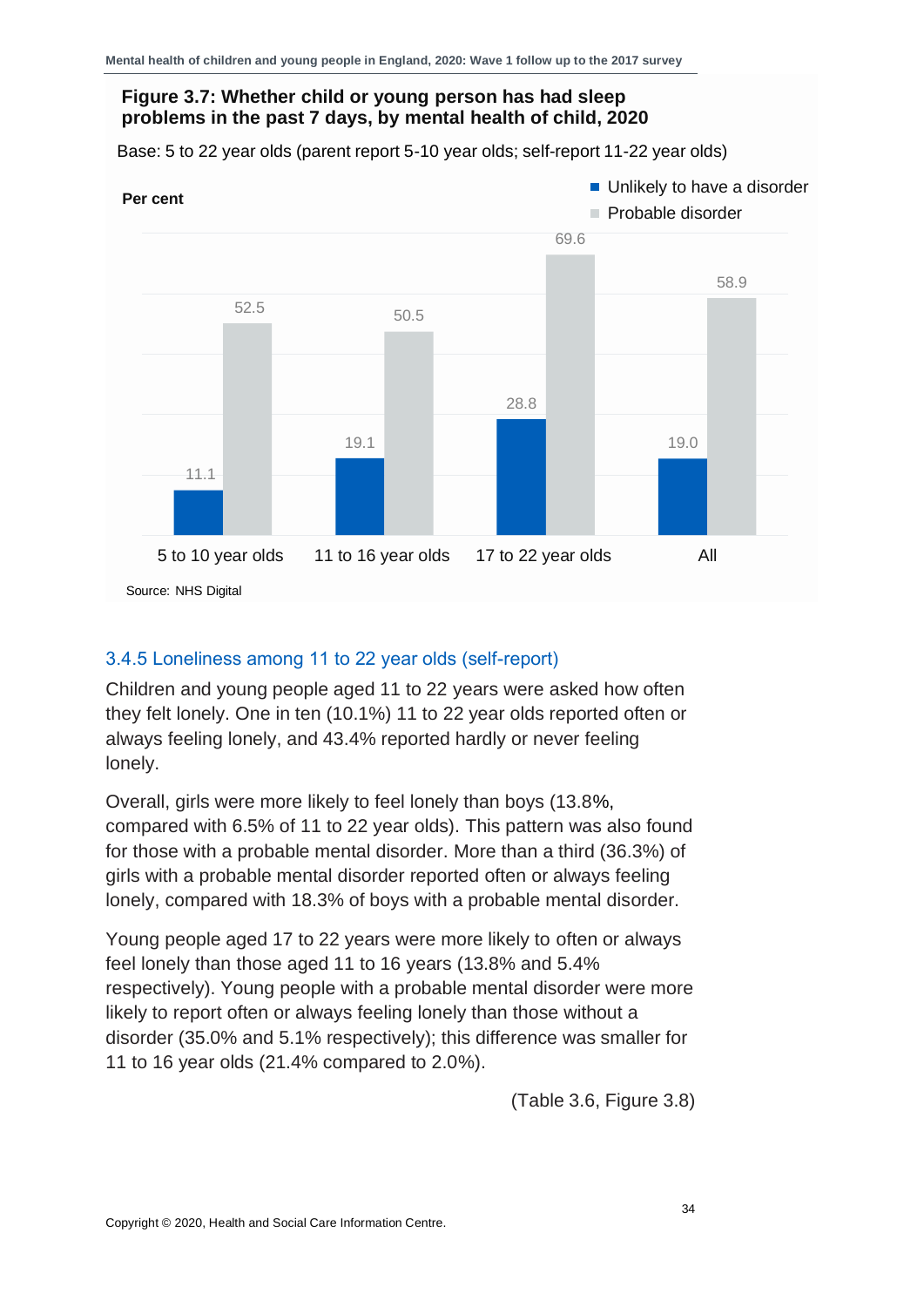#### **Figure 3.8: Percentage often or always feeling lonely, by mental health of child and sex, 2020**

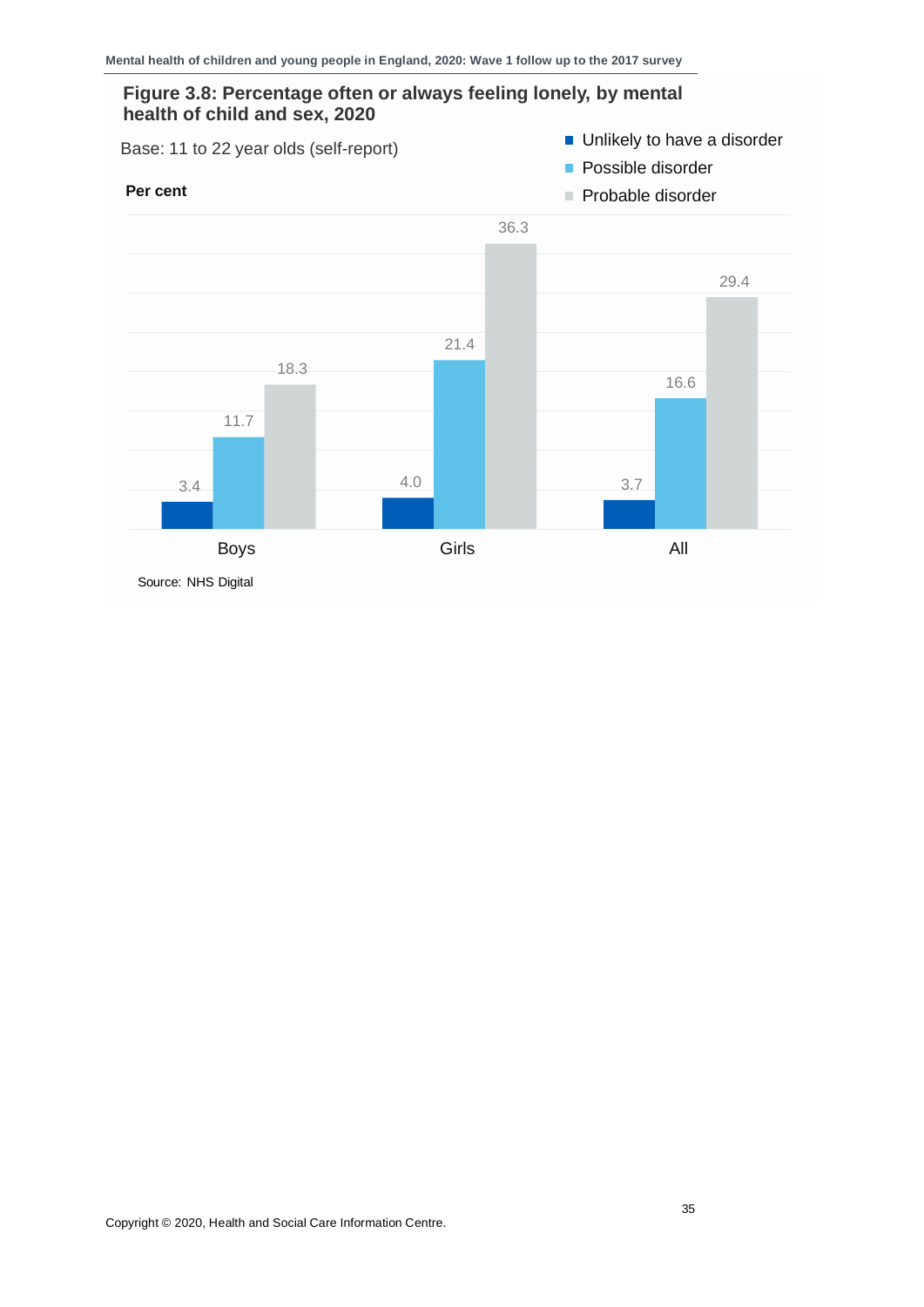### <span id="page-35-0"></span>**Topic 4: Access to education and health services**

This section explores children and young people's participation in education, in particular attendance at school and access to resources to support their learning during the COVID-19 pandemic. It also examines how the COVID-19 pandemic has affected children and young people's contact with services for mental health concerns and their decision to seek help for any mental or physical health problem.

#### <span id="page-35-1"></span>4.1 Attending school during the pandemic

Parents of children aged 5 to 16 years were asked if their child had attended school between late March and July 2020.

Just under half (47.0%) of 5 to 16 year olds did not attend school during this time period because their school was closed<sup>20</sup>. A further 30.0% returned to school in June or July 2020, either on a full or parttime basis, and 6.8% attended school during this time due to their parent/carer being a keyworker, being considered vulnerable or for other reasons.

However, about one in six (16.1%) 5 to 16 year olds did not physically attend school at all between late March and July 2020, even though their school was open or had reopened for them.

Children aged 5 to 10 years were more likely than older children to have attended school during this time due to their parent/carer being a keyworker, being considered vulnerable or for other reasons with 11.1% reporting this. This compared to 2.5% of 11 to 16 year olds.

More than half (57.2%) of older children aged 11 to 16 years did not attend school during this time because their school was closed compared with 36.8% of 5 to 10 year olds. This pattern was observed for both boys and girls.

(Table 4.1, Figure 4.1)

 $20$  This was not asked of the 18.5% of children whose parents said they were home educated on 1<sup>st</sup> March 2020; a date which was used to define the period before the coronavirus (COVID-19) pandemic. They have been excluded from the base for the analyses in this section.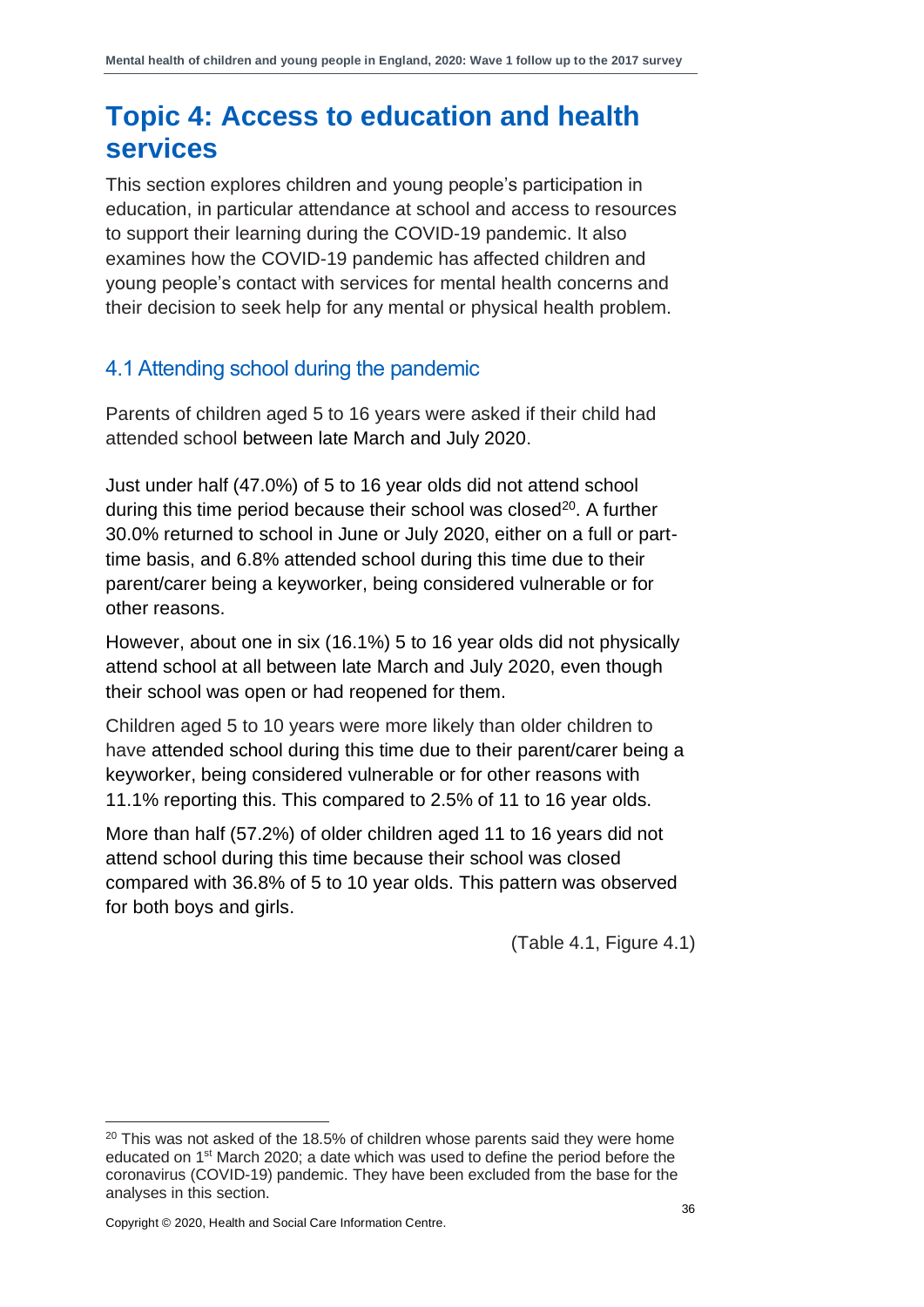#### **Figure 4.1: Attendance at school between late March and July, by age, 2020**



Girls aged 5 to 16 years who were unlikely to have a mental disorder were more likely than those with a probable mental disorder to have returned to school in June or July 2020, either on a full or part-time basis (32.5% compared to 21.4%). There was no significant difference for boys of the same age.

(Table 4.1)

#### <span id="page-36-0"></span>4.2 Access to resources during the last school term

Parents of children aged 5 to 16 years were asked if their child had adequate access to a range of resources or support at home during the April to July 2020 school term.

Almost three quarters (73.8%) of children aged 5 to 16 years had regular support from their school or college. Similar proportions were observed for children of primary school age (72.4%) and secondary school age (75.2%), and for boys and girls. Almost three quarters (75.4%) of boys aged 5 to 16 years received regular support from their school or college as did 72.0% of girls the same age.

About six in ten (62.6%) 5 to 16 year olds with a probable mental disorder had regular support from their school or college, compared with 76.4% of children unlikely to have a mental disorder. This pattern was similar for access to all resources and support asked about.

(Table 4.2, Figure 4.2)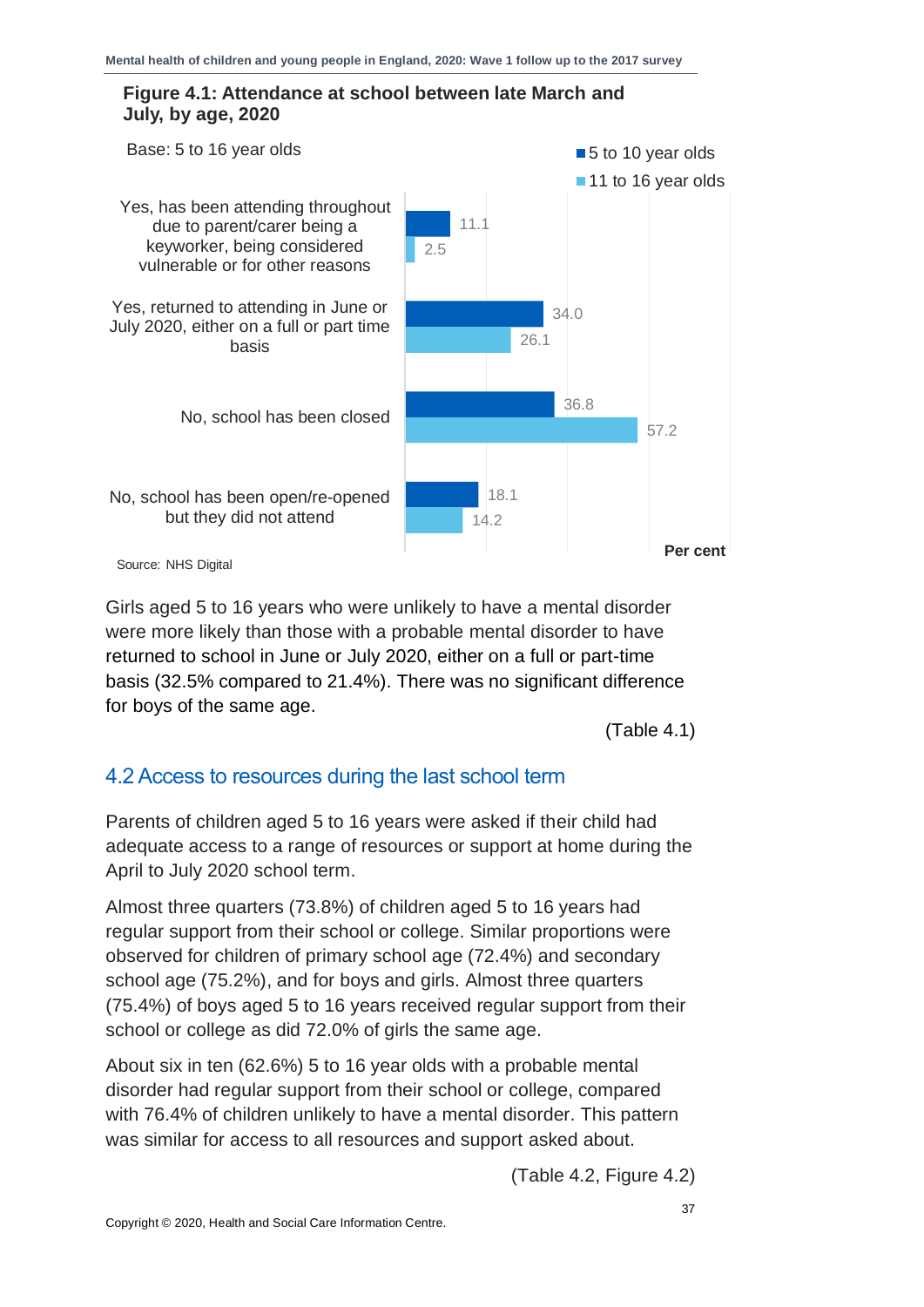

A similar patten was observed for 17 to 22 year olds, who were asked directly about the resources and support available to them at home since the beginning of March 2020. Those who were unlikely to have a mental disorder (61.1%) were more likely than those with a probable mental disorder (36.1%) to say they had regular support from their educational institution or employer.

(Table 4.2)

#### <span id="page-37-0"></span>4.3 Contact with services for mental health problems

The parents of 5 to 16 year old children were asked about their contact with services in relation to their child's mental health, emotional, behavioural or concentration problems between March and July 2020. Young people aged 17 to 22 years were asked directly about their contact with services in relation to these issues for this time period.

Children aged 5 to 16 years were less likely than 17 to 22 year olds to have needed contact with services regarding mental health issues, with 88.6% not needing to have contact with any services about mental health, according to their parents. This compared with 79.8% of 17 to 22 year olds.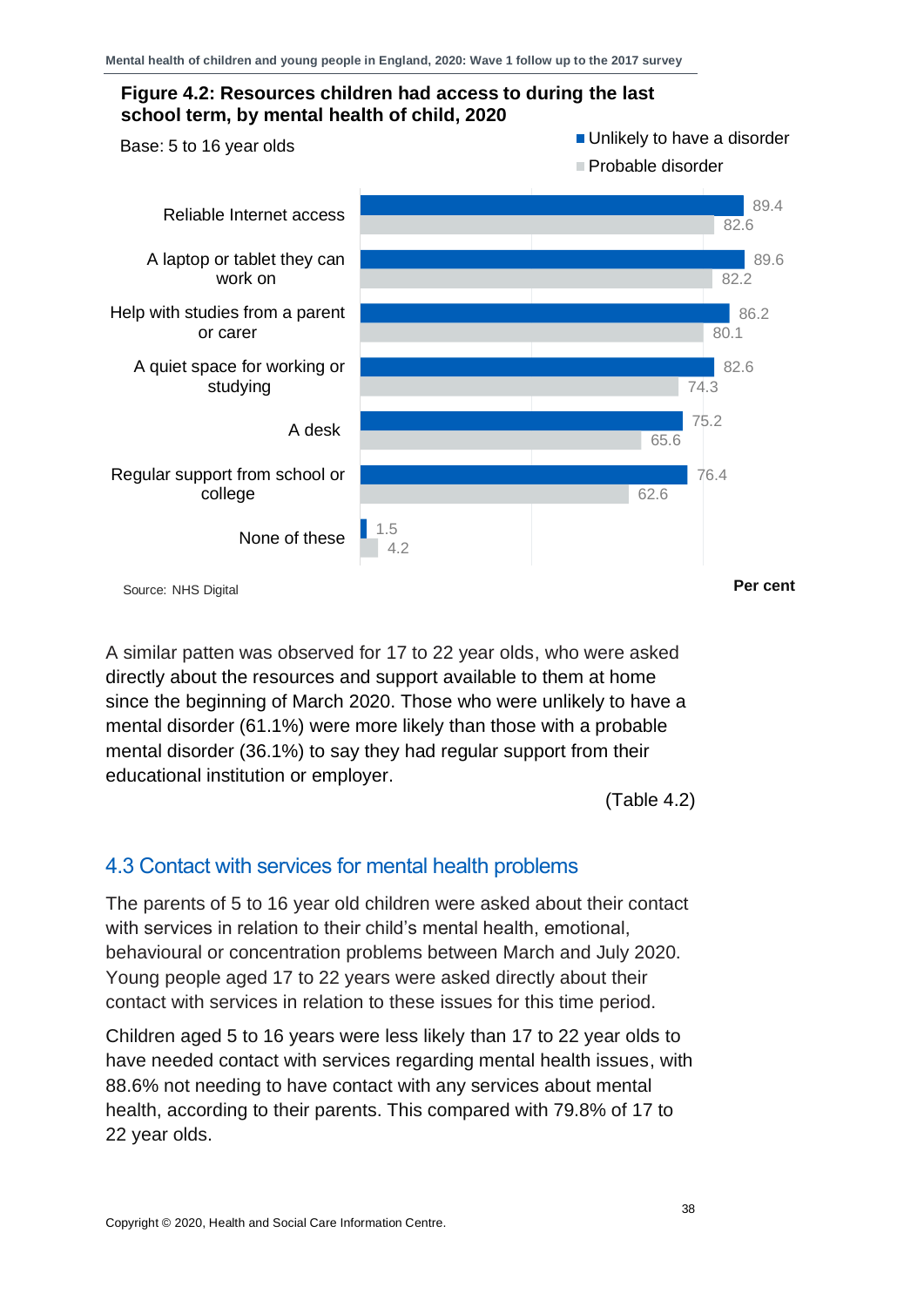Girls aged 17 to 22 years were more likely than boys of the same age to report needing contact with services regarding mental health issues, with 73.3% not needing to have contact with any services compared with 85.9% of boys.

Young people aged 17 to 22 years were more likely to have received help from services as normal (7.2%) than 5 to 16 year olds (3.6%). Young people aged 17 to 22 years old were also more likely than younger children to have tried to seek help but to have not received the help sought, with 7.4% reporting this. This compared to 3.8% of 5 to 16 year olds.

(Table 4.3, Figure 4.3)

#### **Figure 4.3: Contact with services regarding child's / young person's mental health problems between March and July, by age, 2020**

88.6 3.8 4.0 3.6 2.6 79.8 7.4 7.2 7.2 3.5 Not applicable, did not need to have contact with any services about child's mental health You tried to seek help but did not receive the help you sought An appointment or treatment session was changed from face to face to video or phone Received help from services as normal An existing appointment or treatment session was cancelled by a service ■ 5 to 16 year olds ■ 17 to 22 year olds (self-report) Base: 5 to 22 year olds **Per cent** Source: NHS Digital

#### <span id="page-38-0"></span>4.4 Seeking help for a mental or physical health concern

#### 4.4.1 Seeking help for a mental or physical health concern for 5 to 16 year olds (parent report)

Parents of 5 to 16 year old children were asked if between March and July 2020, the COVID-19 pandemic had affected them seeking help for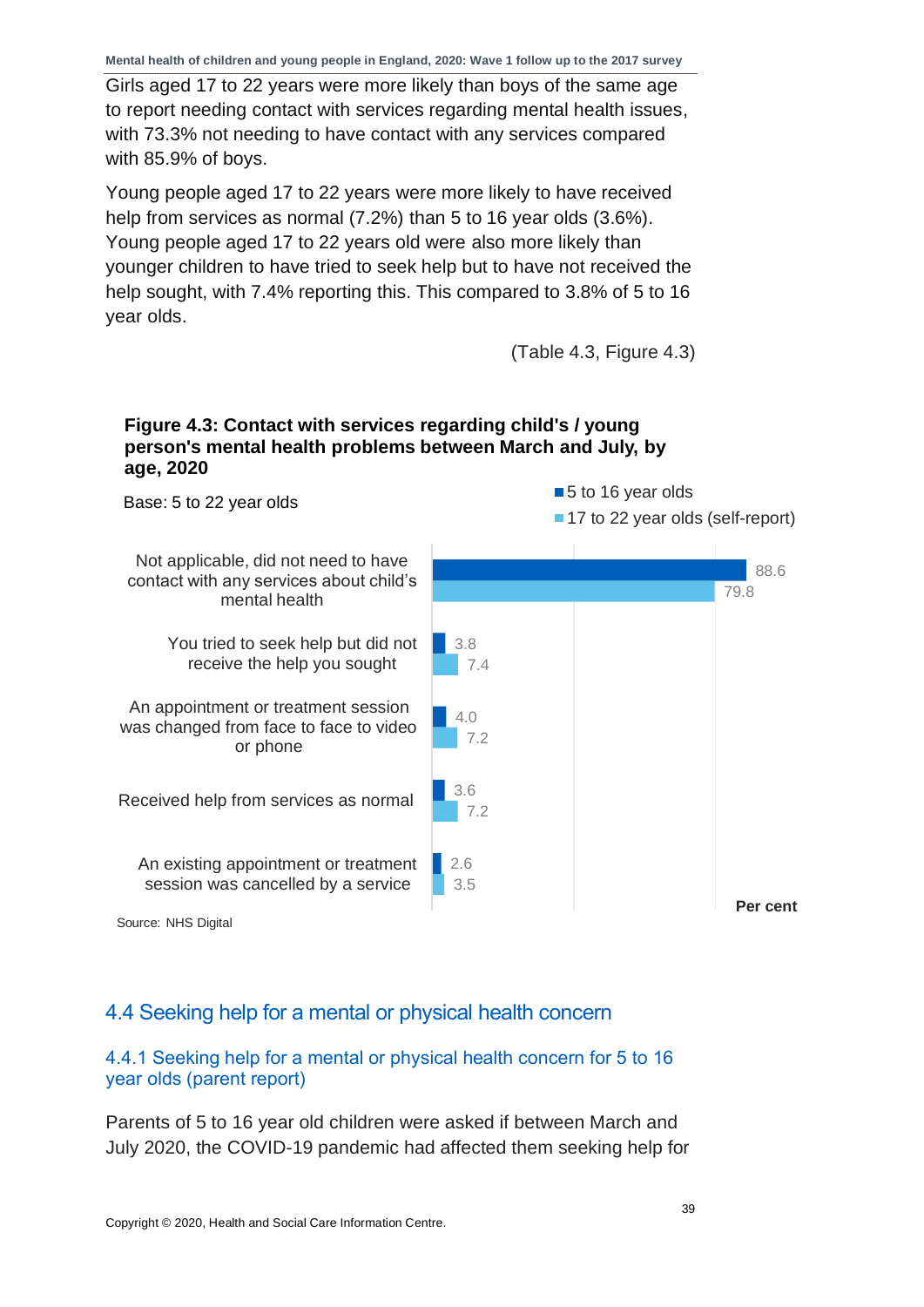**Mental health of children and young people in England, 2020: Wave 1 follow up to the 2017 survey** 

a concern over their child's mental or physical health. This concern could have been in relation to a new or existing concern or both.

Of all 5 to 16 year old children with a probable mental disorder, almost half (49.8%) of parents said they did not have any concern about their child's mental or physical health for which they would usually seek help. This compared with over nine in ten (90.6%) children aged 5 to 16 years old who were unlikely to have a mental disorder.

One in twelve children (8.2%) aged 5 to 16 years who had a probable mental disorder had parents who decided not to seek help for a concern regarding their child's mental health, and a further 5.9% of parents decided not to seek help for concerns regarding both their child's mental and physical health. This was rarely found for children who were unlikely to have a mental disorder (0.7% and 1.1%, respectively).

(Table 4.4, Figure 4.4)



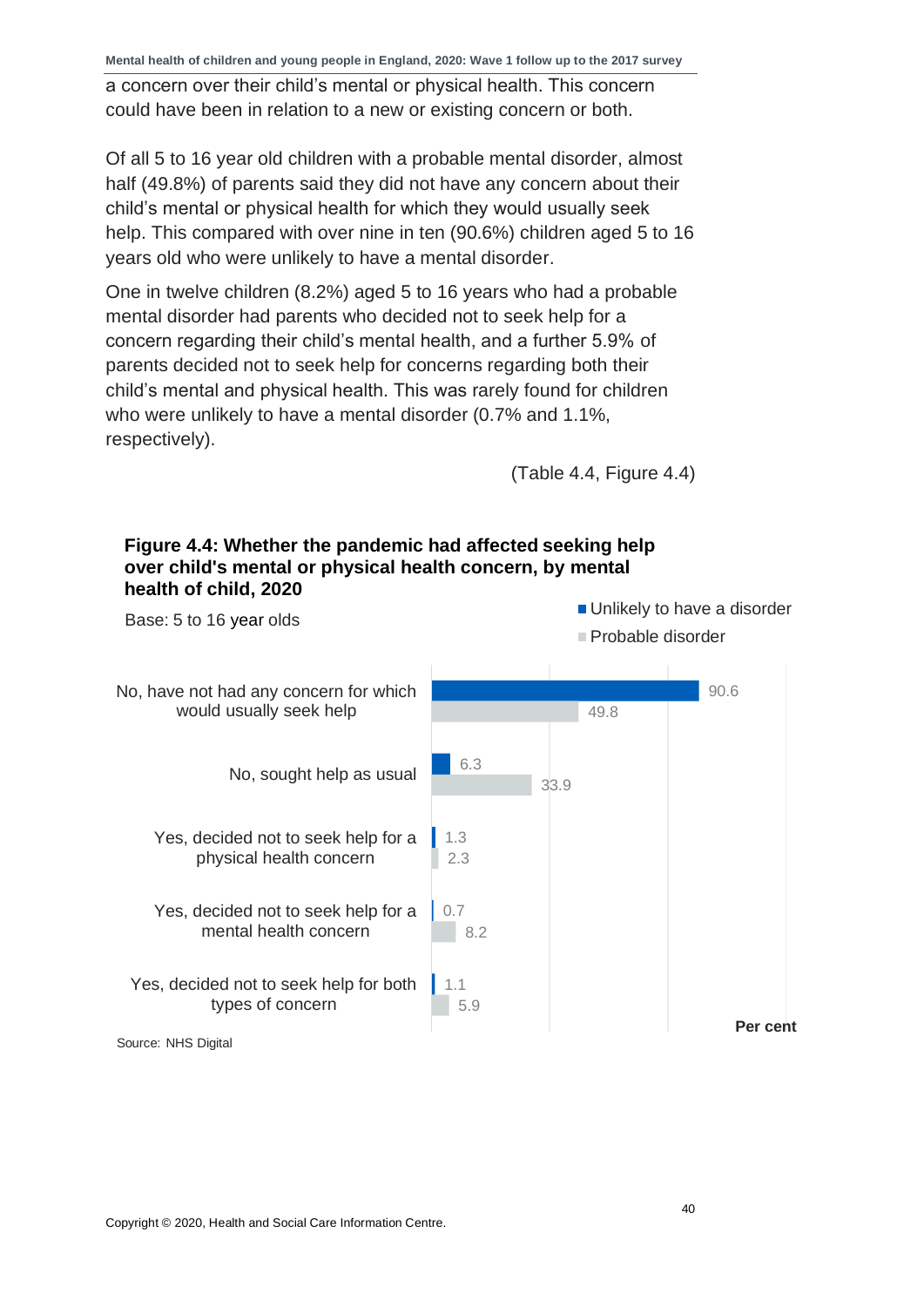#### 4.4.2 Seeking help for a mental or physical health concern for 17 to 22 year olds (self-report)

Young people aged 17 to 22 years were asked whether the pandemic had affected them seeking help for any mental or physical health concern between March and July 2020.

Just over a quarter (26.4%) of young people with a probable mental disorder said they had no concern about their mental or physical health for which they would usually seek help during this period. This compared with four in five (80.3%) young people who were unlikely to have a mental disorder.

Around one in five (21.7%) of 17 to 22 year olds with a probable mental disorder reported that they had decided not to seek help for a mental health concern due to the pandemic and a further 22.9% reported that they had decided not to seek help for both a mental and physical health concern. This was higher than for young people who were unlikely to have a mental disorder (3.2% and 3.0%, respectively).

(Table 4.4, Figure 4.5)



### **Figure 4.5: Whether the pandemic has affected seeking help for young person's mental or physical health concern, by mental**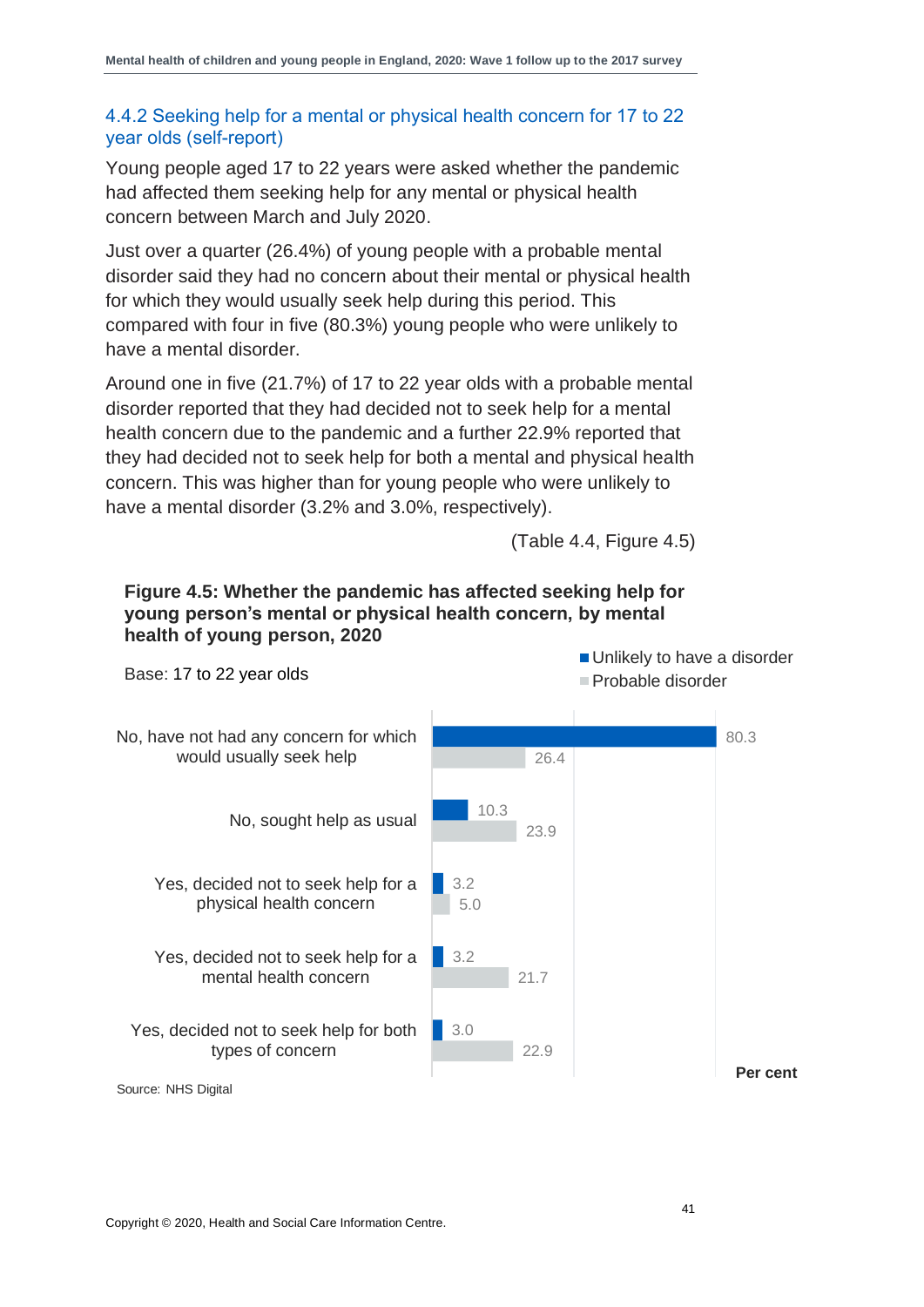### <span id="page-41-0"></span>**Topic 5: Changes in circumstances and activities**

Circumstances have changed for many children and young people since March 2020, when lockdown measures were first introduced. This section examines household level changes related to finances, employment, social support and childcare between March and July 2020. Questions were asked of parents of children aged 5 to 16 years and directly to young people aged 17 to 22 years. Children and young people also answered questions about the sorts of activities they had engaged in during lockdown and what impact they felt lockdown had on their life overall.

#### <span id="page-41-1"></span>5.1 Changes to household circumstances during the pandemic

#### 5.1.1 Household changes experienced by 5 to 16 year olds (parent report)

Nearly half (46.7%) of children aged 5 to 16 years old lived with a parent who had worked more from home during the pandemic and a fifth (20.5%) had a parent whose working hours had increased during this period. More than one in four (28.7%) children had a parent in the household who had been furloughed or made use of the self-employed support scheme. Parental job loss occurred in 6.2% of children's households, and for 28.1%, the household experienced a reduction in income during the pandemic.

Nearly half of children (49.0%) unlikely to have a mental disorder had a parent who worked from home more often during the pandemic, compared with 39.1% of children with a probable mental disorder.

(Table 5.1)

About one in 12 children (8.5%) lived in a household that had fallen behind with payments during the pandemic, and 2.4% reported struggling to afford food or having to use foodbanks.

Increased financial strain was strongly associated with child mental health. Children with a probable mental disorder were more than twice as likely to live in a household that had fallen behind with payments (16.3%) than children unlikely to have a mental disorder (6.4%).

(Table 5.1, Figure 5.1)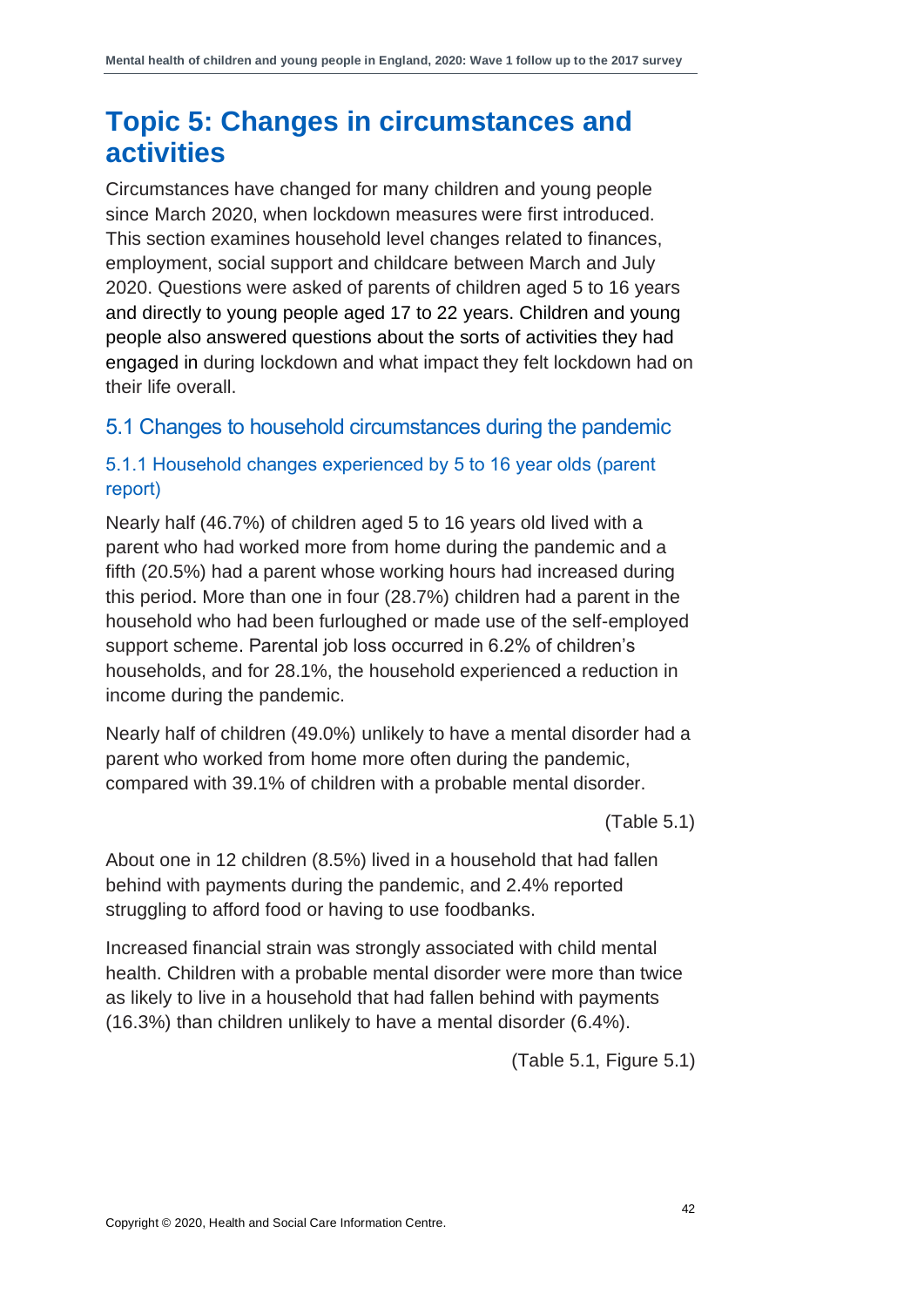

Source: NHS Digital

Although few children (2.5%) lived in a household that experienced reduced access to medication during the pandemic, this was more likely among children with a probable mental disorder (5.5%) than in those unlikely to have a mental disorder (1.8%).

(Table 5.1)

#### 5.1.2 Household changes experienced by 17 to 22 year olds (selfreport)

Young people, aged 17 to 22 years, were asked about changes in employment circumstances that they had experienced during the pandemic, as well as about household experiences of increased financial strain.

About one young person in twenty five (3.6%) reported that their household could not afford to buy enough food or had to use foodbanks. This was more likely to be reported by young people with a probable mental disorder (9.9%) than by those unlikely to have a mental disorder (1.6%).

(Table 5.2, Figure 5.2)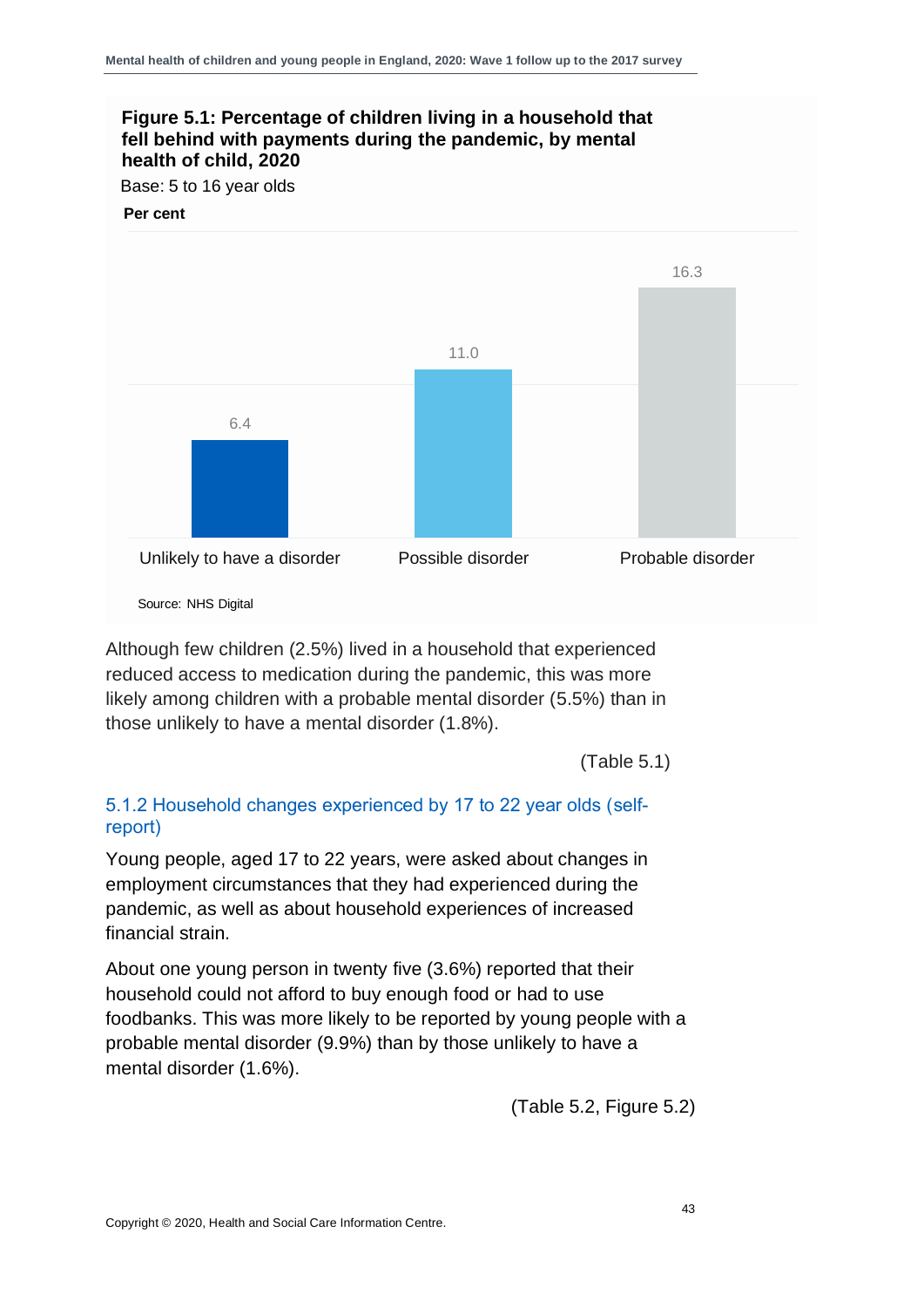#### **Figure 5.2: Percentage of young people living in a household that could not afford to buy enough food or had to use a foodbank, by mental health of young person, 2020**

Base: 17 to 22 year olds

#### **Per cent**



#### <span id="page-43-0"></span>5.2 Support from friends, family and other adults

Children and young people were asked whether there were people, at least one friend, one adult at school (or work), and one family member outside of the home, they could turn to for support during the pandemic.

Most children and young people reported that they did have support from others. However, among 5 to 16 year olds, 12.3% felt that they did not have a friend, 13.3% felt that they did not have an adult at school, and 9.8% felt there was no family member outside the home that they could turn to for support. For young adults aged 17 to 22 years, these were 6.6%, 17.9% and 14.8% respectively.

Children and young people with a probable mental disorder were more likely to report not having some form of social support, than those unlikely to have a mental disorder. For example, 21.6% of 5 to 16 year olds and 29.0% of 17 to 22 year olds with a probable mental disorder reported not having an adult at school or work that they could turn to, compared with 11.5% and 13.6% of those the same age who were unlikely to have a mental disorder. However, this difference may be related to those with a probable mental disorder being less likely to have had regular support from their school or college (5 to 16 year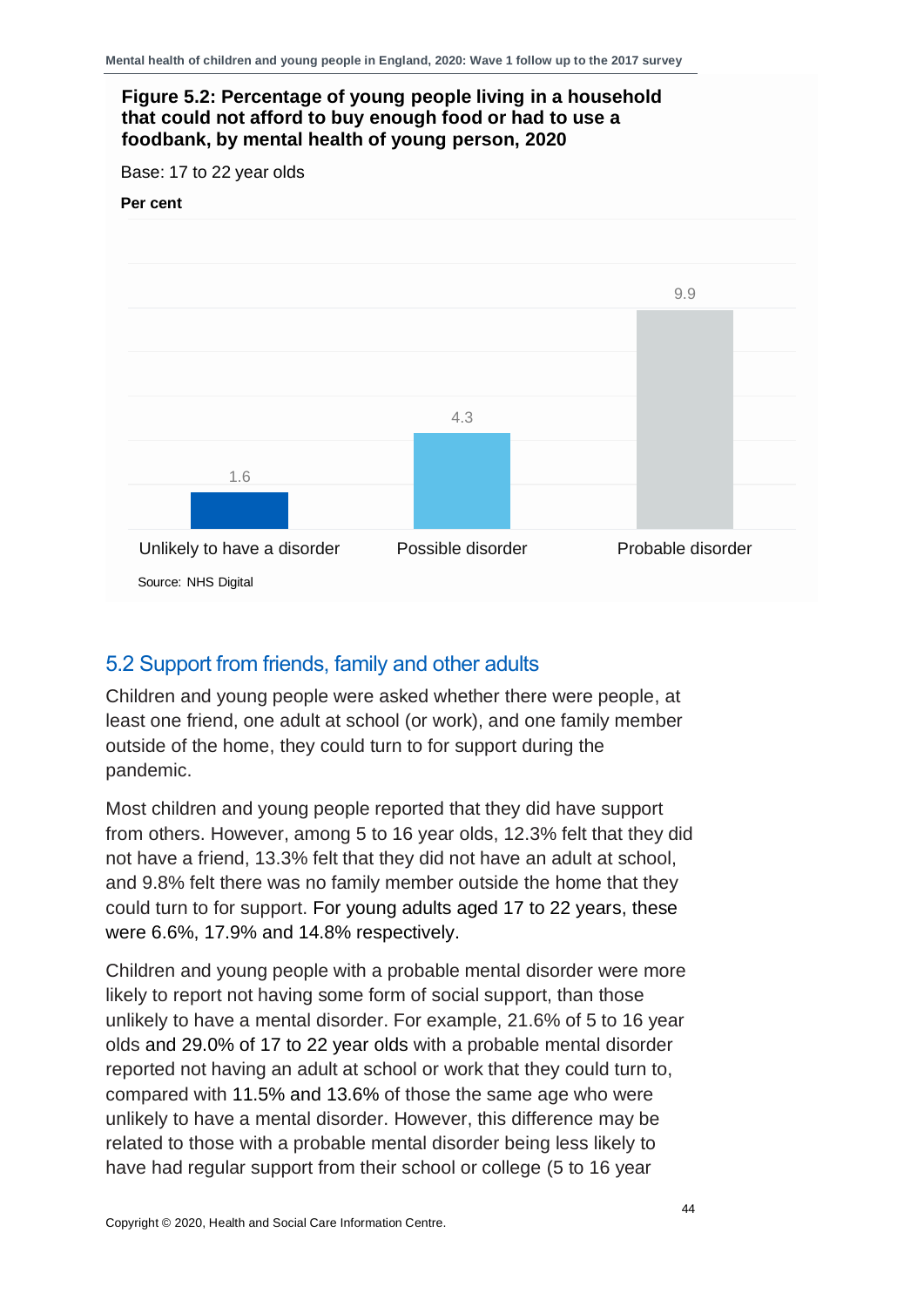olds) or educational institution or employer (17 to 22 year olds) than those unlikely to have a mental disorder (see section 4.2 for more information).

(Table 5.3, Figure 5.3)



#### <span id="page-44-0"></span>5.3 Whether lockdown made life better or worse

Children and young people aged 11 to 22 years were asked how lockdown had affected their life; whether it had made it better, worse, or if there had been no change.

Overall, most 11 to 16 year olds felt that lockdown had made their life worse (42.8%), with 29.6% reporting no change. The views of 17 to 22 year olds were similar, with 43.1% reporting that lockdown had made their life worse and 32.3% reporting no change.

Children and young people with a probable mental disorder were more likely to say that lockdown had made their life worse, than those unlikely to have a mental disorder. More than half (54.1%) of 11 to 16 year olds and 59.0% of 17 to 22 year olds with a probable mental disorder said that life was worse under lockdown. This compared with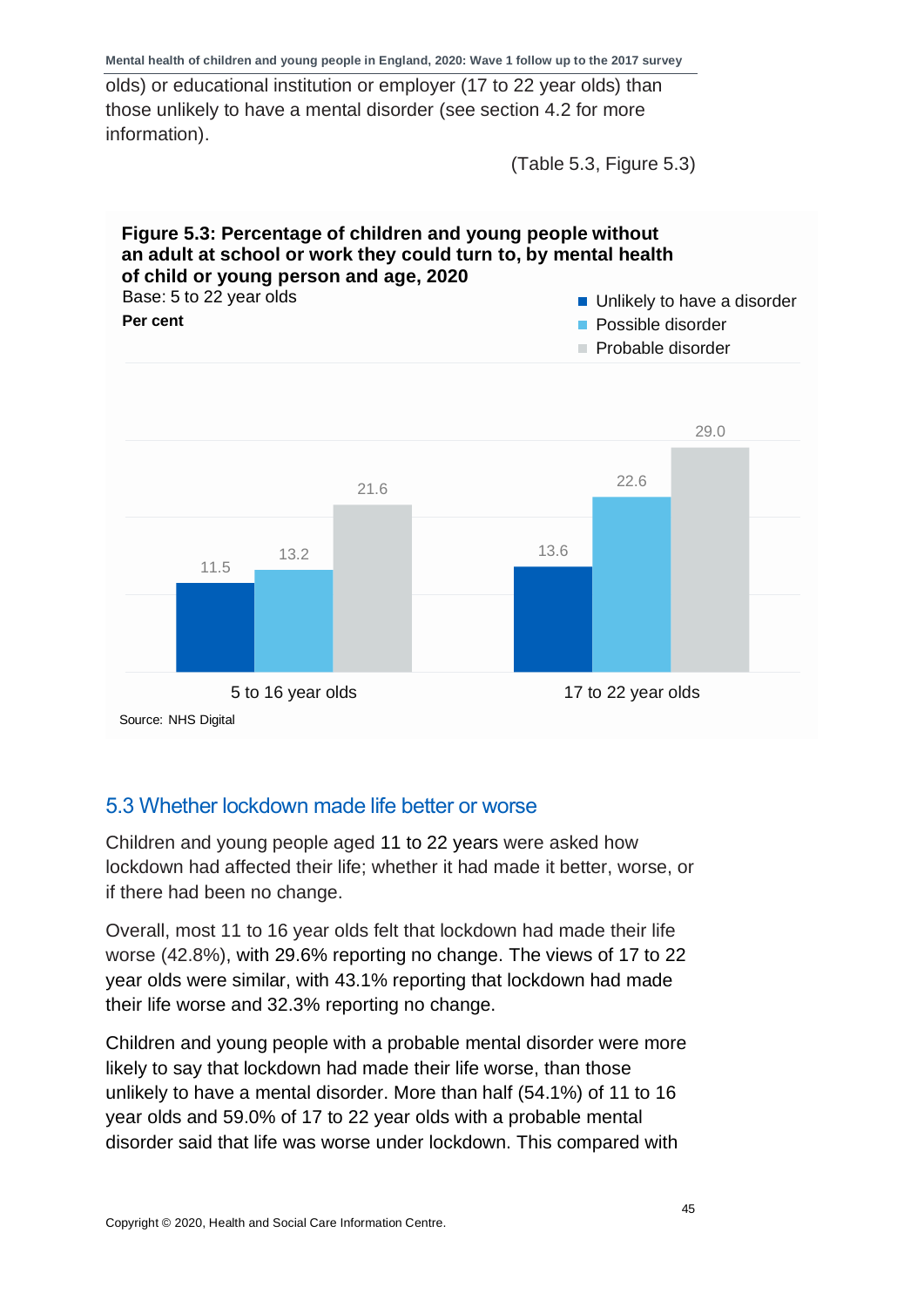39.2% of 11 to 16 year olds and 37.3% of 17 to 22 year olds unlikely to have a mental disorder.

The differences were greater for those reporting that life had been 'much' worse under lockdown: 15.2% of 11 to 16 year olds and 13.8% of 17 to 22 year olds with a probable mental disorder reported this, compared with 3.1% of 11 to 16 year olds and 4.9% of 17 to 22 year olds unlikely to have a mental disorder.

(Table 5.4, Figure 5.4)



#### <span id="page-45-0"></span>5.4 Participation in activities during the coronavirus pandemic

Parents of 5 to 16 year olds were asked how often their child had participated in a range of activities in the previous seven days. Young people aged 17 to 22 years were asked about their participation in the same list of activities as the 5 to 16 year olds, plus some additional activities.

#### 5.4.1 Activities undertaken by 5 to 16 year olds (parent report)

On at least four out of the preceding seven days of the week, the majority of children had spent time together with their family (83.3%) and eaten family meals together (88.7%). Other frequent activities included playing video games (63.7%), doing exercise outdoors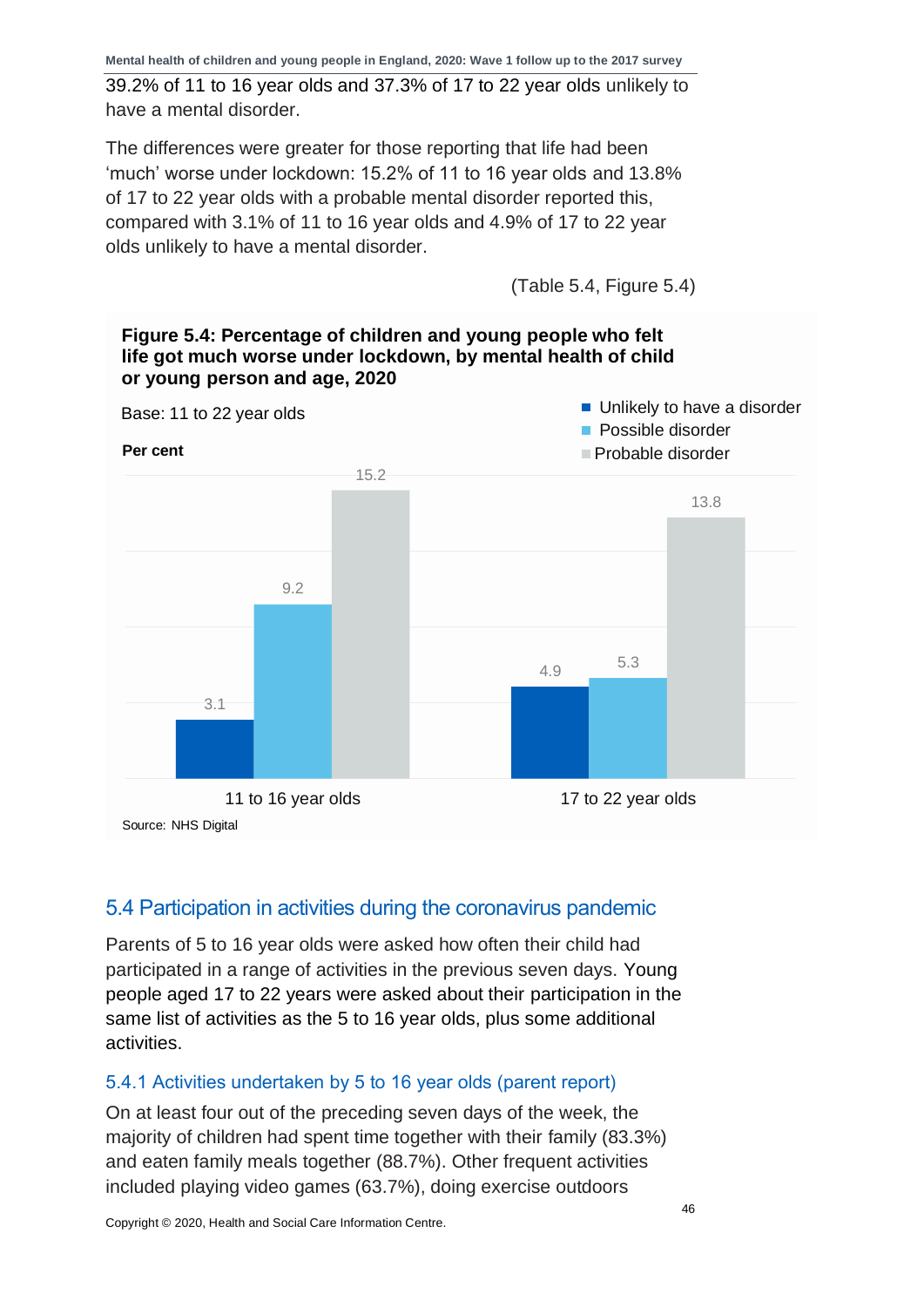(52.9%), and homework (51.3%). Nearly half (48.2%) had spoken to friends and families on the phone (or via video call), over a third (36.6%) had read a book most days, and over a quarter had done arts, crafts or cooking (28.5%).

Children with a probable mental disorder were about five times more likely not to have eaten a family meal all week (4.8%), and not to have spent time together with their family (6.0%) than those unlikely to have a mental disorder (0.9% and 1.0%, respectively). This pattern was evident for most activities.

(Table 5.5, Figure 5.5)





Furthermore, children with a probable mental disorder were also more than twice as likely to have not exercised outdoors at all (15.9%) and to not have read a book all week (47.8%), compared with those unlikely to have a mental disorder (6.4% and 22.3% respectively).

(Table 5.5, Figure 5.6)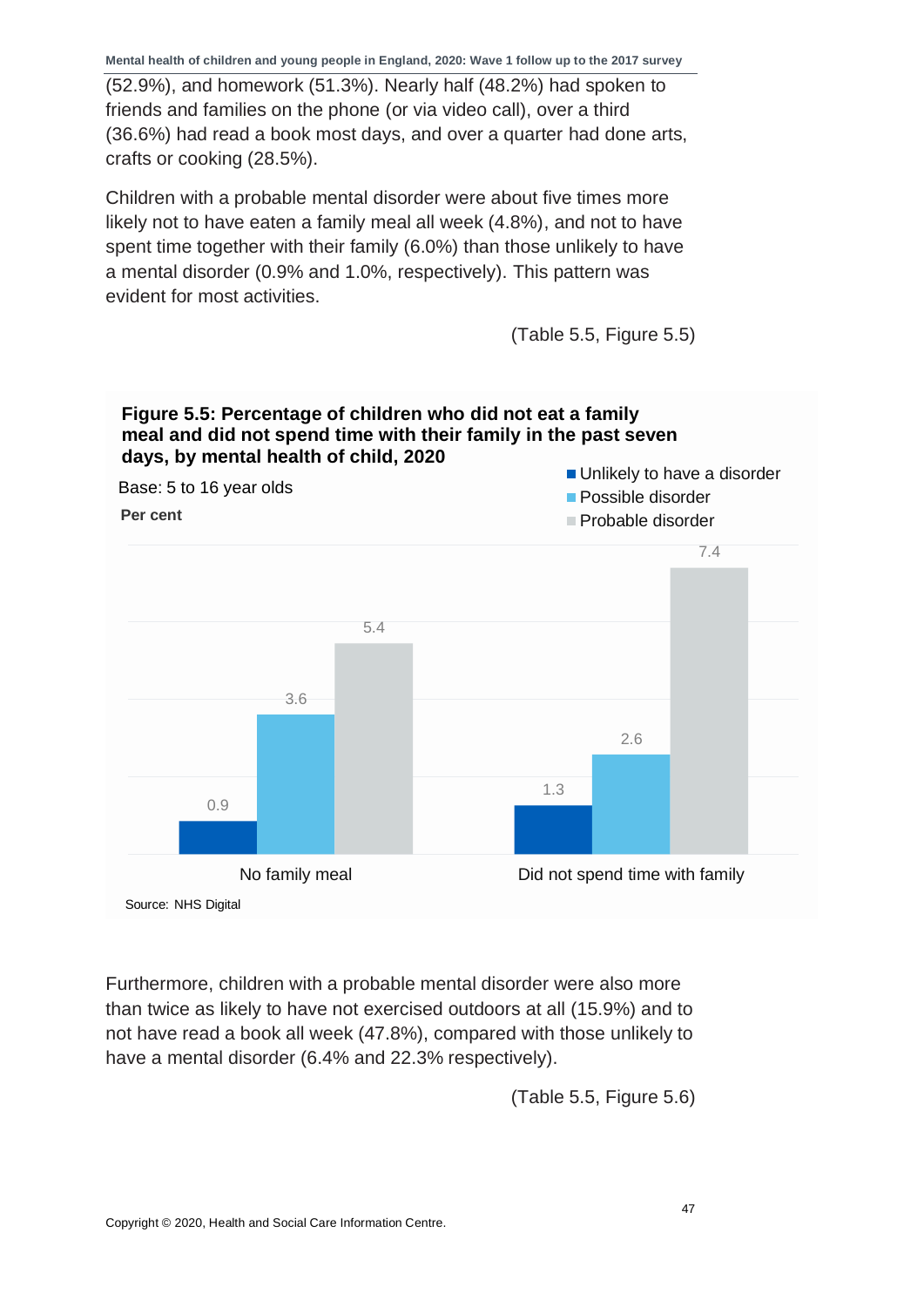

#### 5.4.2 Activities undertaken by young people: 17 to 22 year olds (selfreport)

On at least four out of the preceding seven days of the week, the majority of young people had eaten a meal together with others they lived with (67.2%) and spent time with others they lived with (63.4%). Other activities included playing video games (46.3%), speaking to friends and families on the phone/video call (42.6%), and exercising outdoors (32.8%).

Young people with a probable mental disorder were about two times more likely not to have eaten a meal with others they lived with all week (22.2%), and not to have spent time together with others they lived with (20.4%) than those unlikely to have a mental disorder (10.0% and 6.3%, respectively). This pattern was also evident for exercising both indoors and outdoors, and spending time working or studying.

In addition to the activities asked of children by their parents (detailed in Table 5.5), 17 to 22 year olds were also asked about their frequency of engaging in a range of health risk behaviours in the preceding week.

The majority of young people had not smoked cigarettes (84.9%), taken cannabis or other drugs (90.2%) or gambled online (94.1%) in the preceding week. Less than half (44.5%) had not drunk alcohol.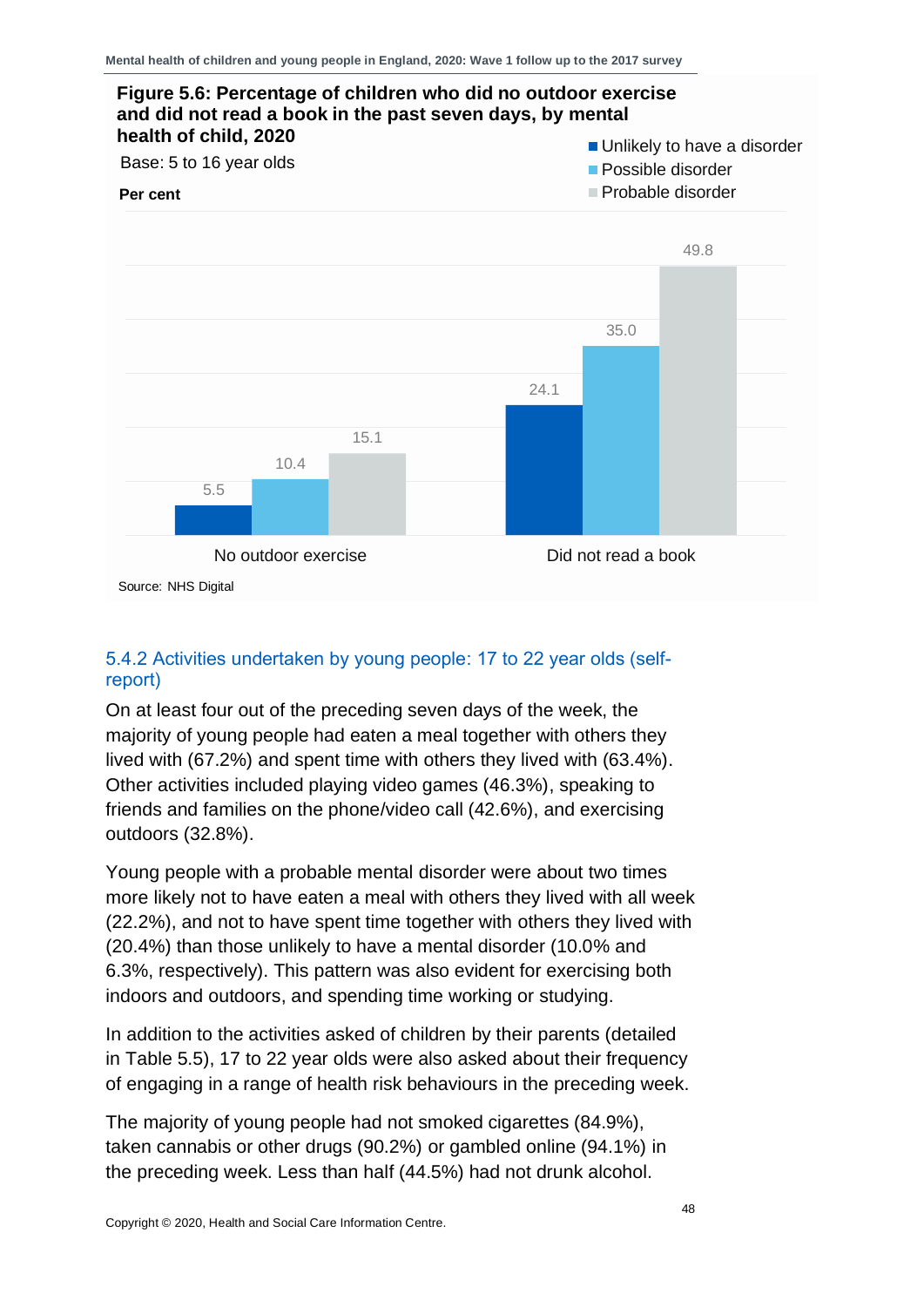A higher proportion of young people with a probable mental disorder engaged in some of these health risk activities on four or more days in the past week, compared to young people unlikely to have a mental disorder. For example, 19.3% of young people with a probable mental disorder had smoked one or more cigarettes, while 10.8% had used cannabis or other drugs. This compares with 5.4% and 1.6% respectively for young people unlikely to have a mental disorder.

(Table 5.6, Figure 5.7)

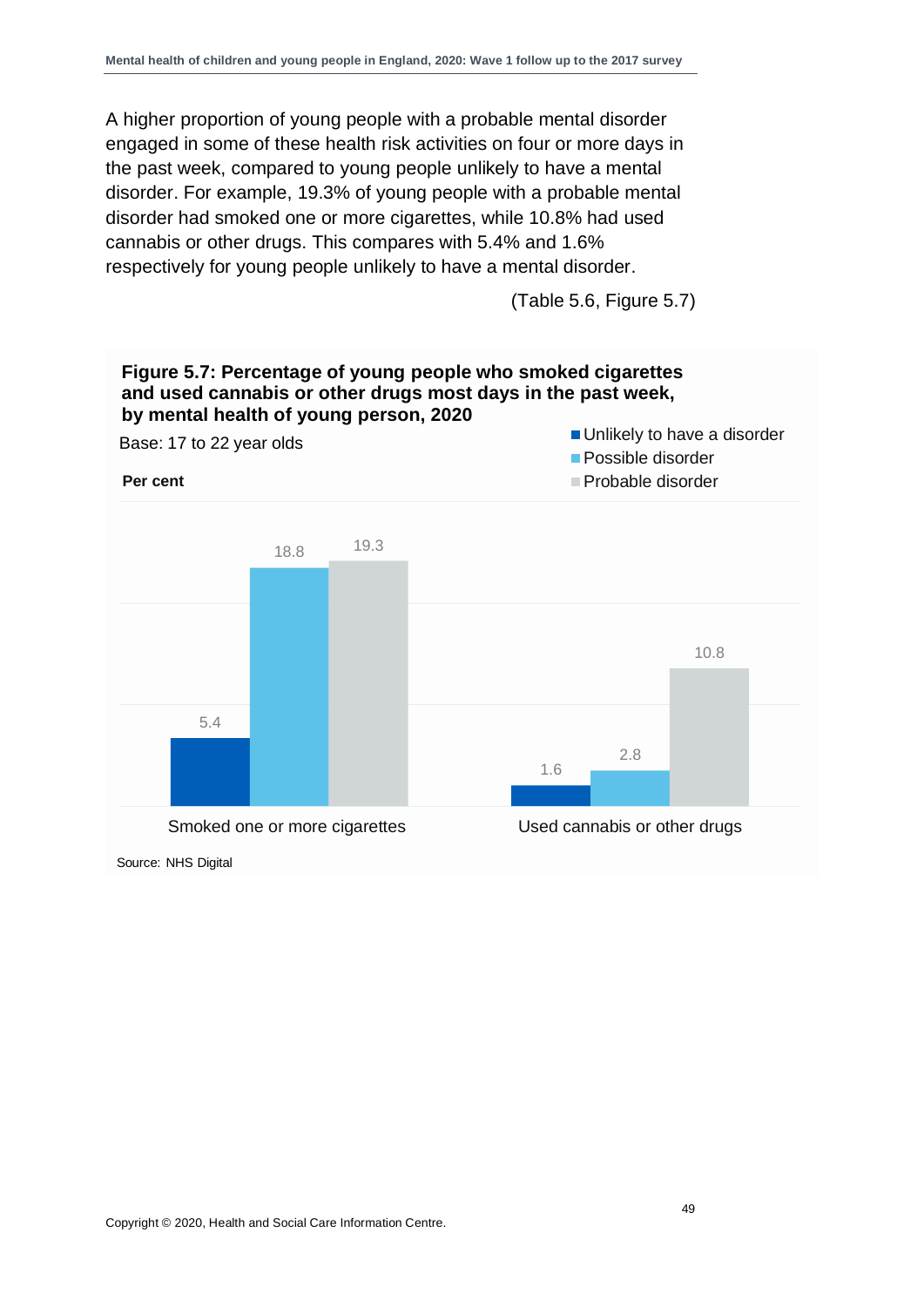### <span id="page-49-0"></span>**Glossary**

#### **Anxiety**

The Pandemic Anxiety Scale (PAS) was used to measure pandemicrelated anxiety. The PAS is a brief 7-item measure that consists of a 5 point scale ranging from 'strongly disagree' to 'strongly agree'. The PAS produces two scores: 'disease anxiety' related to worries about catching or transmitting COVID-19, while 'consequence anxiety' is related to concerns about its impact (e.g. impact on jobs, missing school) $21$ . For these measures of anxiety, a higher mean score indicated greater anxiety.

Mean scores are based on the child and young person self-report of the 7-item measure. Agreement rates for individual statements are explored using the parents report of children aged 5 to 16 (see Section 3.2 and 3.3).

#### **Children and young people with a probable mental disorder**

The Strengths and Difficulties Questionnaire (SDQ)<sup>22</sup> was used to identify children who may have had problems with aspects of their mental health to such an extent that it impacted on their daily lives. These include difficulties with their emotions, behaviour, relationships, hyperactivity, or concentration. Responses from parents, children and young people were used to estimate the likelihood that a child or young person might have a mental disorder, this was classified as either 'unlikely', 'possible' or 'probable'.

The initial MHCYP 2017 report<sup>23</sup> used a different and more detailed diagnostic assessment of mental disorder<sup>24</sup>. Any comparisons between 2017 and 2020 must therefore draw on the results presented in this report, which are based on a comparable measure (the SDQ).

#### **Family functioning**

Items from the General Functioning Scale of the McMaster Family Assessment Device (FAD) were used to assess family functioning. The FAD comprises 12 statements that parents rate on a four-point scale: strongly agree, agree, disagree and strongly disagree. Statements are

<sup>21</sup> <https://onlinelibrary.wiley.com/doi/full/10.1111/bjhp.12470>

McElroy E, Patalay P, Moltrecht B, Shevlin M, Shum A, Creswell C, Waite P. Demographic and health factors associated with pandemic anxiety in the context of COVID-19.

<sup>&</sup>lt;sup>22</sup> See [Survey Design and Methods Report](http://digital.nhs.uk/pubs/mhcypsurvey2020w1) for further information.

<sup>&</sup>lt;sup>23</sup> (2018[\) The 2017 Mental Health of Children and Young People survey,](https://digital.nhs.uk/data-and-information/publications/statistical/mental-health-of-children-and-young-people-in-england/2017/2017) NHS Digital.

<sup>&</sup>lt;sup>24</sup> The Development and Well-Being Assessment (DAWBA), which drew on reports from young people, parents, and teachers and involved clinical consensus rating. Further information is available at [https://dawba.info/.](https://dawba.info/)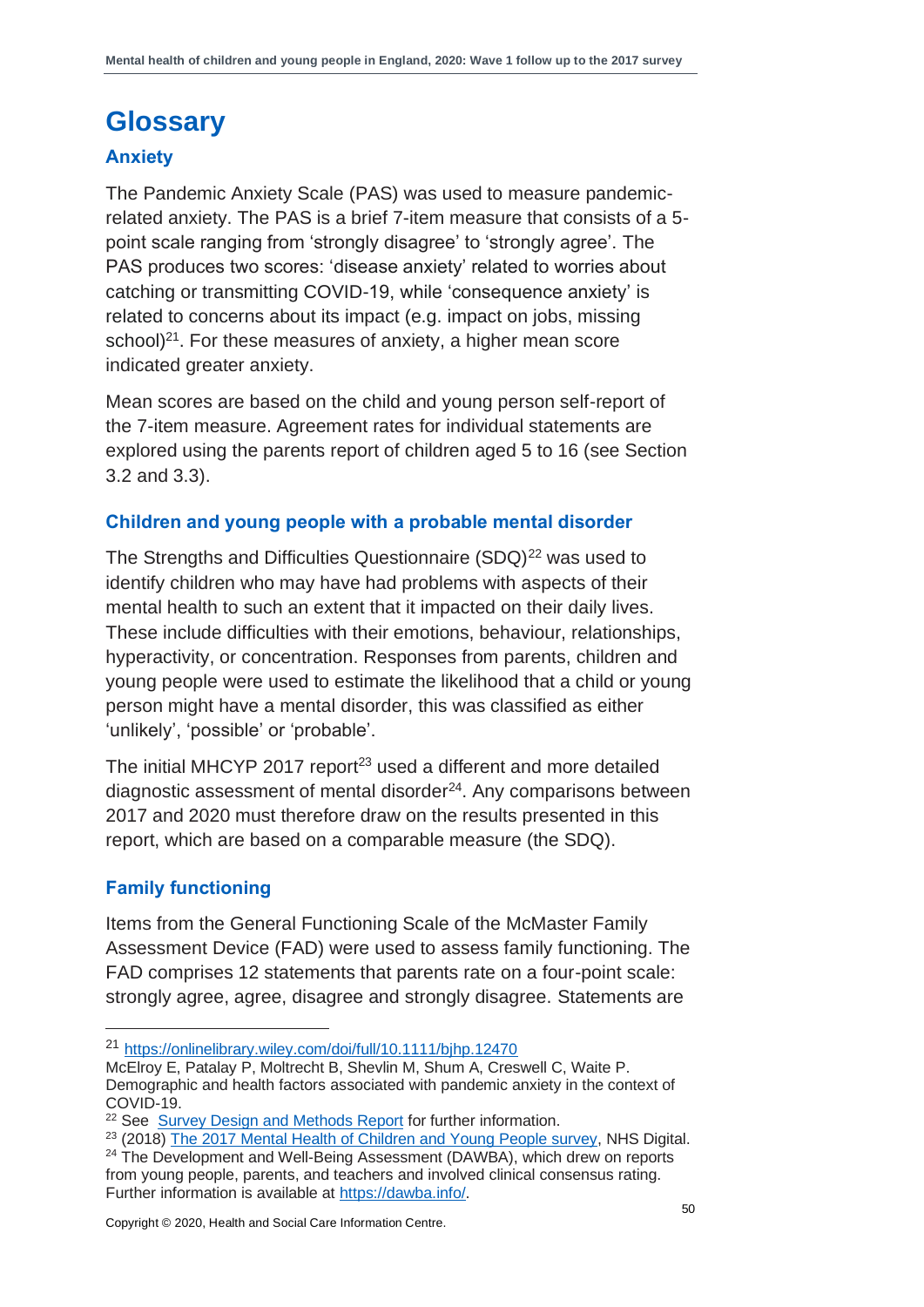a self-reported measure of perceived family functioning. A scoring system was used to calculate 'healthy' or 'problems with' family functioning.

The full 12 statements were used in the 2017 report. Due to lack of space in the 2020 online survey, the 2017 survey dataset was analysed in order to select a subset of four statements to use from the longer scale. Frequencies, correlation analyses, and linear regression models were run to select four items for inclusion on the 2020 survey. These four items were found to perform well together, explaining a large amount of the variance in total score  $(R^2=0.836)^{25}$ , as well as combining both positive and negative statements. The four statements chosen were:

- We confide in one another (positive statement)
- We feel accepted for what we are (positive statement)
- There is lots of bad feeling in the family (negative statement)
- We avoid discussing our fears and concerns (negative statement)

Scores for the four chosen statements were summed and divided by 4 to get an average family functioning score for each respondent. If the average score was between 0 and 2 family functioning was considered to be 'healthy', and a score of 2.01 or above was considered to indicate 'problems with' family functioning.

#### **Mental well-being**

Mental well-being of 11 to 16 year olds was assessed using the selfreport Short Warwick-Edinburgh Mental Wellbeing Scale (SWEMWBS)<sup>26</sup>. SWEMWBS is a 7-item scale, summed to provide a single score ranging from 14 to 70. A higher score indicates better mental well-being, reflecting more positive thoughts, behaviours and feelings.

#### **Parental psychological distress**

Psychological distress in the parent or guardian who completed the online survey (usually the mother) was assessed by the General Health Questionnaire (GHQ-12). This comprises of 12 statements each assessing the severity of a mental problem over the past few weeks using a 4-point scale. Scores range from 0 (no psychological distress) to 12 (severe psychological distress). A score of four or more is

 $25$  This can be any value between 0 (meaning there is no correlation) and 1 (meaning there is a strong correlation).

<sup>26</sup> <https://link.springer.com/content/pdf/10.1007/s11136-016-1454-8.pdf> Fat, L. N., Scholes, S., Boniface, S., Mindell, J., & Stewart-Brown, S. (2017). Evaluating and establishing national norms for mental wellbeing using the short Warwick–Edinburgh Mental Wellbeing Scale (SWEMWBS): findings from the Health Survey for England. *Quality of Life Research*, *26*(5), 1129-1144.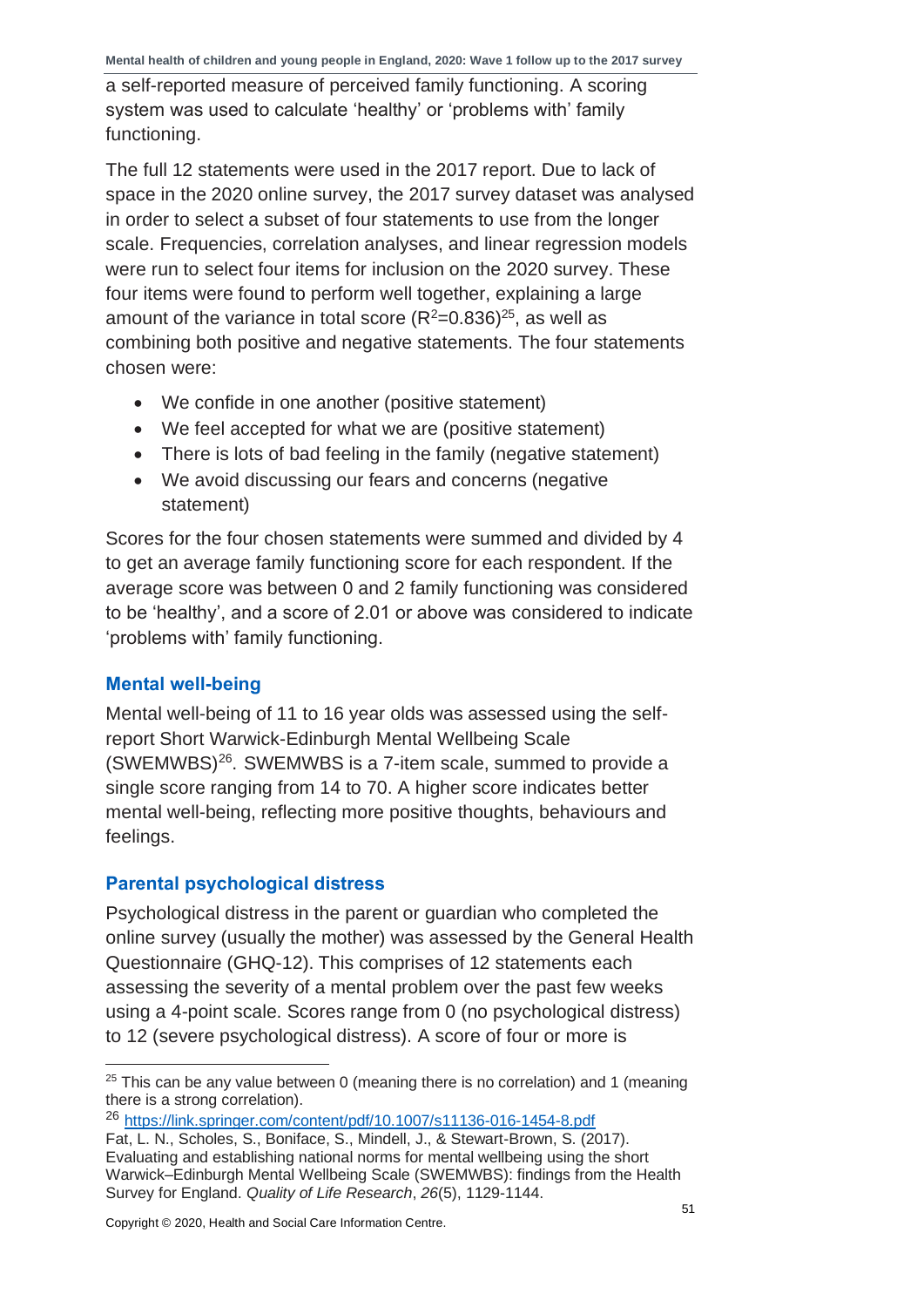generally considered indicative of the presence of psychological distress, else it is indicative of no psychological distress.

#### **Neighbourhood deprivation**

Neighbourhood deprivation is measured using Index of Multiple Deprivation<sup>27</sup> (IMD) 2015 quintiles. As a result of geographical changes between 2017 and 2020, the 2020 estimates for neighbourhood deprivation are based on the child or young person's residence in 2017.

#### **Confidence interval**

A measure of the statistical precision of an estimate and shows the range of uncertainty around the calculated estimate. Lower and upper 95% confidence intervals are provided in this report. At the 95% confidence level, over many repeats of a survey under the same conditions, one would expect that the confidence interval would contain the true population value 95 times out of 100. Narrower confidence intervals (difference between lower and upper interval) indicate a more precise estimate.

#### **Statistical significance**

The statistical significance of differences noted within the report are determined based on non-overlapping confidence intervals (see Confidence interval section).

<sup>&</sup>lt;sup>27</sup> More information on IMD can be found at <https://www.gov.uk/government/statistics/english-indices-of-deprivation-2015>